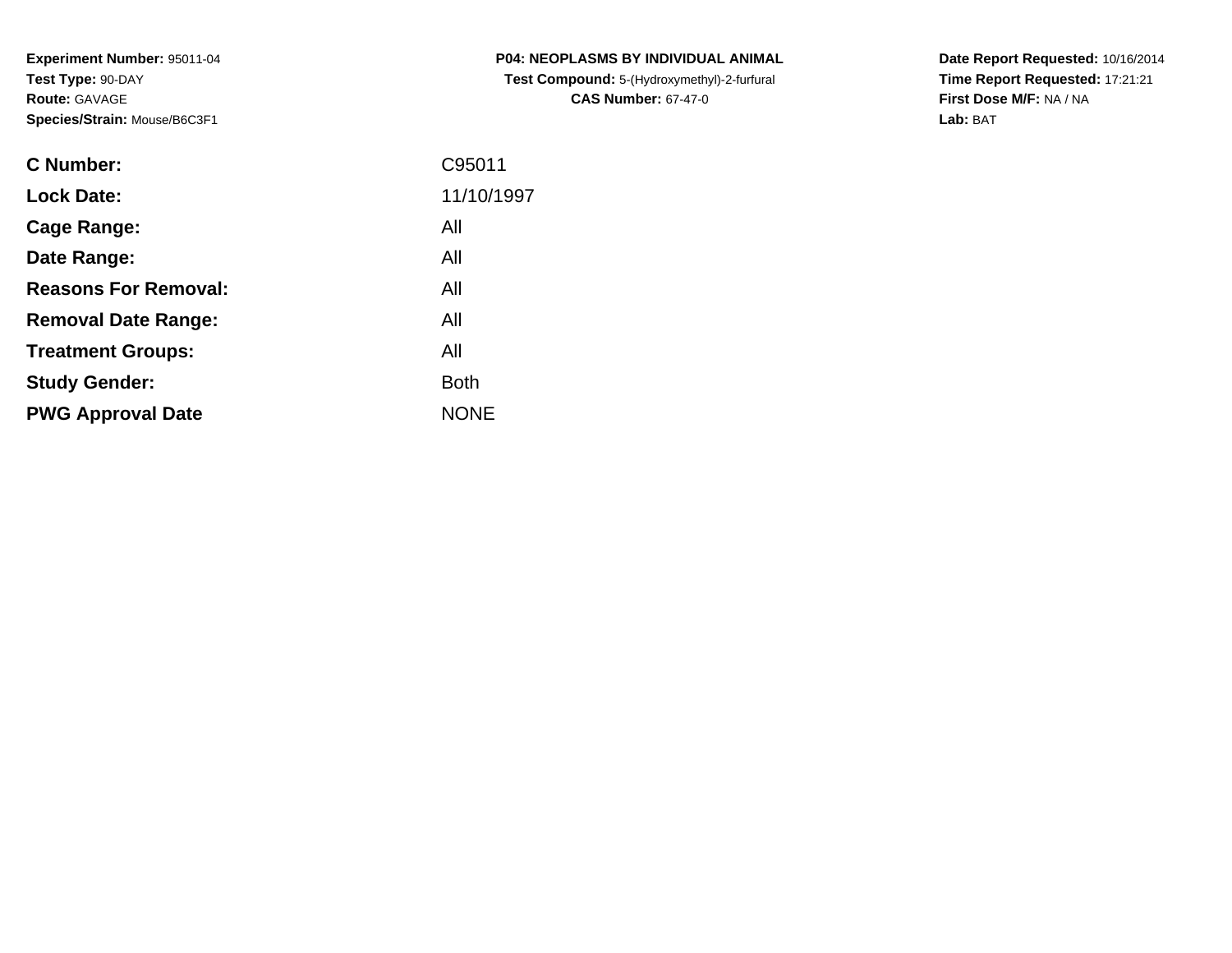**Route:** GAVAGE

**Species/Strain:** Mouse/B6C3F1

## **P04: NEOPLASMS BY INDIVIDUAL ANIMAL**

**Test Compound:** 5-(Hydroxymethyl)-2-furfural

**CAS Number:** 67-47-0

**Date Report Requested:** 10/16/2014**Time Report Requested:** 17:21:21**First Dose M/F:** NA / NA**Lab:** BAT

|                              | DAY ON TEST      | 0                     | $\boldsymbol{\theta}$           | $\boldsymbol{\theta}$   | $\boldsymbol{\theta}$         | 0                       | 0                                         | 0                     | 0                     | $\boldsymbol{\theta}$   | $\boldsymbol{\theta}$ |                       |
|------------------------------|------------------|-----------------------|---------------------------------|-------------------------|-------------------------------|-------------------------|-------------------------------------------|-----------------------|-----------------------|-------------------------|-----------------------|-----------------------|
| <b>B6C3F1 Mouse Male</b>     |                  | 0                     | $\boldsymbol{\theta}$           | $\boldsymbol{\theta}$   | $\boldsymbol{\theta}$         | $\boldsymbol{\theta}$   | $\boldsymbol{\theta}$<br>$\boldsymbol{g}$ | $\boldsymbol{\theta}$ | $\boldsymbol{\theta}$ | $\pmb{\theta}$          | $\boldsymbol{\theta}$ |                       |
| 0 MG/KG                      |                  | 9<br>4                | 9<br>$\boldsymbol{4}$           | 9<br>$\boldsymbol{4}$   | 9<br>$\boldsymbol{4}$         | 9<br>$\boldsymbol{4}$   | $\boldsymbol{4}$                          | 9<br>$\boldsymbol{4}$ | 9<br>$\overline{4}$   | 9<br>$\boldsymbol{4}$   | 9<br>4                |                       |
|                              | <b>ANIMAL ID</b> | 0                     | $\mathbf 0$                     | $\mathbf 0$             | $\Omega$                      | $\mathbf 0$             | $\Omega$                                  | $\mathbf 0$           | $\mathbf 0$           | $\mathbf 0$             | $\Omega$              |                       |
|                              |                  | 0<br>$\boldsymbol{2}$ | $\mathbf 0$<br>$\boldsymbol{2}$ | 0<br>$\boldsymbol{2}$   | $\mathbf 0$<br>$\overline{c}$ | 0<br>$\boldsymbol{2}$   | $\Omega$<br>$\overline{c}$                | 0<br>$\overline{c}$   | 0<br>$\overline{c}$   | 0<br>$\overline{c}$     | 0<br>$\overline{c}$   |                       |
|                              |                  | 4                     | $\overline{4}$                  | $\overline{\mathbf{4}}$ | 4                             | $\overline{\mathbf{4}}$ | 4                                         | $\overline{4}$        | $\overline{4}$        | $\overline{\mathbf{4}}$ | 5                     |                       |
|                              |                  | 1                     | $\overline{2}$                  | 3                       | $\overline{4}$                | 5                       | 6                                         | $\overline{7}$        | 8                     | 9                       | 0                     | <i><b>*TOTALS</b></i> |
| <b>Alimentary System</b>     |                  |                       |                                 |                         |                               |                         |                                           |                       |                       |                         |                       |                       |
| Esophagus                    |                  | +                     | +                               | ٠                       |                               | ٠                       | +                                         | +                     |                       | +                       | +                     | 10                    |
| Gallbladder                  |                  | +                     | +                               | $\ddot{}$               | $\ddot{}$                     | +                       | +                                         | +                     | +                     | +                       | +                     | 10                    |
| Intestine Large, Cecum       |                  | +                     | +                               | $\ddot{}$               | +                             | $\ddot{}$               | $\ddot{}$                                 | $\ddot{}$             | +                     | $\pm$                   | $\ddot{}$             | 10                    |
| Intestine Large, Colon       |                  | $\ddot{}$             | $\ddot{}$                       | $\ddot{}$               | $\ddot{}$                     | $\ddot{}$               | $\ddot{}$                                 | $\ddot{}$             | $\ddot{}$             | $\ddot{}$               | $\ddot{}$             | 10                    |
| Intestine Large, Rectum      |                  | $\ddot{}$             | $\ddot{}$                       | $\ddot{}$               | $\ddot{}$                     | $\ddot{}$               | $\ddot{}$                                 | $\ddot{}$             | $\ddot{}$             | +                       | $\ddot{}$             | 10                    |
| Intestine Small, Duodenum    |                  | +                     | $\ddot{}$                       | +                       | $\ddot{}$                     | +                       | +                                         | +                     | +                     | +                       | +                     | 10                    |
| Intestine Small, Ileum       |                  | +                     | $\ddot{}$                       | $\ddot{}$               | $\ddot{}$                     | $\ddot{}$               | $\ddot{}$                                 | $\ddot{}$             | $\ddot{}$             | $\ddot{}$               | $\ddot{}$             | 10                    |
| Intestine Small, Jejunum     |                  | $\ddot{}$             | $\ddot{}$                       | $\ddot{}$               | $\ddot{}$                     | $+$                     | $\ddot{}$                                 | $\ddot{}$             | $\ddot{}$             | $\ddot{}$               | $\ddot{}$             | 10                    |
| Liver                        |                  | $\ddot{}$             | +                               | $\ddot{}$               | $\ddot{}$                     | $\ddot{}$               | +                                         | $\ddot{}$             | +                     | +                       | $\ddot{}$             | 10                    |
| Pancreas                     |                  | $\ddot{}$             | $\ddot{}$                       | $\ddot{}$               | $\ddot{}$                     | $\ddot{}$               | $\ddot{}$                                 | $\ddot{}$             | $\ddot{}$             | $\ddot{}$               | $\ddot{}$             | 10                    |
| Salivary Glands              |                  | +                     | $\ddot{}$                       | $\ddot{}$               | $\ddot{}$                     | $\ddot{}$               | $\ddot{}$                                 | $\ddot{}$             | $\ddot{}$             | $\ddot{}$               | $\ddot{}$             | 10                    |
| Stomach, Forestomach         |                  | $\ddot{}$             | $\ddot{}$                       | $\ddot{}$               | $\ddot{}$                     | $\ddot{}$               | $\ddot{}$                                 | $\ddot{}$             | $\ddot{}$             | $\ddot{}$               | $\ddot{}$             | 10                    |
| Stomach, Glandular           |                  | $\ddot{}$             | +                               | $\ddot{}$               | +                             | $\ddot{}$               | $\ddot{}$                                 | $\ddot{}$             | $\ddot{}$             | $\ddot{}$               | +                     | 10                    |
| <b>Cardiovascular System</b> |                  |                       |                                 |                         |                               |                         |                                           |                       |                       |                         |                       |                       |
| <b>Blood Vessel</b>          |                  | +                     |                                 |                         |                               |                         |                                           | +                     |                       |                         | +                     | 10                    |
| Heart                        |                  | +                     |                                 |                         |                               | Ŧ.                      | +                                         | +                     | $\ddot{}$             | +                       | +                     | 10                    |
| <b>Endocrine System</b>      |                  |                       |                                 |                         |                               |                         |                                           |                       |                       |                         |                       |                       |
| <b>Adrenal Cortex</b>        |                  | +                     | +                               | +                       | +                             | +                       | +                                         | +                     | ٠                     | ٠                       | +                     | 10                    |
| <b>Adrenal Medulla</b>       |                  | +                     | +                               |                         | +                             | $\ddot{}$               | $\ddot{}$                                 | $\ddot{}$             | $\ddot{}$             | М                       | $\ddot{}$             | 9                     |
| Islets, Pancreatic           |                  | +                     | +                               | +                       | +                             | $\ddot{}$               | $\ddot{}$                                 | $\ddot{}$             | $\ddot{}$             | +                       | +                     | 10                    |

\* ..Total animals with tissue examined microscopically; Total animals with tumor **M** . Missing tissue M ..Missing tissue

+ ..Tissue examined microscopically

I ..Insufficient tissue

A ..Autolysis precludes evaluation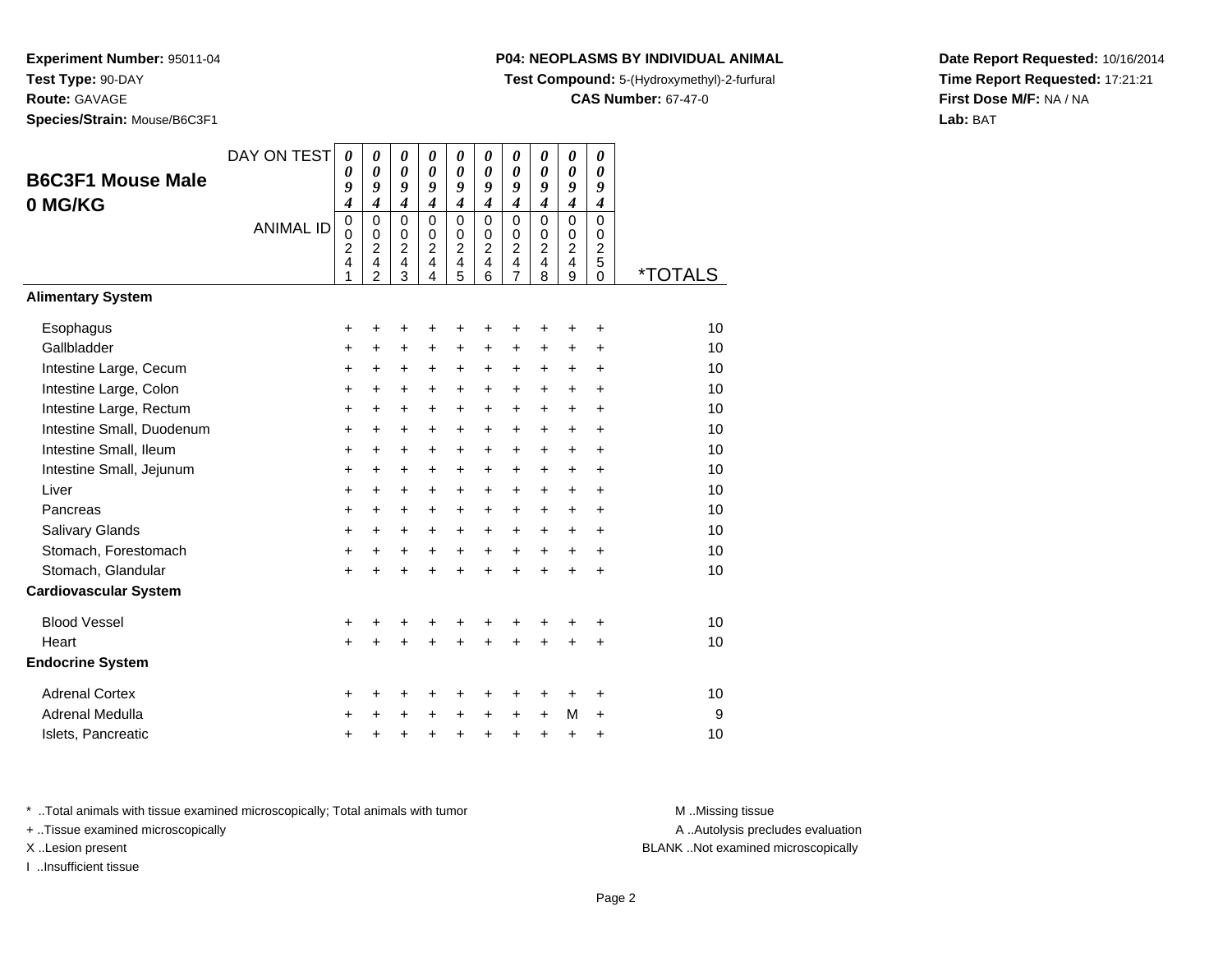**Test Type:** 90-DAY

**Route:** GAVAGE

**Species/Strain:** Mouse/B6C3F1

## **P04: NEOPLASMS BY INDIVIDUAL ANIMAL**

**Test Compound:** 5-(Hydroxymethyl)-2-furfural

**CAS Number:** 67-47-0

**Date Report Requested:** 10/16/2014**Time Report Requested:** 17:21:22**First Dose M/F:** NA / NA**Lab:** BAT

| <b>B6C3F1 Mouse Male</b><br>0 MG/KG | DAY ON TEST<br><b>ANIMAL ID</b> | $\boldsymbol{\theta}$<br>$\boldsymbol{\theta}$<br>9<br>4<br>$\mathbf 0$<br>$\mathbf 0$<br>$\overline{c}$<br>$\overline{\mathcal{A}}$<br>1 | 0<br>0<br>9<br>$\boldsymbol{4}$<br>$\mathbf 0$<br>$\mathbf 0$<br>$\overline{c}$<br>$\overline{\mathbf{4}}$<br>$\overline{2}$ | 0<br>$\boldsymbol{\theta}$<br>9<br>4<br>0<br>0<br>$\overline{c}$<br>4<br>3 | 0<br>0<br>9<br>$\boldsymbol{4}$<br>$\mathbf 0$<br>$\mathbf 0$<br>$\overline{2}$<br>$\overline{\mathbf{4}}$<br>$\overline{\mathbf{4}}$ | $\boldsymbol{\theta}$<br>0<br>9<br>$\boldsymbol{4}$<br>$\mathbf 0$<br>$\mathbf 0$<br>$\overline{c}$<br>$\overline{\mathbf{4}}$<br>5 | 0<br>$\theta$<br>9<br>$\boldsymbol{4}$<br>$\Omega$<br>$\mathbf 0$<br>$\overline{c}$<br>$\overline{\mathbf{4}}$<br>6 | $\boldsymbol{\theta}$<br>$\boldsymbol{\theta}$<br>9<br>$\boldsymbol{4}$<br>$\mathbf 0$<br>$\mathbf 0$<br>$\overline{c}$<br>$\overline{\mathbf{4}}$<br>$\overline{7}$ | 0<br>0<br>9<br>$\boldsymbol{4}$<br>$\mathbf 0$<br>$\mathbf 0$<br>$\boldsymbol{2}$<br>$\overline{\mathbf{4}}$<br>8 | 0<br>0<br>9<br>4<br>0<br>0<br>$\frac{2}{4}$<br>9 | 0<br>0<br>9<br>$\boldsymbol{4}$<br>0<br>0<br>$\overline{c}$<br>5<br>0 | <i><b>*TOTALS</b></i> |
|-------------------------------------|---------------------------------|-------------------------------------------------------------------------------------------------------------------------------------------|------------------------------------------------------------------------------------------------------------------------------|----------------------------------------------------------------------------|---------------------------------------------------------------------------------------------------------------------------------------|-------------------------------------------------------------------------------------------------------------------------------------|---------------------------------------------------------------------------------------------------------------------|----------------------------------------------------------------------------------------------------------------------------------------------------------------------|-------------------------------------------------------------------------------------------------------------------|--------------------------------------------------|-----------------------------------------------------------------------|-----------------------|
| Parathyroid Gland                   |                                 | $\ddot{}$                                                                                                                                 | $\ddot{}$                                                                                                                    | $\ddot{}$                                                                  | $\ddot{}$                                                                                                                             | M                                                                                                                                   | $\ddot{}$                                                                                                           | $\ddot{}$                                                                                                                                                            | $\ddot{}$                                                                                                         | M                                                | $\ddot{}$                                                             | 8                     |
| <b>Pituitary Gland</b>              |                                 | $\ddot{}$                                                                                                                                 | $\ddot{}$                                                                                                                    | +                                                                          | $\ddot{}$                                                                                                                             | +                                                                                                                                   | $\ddot{}$                                                                                                           | $\ddot{}$                                                                                                                                                            | $+$                                                                                                               | M                                                | $\ddot{}$                                                             | 9                     |
| <b>Thyroid Gland</b>                |                                 | $\ddot{}$                                                                                                                                 | $\ddot{}$                                                                                                                    | $\ddot{}$                                                                  | $\ddot{}$                                                                                                                             | $\ddot{}$                                                                                                                           | $\ddot{}$                                                                                                           | $\ddot{}$                                                                                                                                                            | $\ddot{}$                                                                                                         | +                                                | $\ddot{}$                                                             | 10                    |
| <b>General Body System</b>          |                                 |                                                                                                                                           |                                                                                                                              |                                                                            |                                                                                                                                       |                                                                                                                                     |                                                                                                                     |                                                                                                                                                                      |                                                                                                                   |                                                  |                                                                       |                       |
| <b>NONE</b>                         |                                 |                                                                                                                                           |                                                                                                                              |                                                                            |                                                                                                                                       |                                                                                                                                     |                                                                                                                     |                                                                                                                                                                      |                                                                                                                   |                                                  |                                                                       |                       |
| <b>Genital System</b>               |                                 |                                                                                                                                           |                                                                                                                              |                                                                            |                                                                                                                                       |                                                                                                                                     |                                                                                                                     |                                                                                                                                                                      |                                                                                                                   |                                                  |                                                                       |                       |
| Epididymis                          |                                 | +                                                                                                                                         | +                                                                                                                            | +                                                                          | +                                                                                                                                     | +                                                                                                                                   | +                                                                                                                   | ٠                                                                                                                                                                    | +                                                                                                                 | +                                                | ٠                                                                     | 10                    |
| <b>Preputial Gland</b>              |                                 | $\ddot{}$                                                                                                                                 | +                                                                                                                            | +                                                                          | $\ddot{}$                                                                                                                             | +                                                                                                                                   | +                                                                                                                   | +                                                                                                                                                                    | $\pm$                                                                                                             | +                                                | +                                                                     | 10                    |
| Prostate                            |                                 | $\ddot{}$                                                                                                                                 | $\pm$                                                                                                                        | +                                                                          | $\ddot{}$                                                                                                                             | $\ddot{}$                                                                                                                           | $\ddot{}$                                                                                                           | $\ddot{}$                                                                                                                                                            | $\ddot{}$                                                                                                         | $\pm$                                            | +                                                                     | 10                    |
| Seminal Vesicle                     |                                 | +                                                                                                                                         | +                                                                                                                            | +                                                                          | +                                                                                                                                     | +                                                                                                                                   | +                                                                                                                   | +                                                                                                                                                                    | +                                                                                                                 | +                                                | ٠                                                                     | 10                    |
| <b>Testes</b>                       |                                 | $\ddot{}$                                                                                                                                 |                                                                                                                              | $\ddot{}$                                                                  | $\ddot{}$                                                                                                                             | $\ddot{}$                                                                                                                           | $\ddot{}$                                                                                                           | $\ddot{}$                                                                                                                                                            | $\ddot{}$                                                                                                         | $\ddot{}$                                        | $\ddot{}$                                                             | 10                    |
| <b>Hematopoietic System</b>         |                                 |                                                                                                                                           |                                                                                                                              |                                                                            |                                                                                                                                       |                                                                                                                                     |                                                                                                                     |                                                                                                                                                                      |                                                                                                                   |                                                  |                                                                       |                       |
| <b>Bone Marrow</b>                  |                                 | +                                                                                                                                         | +                                                                                                                            | +                                                                          | +                                                                                                                                     | +                                                                                                                                   | +                                                                                                                   | +                                                                                                                                                                    |                                                                                                                   | +                                                | ٠                                                                     | 10                    |
| Lymph Node, Mandibular              |                                 | +                                                                                                                                         | +                                                                                                                            | +                                                                          | $\ddot{}$                                                                                                                             | +                                                                                                                                   | $\pm$                                                                                                               | +                                                                                                                                                                    | $\pm$                                                                                                             | +                                                | +                                                                     | 10                    |
| Lymph Node, Mesenteric              |                                 | +                                                                                                                                         | +                                                                                                                            | +                                                                          | +                                                                                                                                     | +                                                                                                                                   | +                                                                                                                   | +                                                                                                                                                                    | $\ddot{}$                                                                                                         | +                                                | +                                                                     | 10                    |
| Spleen                              |                                 | $\ddot{}$                                                                                                                                 | +                                                                                                                            | +                                                                          | +                                                                                                                                     | +                                                                                                                                   | $\ddot{}$                                                                                                           | $\ddot{}$                                                                                                                                                            | $\pm$                                                                                                             | $\pm$                                            | $\ddot{}$                                                             | 10                    |
| Thymus                              |                                 | +                                                                                                                                         | +                                                                                                                            | +                                                                          | +                                                                                                                                     | $\ddot{}$                                                                                                                           | $\ddot{}$                                                                                                           | $\ddot{}$                                                                                                                                                            | $\ddot{}$                                                                                                         | +                                                | $\ddot{}$                                                             | 10                    |
| <b>Integumentary System</b>         |                                 |                                                                                                                                           |                                                                                                                              |                                                                            |                                                                                                                                       |                                                                                                                                     |                                                                                                                     |                                                                                                                                                                      |                                                                                                                   |                                                  |                                                                       |                       |
| <b>Mammary Gland</b>                |                                 | M                                                                                                                                         | М                                                                                                                            | M                                                                          | М                                                                                                                                     | M                                                                                                                                   | М                                                                                                                   | M                                                                                                                                                                    | М                                                                                                                 | М                                                | M                                                                     | 0                     |
| <b>Skin</b>                         |                                 | $\ddot{}$                                                                                                                                 | +                                                                                                                            | +                                                                          | +                                                                                                                                     | +                                                                                                                                   | +                                                                                                                   | +                                                                                                                                                                    | +                                                                                                                 | +                                                | +                                                                     | 10                    |

\* ..Total animals with tissue examined microscopically; Total animals with tumor **M** . Missing tissue M ..Missing tissue

+ ..Tissue examined microscopically

I ..Insufficient tissue

A ..Autolysis precludes evaluation

X ..Lesion present BLANK ..Not examined microscopically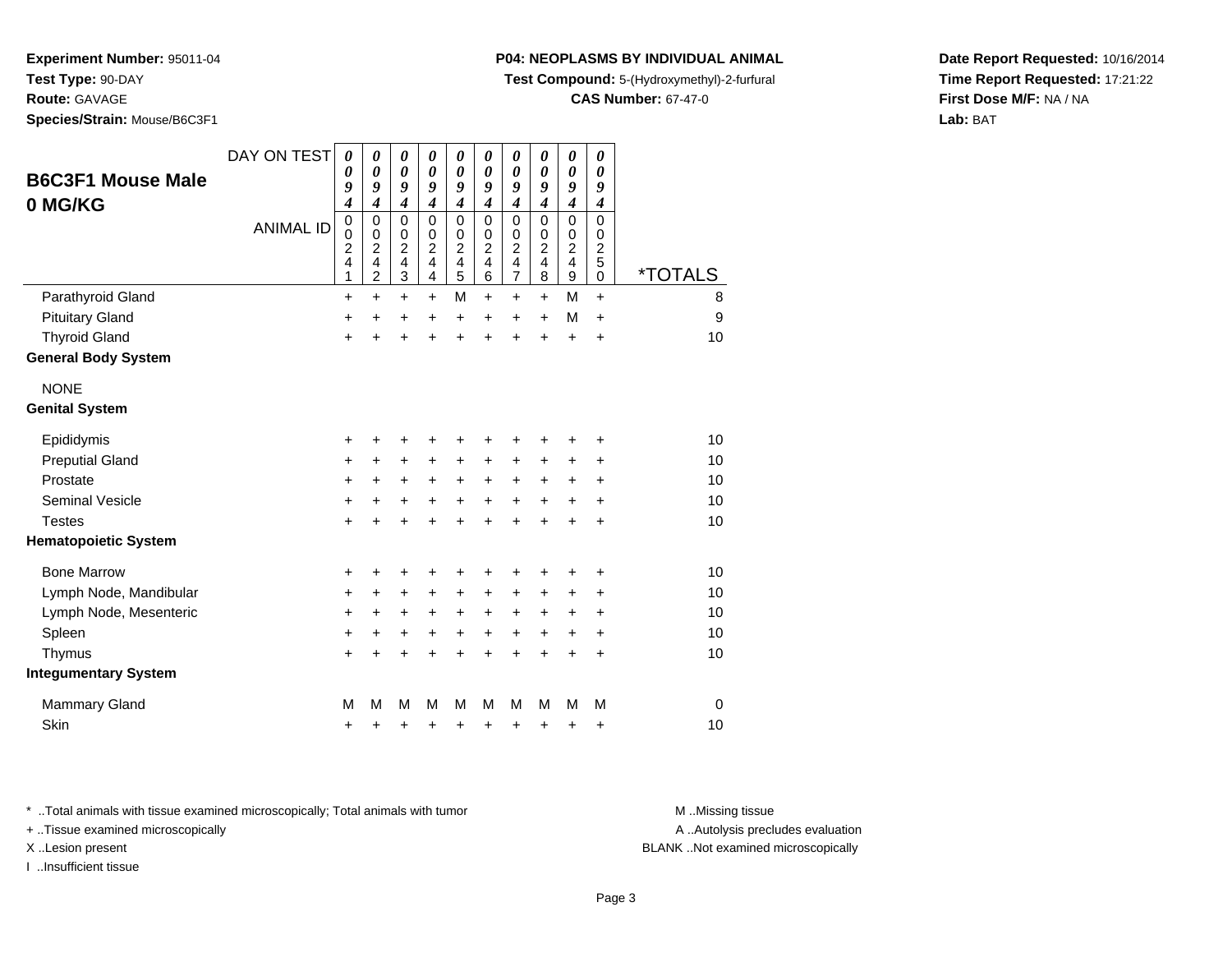**Test Type:** 90-DAY

**Route:** GAVAGE

**Species/Strain:** Mouse/B6C3F1

## **P04: NEOPLASMS BY INDIVIDUAL ANIMAL**

**Test Compound:** 5-(Hydroxymethyl)-2-furfural

**CAS Number:** 67-47-0

**Date Report Requested:** 10/16/2014**Time Report Requested:** 17:21:22**First Dose M/F:** NA / NA**Lab:** BAT

| <b>B6C3F1 Mouse Male</b><br>0 MG/KG               | DAY ON TEST<br><b>ANIMAL ID</b> | 0<br>0<br>9<br>$\boldsymbol{4}$<br>$\mathbf 0$<br>0<br>$\overline{c}$<br>4<br>1 | 0<br>$\boldsymbol{\theta}$<br>9<br>$\boldsymbol{4}$<br>$\mathbf 0$<br>$\mathbf 0$<br>$\overline{\mathbf{c}}$<br>4<br>$\overline{2}$ | 0<br>$\boldsymbol{\theta}$<br>9<br>$\boldsymbol{4}$<br>$\mathbf 0$<br>$\pmb{0}$<br>$\overline{2}$<br>$\overline{4}$<br>3 | 0<br>$\boldsymbol{\theta}$<br>9<br>$\overline{\boldsymbol{4}}$<br>$\Omega$<br>$\mathbf 0$<br>$\overline{c}$<br>$\overline{4}$<br>4 | 0<br>0<br>9<br>$\boldsymbol{4}$<br>$\mathbf 0$<br>$\pmb{0}$<br>$\overline{2}$<br>$\overline{\mathbf{4}}$<br>5 | 0<br>0<br>9<br>4<br>0<br>0<br>$\overline{c}$<br>4<br>6 | 0<br>$\boldsymbol{\theta}$<br>9<br>$\boldsymbol{4}$<br>$\mathbf 0$<br>0<br>$\overline{c}$<br>$\overline{4}$<br>$\overline{7}$ | 0<br>$\boldsymbol{\theta}$<br>9<br>$\boldsymbol{4}$<br>$\Omega$<br>0<br>$\overline{c}$<br>$\overline{4}$<br>8 | 0<br>$\boldsymbol{\theta}$<br>9<br>$\boldsymbol{4}$<br>$\mathsf 0$<br>$\pmb{0}$<br>$\frac{2}{4}$<br>9 | 0<br>0<br>9<br>$\boldsymbol{4}$<br>0<br>0<br>$\overline{c}$<br>5<br>0 | <i><b>*TOTALS</b></i> |
|---------------------------------------------------|---------------------------------|---------------------------------------------------------------------------------|-------------------------------------------------------------------------------------------------------------------------------------|--------------------------------------------------------------------------------------------------------------------------|------------------------------------------------------------------------------------------------------------------------------------|---------------------------------------------------------------------------------------------------------------|--------------------------------------------------------|-------------------------------------------------------------------------------------------------------------------------------|---------------------------------------------------------------------------------------------------------------|-------------------------------------------------------------------------------------------------------|-----------------------------------------------------------------------|-----------------------|
| <b>Musculoskeletal System</b>                     |                                 |                                                                                 |                                                                                                                                     |                                                                                                                          |                                                                                                                                    |                                                                                                               |                                                        |                                                                                                                               |                                                                                                               |                                                                                                       |                                                                       |                       |
| Bone<br><b>Nervous System</b>                     |                                 | $\ddot{}$                                                                       |                                                                                                                                     |                                                                                                                          |                                                                                                                                    |                                                                                                               |                                                        | +                                                                                                                             |                                                                                                               |                                                                                                       | +                                                                     | 10                    |
| <b>Brain</b>                                      |                                 | +                                                                               |                                                                                                                                     |                                                                                                                          |                                                                                                                                    |                                                                                                               |                                                        |                                                                                                                               |                                                                                                               |                                                                                                       | +                                                                     | 10                    |
| <b>Respiratory System</b>                         |                                 |                                                                                 |                                                                                                                                     |                                                                                                                          |                                                                                                                                    |                                                                                                               |                                                        |                                                                                                                               |                                                                                                               |                                                                                                       |                                                                       |                       |
| Lung                                              |                                 | +                                                                               | ٠                                                                                                                                   |                                                                                                                          |                                                                                                                                    | +                                                                                                             | +                                                      | +                                                                                                                             | +                                                                                                             | +                                                                                                     | ٠                                                                     | 10                    |
| <b>Nose</b>                                       |                                 | +                                                                               | $\ddot{}$                                                                                                                           | $\ddot{}$                                                                                                                | $\ddot{}$                                                                                                                          | $\ddot{}$                                                                                                     | $\ddot{}$                                              | $\ddot{}$                                                                                                                     | $\ddot{}$                                                                                                     | $\ddot{}$                                                                                             | $\pm$                                                                 | 10                    |
| Trachea                                           |                                 | $\ddot{}$                                                                       |                                                                                                                                     |                                                                                                                          |                                                                                                                                    | $\ddot{}$                                                                                                     | $\ddot{}$                                              | $\ddot{}$                                                                                                                     | $\ddot{}$                                                                                                     | $\ddot{}$                                                                                             | $\ddot{}$                                                             | 10                    |
| <b>Special Senses System</b>                      |                                 |                                                                                 |                                                                                                                                     |                                                                                                                          |                                                                                                                                    |                                                                                                               |                                                        |                                                                                                                               |                                                                                                               |                                                                                                       |                                                                       |                       |
| <b>NONE</b>                                       |                                 |                                                                                 |                                                                                                                                     |                                                                                                                          |                                                                                                                                    |                                                                                                               |                                                        |                                                                                                                               |                                                                                                               |                                                                                                       |                                                                       |                       |
| <b>Urinary System</b>                             |                                 |                                                                                 |                                                                                                                                     |                                                                                                                          |                                                                                                                                    |                                                                                                               |                                                        |                                                                                                                               |                                                                                                               |                                                                                                       |                                                                       |                       |
| Kidney                                            |                                 | +                                                                               |                                                                                                                                     |                                                                                                                          |                                                                                                                                    |                                                                                                               |                                                        |                                                                                                                               |                                                                                                               |                                                                                                       |                                                                       | 10                    |
| <b>Urinary Bladder</b><br><b>SYSTEMIC LESIONS</b> |                                 | $\ddot{}$                                                                       |                                                                                                                                     |                                                                                                                          |                                                                                                                                    | +                                                                                                             | +                                                      | +                                                                                                                             | +                                                                                                             | +                                                                                                     | +                                                                     | 10                    |
| Multiple Organ                                    |                                 | +                                                                               |                                                                                                                                     |                                                                                                                          |                                                                                                                                    |                                                                                                               |                                                        |                                                                                                                               |                                                                                                               |                                                                                                       | +                                                                     | 10                    |

\* ..Total animals with tissue examined microscopically; Total animals with tumor **M** . Missing tissue M ..Missing tissue

+ ..Tissue examined microscopically

I ..Insufficient tissue

A ..Autolysis precludes evaluation

X ..Lesion present BLANK ..Not examined microscopically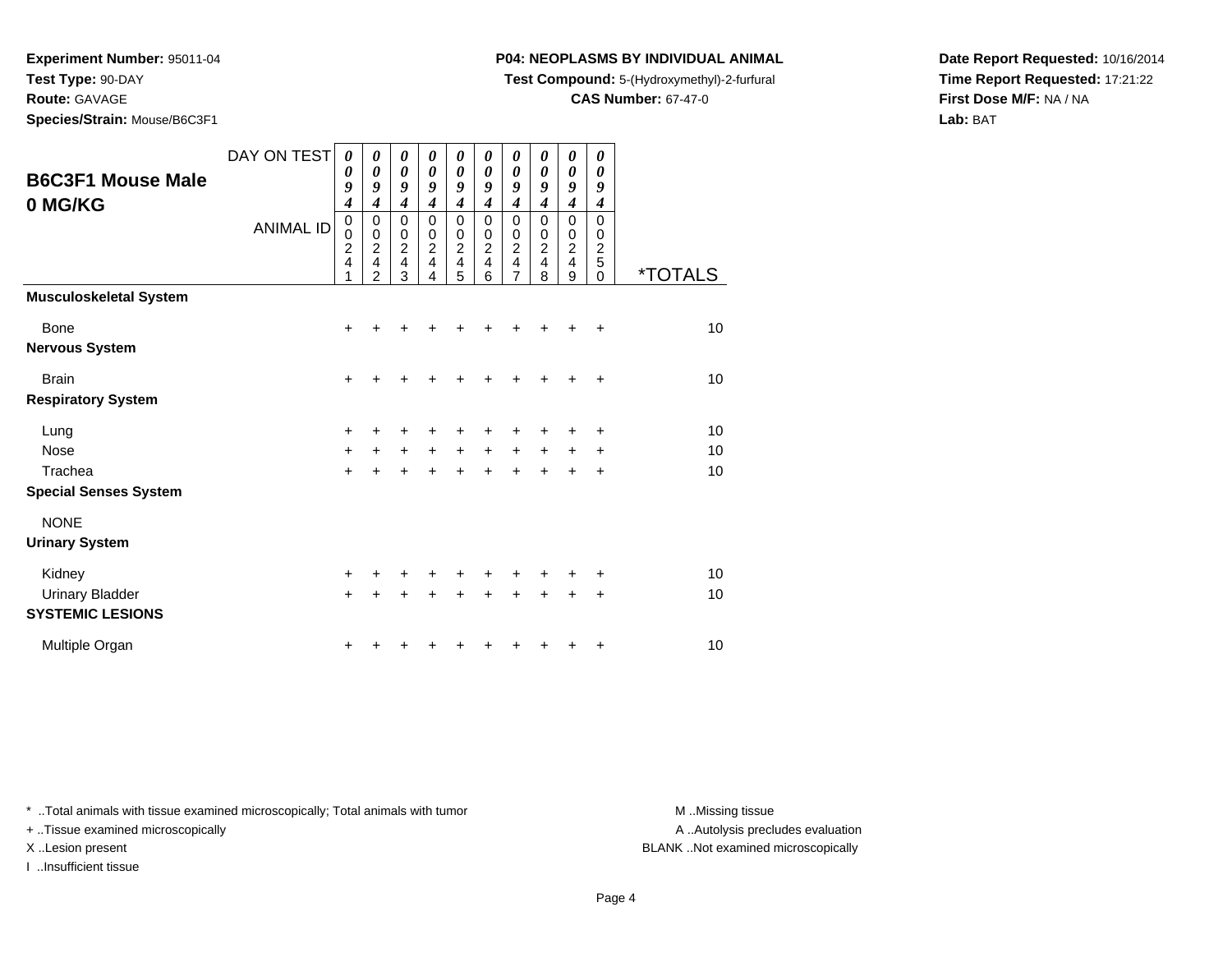**Species/Strain:** Mouse/B6C3F1

## **P04: NEOPLASMS BY INDIVIDUAL ANIMAL**

**Test Compound:** 5-(Hydroxymethyl)-2-furfural

**CAS Number:** 67-47-0

**Date Report Requested:** 10/16/2014**Time Report Requested:** 17:21:22**First Dose M/F:** NA / NA**Lab:** BAT

| <b>B6C3F1 Mouse Male</b><br>47 MG/KG | DAY ON TEST | U<br>O | $\boldsymbol{\theta}$<br>0 | $\boldsymbol{\theta}$<br>$\boldsymbol{\theta}$<br>Q | U<br>o | $\boldsymbol{\theta}$<br>0<br>Q | o                     | U<br>0<br>o      | U<br>o           | 0<br>o                | Q           |   |
|--------------------------------------|-------------|--------|----------------------------|-----------------------------------------------------|--------|---------------------------------|-----------------------|------------------|------------------|-----------------------|-------------|---|
|                                      | ANIMAL ID   | ີ<br>5 | 0<br>ີ<br>5                | 0<br>0<br>2<br>5<br>っ                               | ◠<br>b | 0<br>0<br>2<br>5<br>5           | 0<br>0<br>◠<br>5<br>⌒ | 0<br>0<br>ົ<br>5 | O<br>◠<br>5<br>я | 0<br>0<br>ົ<br>5<br>9 | 0<br>ົ<br>6 | × |

# **Alimentary System**

NONE

#### **Cardiovascular System**

NONE

#### **Endocrine System**

NONE

#### **General Body System**

NONE

#### **Genital System**

NONE

#### **Hematopoietic System**

NONE

### **Integumentary System**

NONE

#### **Musculoskeletal System**

NONE

### **Nervous System**

NONE

\* ..Total animals with tissue examined microscopically; Total animals with tumor **M** ...Missing tissue M ...Missing tissue

+ ..Tissue examined microscopically

I ..Insufficient tissue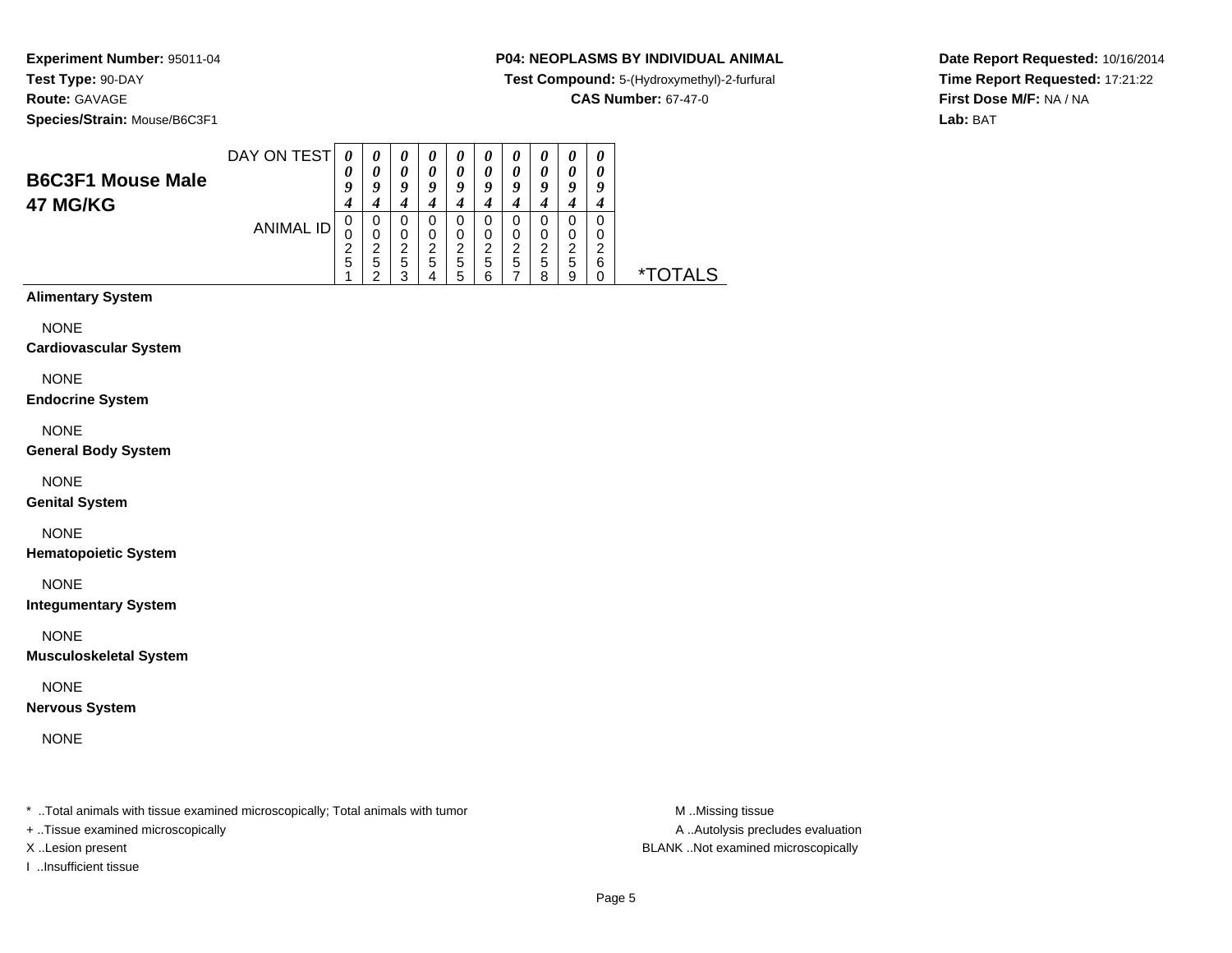**Species/Strain:** Mouse/B6C3F1

## **P04: NEOPLASMS BY INDIVIDUAL ANIMAL**

**Test Compound:** 5-(Hydroxymethyl)-2-furfural

**CAS Number:** 67-47-0

**Date Report Requested:** 10/16/2014**Time Report Requested:** 17:21:22**First Dose M/F:** NA / NA**Lab:** BAT

| <b>B6C3F1 Mouse Male</b><br>47 MG/KG        | DAY ON TEST      | 0<br>0<br>9<br>$\boldsymbol{4}$   | 0<br>$\boldsymbol{\theta}$<br>9<br>4                               | 0<br>0<br>9<br>4                       | $\boldsymbol{\theta}$<br>0<br>9<br>4 | $\boldsymbol{\theta}$<br>0<br>9<br>4 | 0<br>0<br>9<br>4                   | 0<br>0<br>9<br>4             | 0<br>0<br>9<br>4             | 0<br>0<br>9<br>4             | 0<br>0<br>9<br>4             |                       |
|---------------------------------------------|------------------|-----------------------------------|--------------------------------------------------------------------|----------------------------------------|--------------------------------------|--------------------------------------|------------------------------------|------------------------------|------------------------------|------------------------------|------------------------------|-----------------------|
|                                             | <b>ANIMAL ID</b> | 0<br>$\mathbf 0$<br>$\frac{2}{5}$ | 0<br>$\mathbf 0$<br>$\overline{\mathbf{c}}$<br>5<br>$\mathfrak{p}$ | 0<br>$\mathbf 0$<br>$\frac{2}{5}$<br>3 | 0<br>0<br>$\overline{c}$<br>5<br>4   | 0<br>0<br>$\frac{2}{5}$<br>5         | 0<br>0<br>$\overline{c}$<br>5<br>6 | 0<br>0<br>$\frac{2}{5}$<br>7 | 0<br>0<br>$\frac{2}{5}$<br>8 | 0<br>0<br>$\frac{2}{5}$<br>9 | 0<br>0<br>2<br>6<br>$\Omega$ | <i><b>*TOTALS</b></i> |
| <b>Respiratory System</b>                   |                  |                                   |                                                                    |                                        |                                      |                                      |                                    |                              |                              |                              |                              |                       |
| <b>NONE</b><br><b>Special Senses System</b> |                  |                                   |                                                                    |                                        |                                      |                                      |                                    |                              |                              |                              |                              |                       |
| <b>NONE</b><br><b>Urinary System</b>        |                  |                                   |                                                                    |                                        |                                      |                                      |                                    |                              |                              |                              |                              |                       |
| Kidney<br><b>SYSTEMIC LESIONS</b>           |                  | $\ddot{}$                         | +                                                                  | ÷                                      | ÷                                    | $\pm$                                | $\div$                             | $\div$                       | $\div$                       | ÷                            | $\ddot{}$                    | 10                    |
| Multiple Organ                              |                  | ٠                                 |                                                                    |                                        |                                      |                                      |                                    |                              |                              |                              | ٠                            | 10                    |

\* ..Total animals with tissue examined microscopically; Total animals with tumor **M** . Missing tissue M ..Missing tissue

+ ..Tissue examined microscopically

I ..Insufficient tissue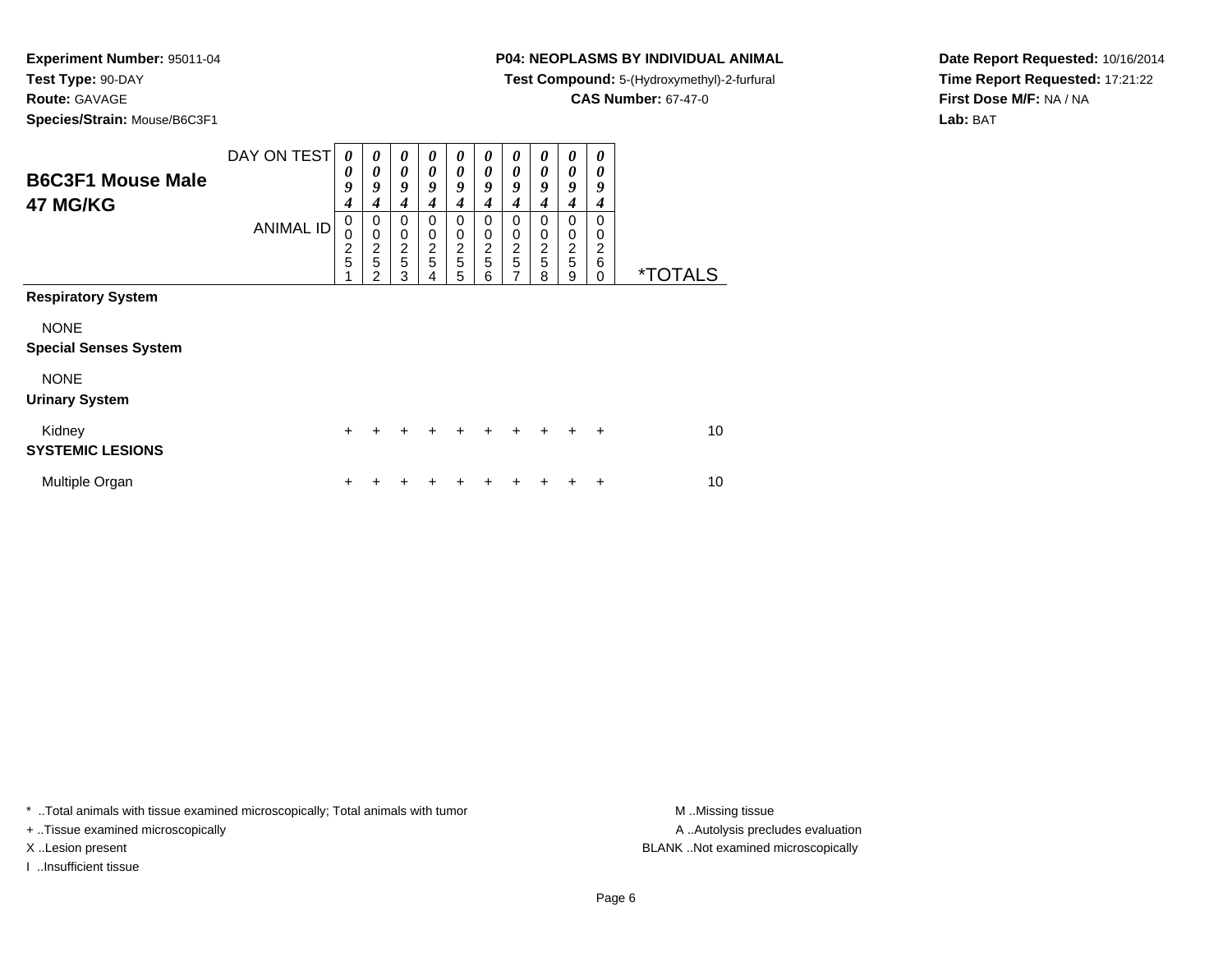**Species/Strain:** Mouse/B6C3F1

### **P04: NEOPLASMS BY INDIVIDUAL ANIMAL**

**Test Compound:** 5-(Hydroxymethyl)-2-furfural

**CAS Number:** 67-47-0

**Date Report Requested:** 10/16/2014**Time Report Requested:** 17:21:22**First Dose M/F:** NA / NA**Lab:** BAT

| <b>B6C3F1 Mouse Male</b><br><b>94 MG/KG</b> | DAY ON TEST | U           |        | U<br>$\boldsymbol{\theta}$<br>9 | a           | U<br>0<br>q                |             | 0<br>0<br>Q      | U<br>0           | U<br>0<br>Q           | U<br>9      |   |
|---------------------------------------------|-------------|-------------|--------|---------------------------------|-------------|----------------------------|-------------|------------------|------------------|-----------------------|-------------|---|
|                                             | ANIMAL ID   | v<br>▃<br>6 | O<br>6 | 0<br>0<br>2<br>6<br>◠           | 0<br>◠<br>6 | 0<br>0<br>າ<br>←<br>6<br>b | ◠<br>6<br>6 | 0<br>0<br>າ<br>6 | 0<br>ົ<br>6<br>8 | 0<br>0<br>◠<br>6<br>9 | 0<br>O<br>◠ | * |

# **Alimentary System**

NONE

#### **Cardiovascular System**

NONE

#### **Endocrine System**

NONE

#### **General Body System**

NONE

#### **Genital System**

## NONE

**Hematopoietic System**

NONE

#### **Integumentary System**

NONE

#### **Musculoskeletal System**

NONE

### **Nervous System**

NONE

\* ..Total animals with tissue examined microscopically; Total animals with tumor **M** ...Missing tissue M ...Missing tissue

+ ..Tissue examined microscopically

I ..Insufficient tissue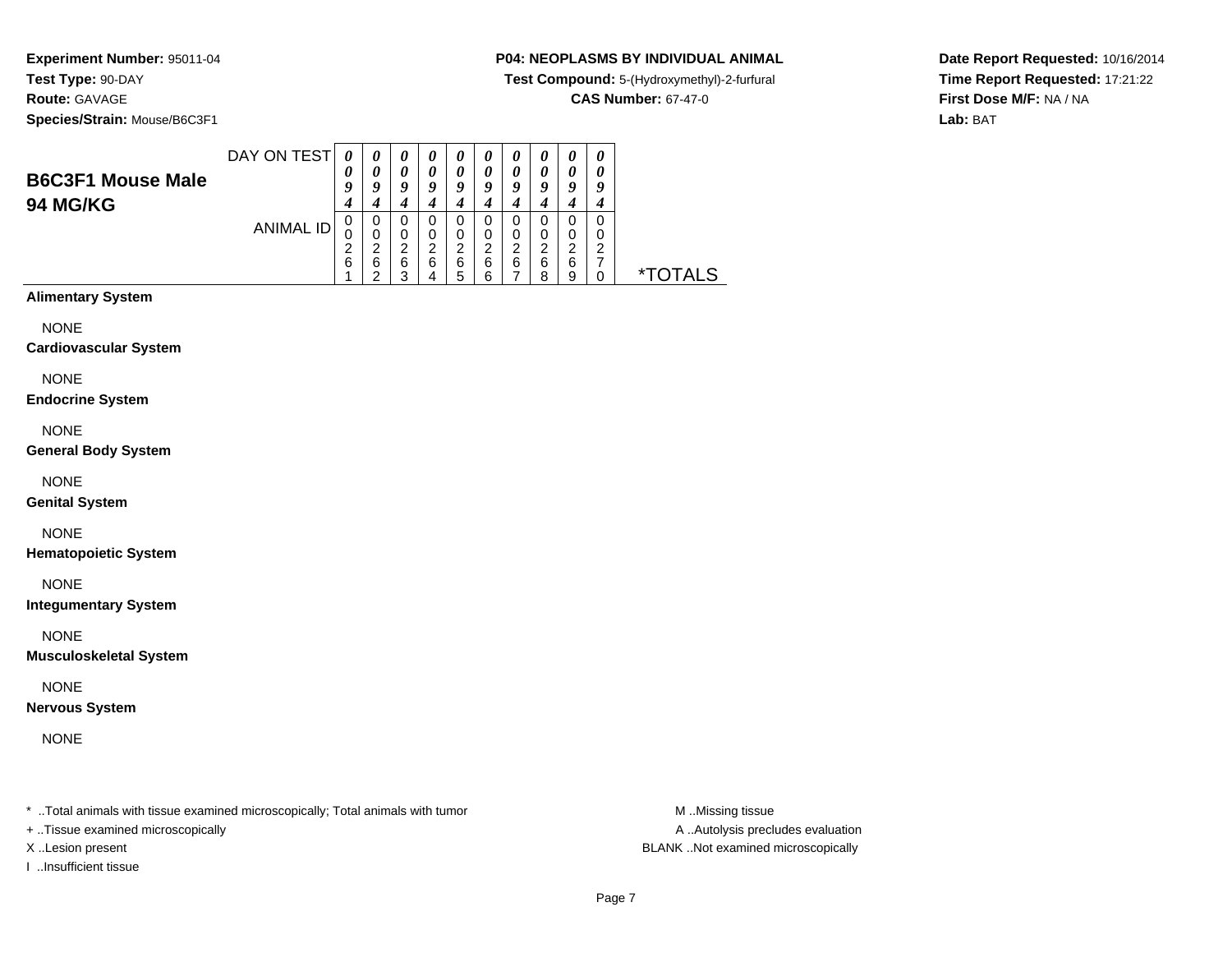**Route:** GAVAGE

**Species/Strain:** Mouse/B6C3F1

## **P04: NEOPLASMS BY INDIVIDUAL ANIMAL**

**Test Compound:** 5-(Hydroxymethyl)-2-furfural

**CAS Number:** 67-47-0

**Date Report Requested:** 10/16/2014**Time Report Requested:** 17:21:22**First Dose M/F:** NA / NA**Lab:** BAT

| <b>B6C3F1 Mouse Male</b><br><b>94 MG/KG</b> | DAY ON TEST      | 0<br>0<br>9<br>4                      | 0<br>$\boldsymbol{\theta}$<br>9<br>4                  | 0<br>$\boldsymbol{\theta}$<br>9<br>$\boldsymbol{4}$ | 0<br>$\boldsymbol{\theta}$<br>9<br>4                      | 0<br>$\boldsymbol{\theta}$<br>9<br>4 | 0<br>$\boldsymbol{\theta}$<br>9<br>4 | 0<br>$\boldsymbol{\theta}$<br>9<br>4 | 0<br>0<br>9<br>4                   | 0<br>0<br>9<br>4             | 0<br>0<br>9<br>4      |                       |
|---------------------------------------------|------------------|---------------------------------------|-------------------------------------------------------|-----------------------------------------------------|-----------------------------------------------------------|--------------------------------------|--------------------------------------|--------------------------------------|------------------------------------|------------------------------|-----------------------|-----------------------|
|                                             | <b>ANIMAL ID</b> | $\pmb{0}$<br>0<br>$\overline{c}$<br>6 | 0<br>$\mathbf 0$<br>$\overline{\mathbf{c}}$<br>6<br>2 | 0<br>$\mathbf 0$<br>$\frac{2}{6}$<br>3              | 0<br>$\mathbf 0$<br>$\overline{c}$<br>$6\phantom{1}$<br>4 | 0<br>0<br>$\boldsymbol{2}$<br>6<br>5 | 0<br>0<br>2<br>6<br>6                | $\Omega$<br>0<br>$\frac{2}{6}$<br>7  | 0<br>0<br>$\overline{c}$<br>6<br>8 | 0<br>0<br>$\frac{2}{6}$<br>9 | 0<br>0<br>2<br>7<br>0 | <i><b>*TOTALS</b></i> |
| <b>Respiratory System</b>                   |                  |                                       |                                                       |                                                     |                                                           |                                      |                                      |                                      |                                    |                              |                       |                       |
| <b>NONE</b><br><b>Special Senses System</b> |                  |                                       |                                                       |                                                     |                                                           |                                      |                                      |                                      |                                    |                              |                       |                       |
| <b>NONE</b><br><b>Urinary System</b>        |                  |                                       |                                                       |                                                     |                                                           |                                      |                                      |                                      |                                    |                              |                       |                       |
| Kidney<br><b>SYSTEMIC LESIONS</b>           |                  | $\ddot{}$                             | +                                                     | ٠                                                   | ÷                                                         | ÷                                    | $\ddot{}$                            | ÷                                    | $\div$                             | ٠                            | ÷                     | 10                    |
| Multiple Organ                              |                  | ٠                                     |                                                       |                                                     |                                                           |                                      |                                      |                                      |                                    |                              | +                     | 10                    |

\* ..Total animals with tissue examined microscopically; Total animals with tumor **M** . Missing tissue M ..Missing tissue

+ ..Tissue examined microscopically

I ..Insufficient tissue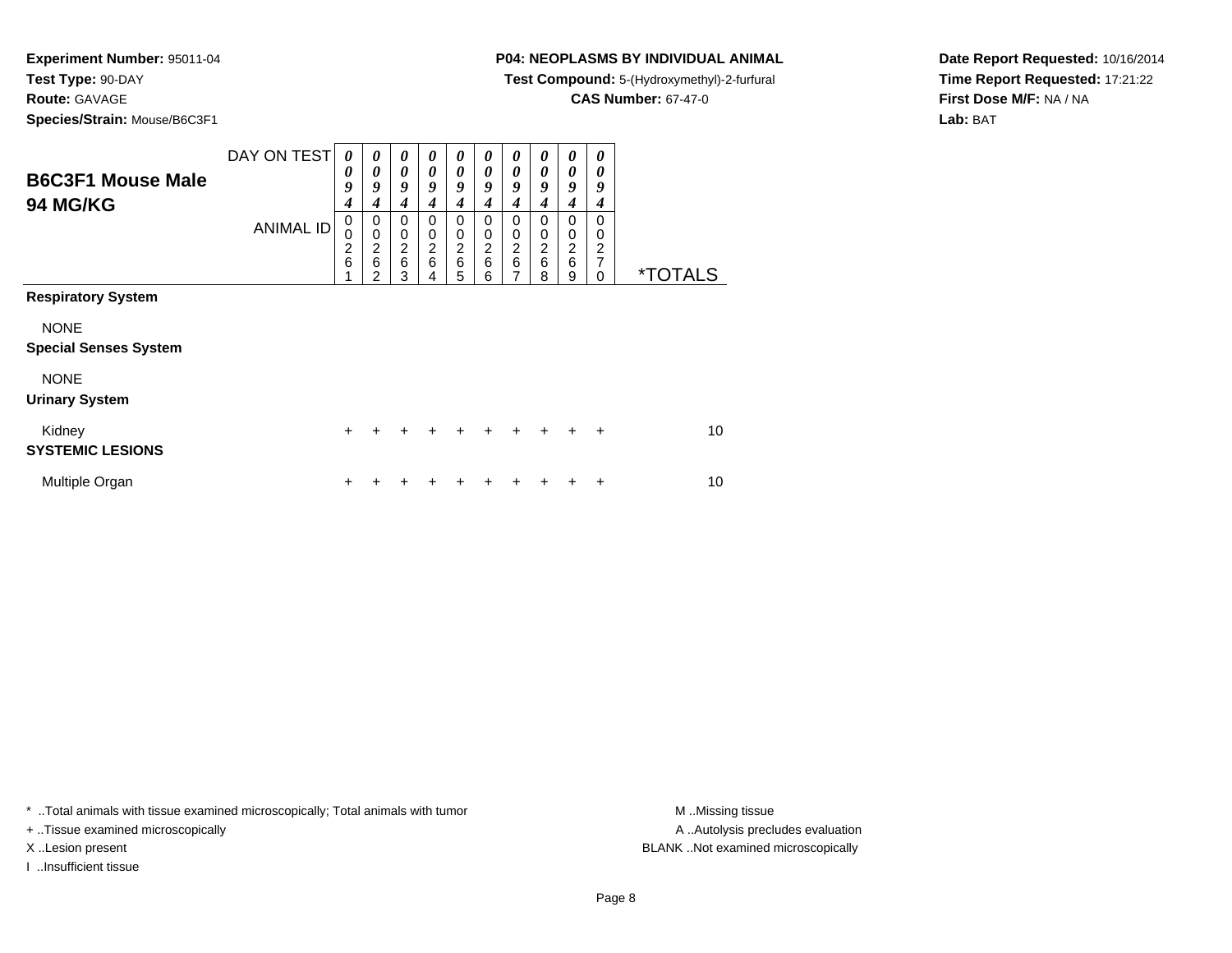**Species/Strain:** Mouse/B6C3F1

## **P04: NEOPLASMS BY INDIVIDUAL ANIMAL**

**Test Compound:** 5-(Hydroxymethyl)-2-furfural

**CAS Number:** 67-47-0

**Date Report Requested:** 10/16/2014**Time Report Requested:** 17:21:22**First Dose M/F:** NA / NA**Lab:** BAT

|                          | DAY ON TEST |                       | $\boldsymbol{\theta}$ | U                     | $\boldsymbol{\theta}$ | U      | 0      | $\boldsymbol{\theta}$ | 0      | U      |
|--------------------------|-------------|-----------------------|-----------------------|-----------------------|-----------------------|--------|--------|-----------------------|--------|--------|
| <b>B6C3F1 Mouse Male</b> |             | $\boldsymbol{\theta}$ | 0                     | $\boldsymbol{\theta}$ | 0                     |        | 0      | 0                     | 0      | 0      |
|                          |             |                       | 9                     | a                     | a                     | a      | Q      | o                     | Q      | 9      |
| <b>MG/KG</b><br>188      |             |                       |                       |                       |                       |        |        |                       |        |        |
|                          | ANIMAL ID   | υ                     | 0                     |                       | 0                     |        | 0      |                       | 0      | 0      |
|                          |             | v<br>っ                | 0<br>2                | 0<br>⌒                | 0<br>າ                | 0<br>⌒ | 0<br>2 | 0<br>ົ                | 0<br>ົ | 0<br>ົ |
|                          |             | ∠                     |                       |                       |                       |        |        |                       |        | 8      |
|                          |             |                       | ◠<br>u                |                       | b                     |        |        | 8                     | 9      |        |

## **Alimentary System**

NONE

#### **Cardiovascular System**

NONE

#### **Endocrine System**

NONE

#### **General Body System**

NONE

#### **Genital System**

## NONE

**Hematopoietic System**

NONE

### **Integumentary System**

NONE

#### **Musculoskeletal System**

NONE

### **Nervous System**

NONE

\* ..Total animals with tissue examined microscopically; Total animals with tumor **M** ...Missing tissue M ...Missing tissue

+ ..Tissue examined microscopically

I ..Insufficient tissue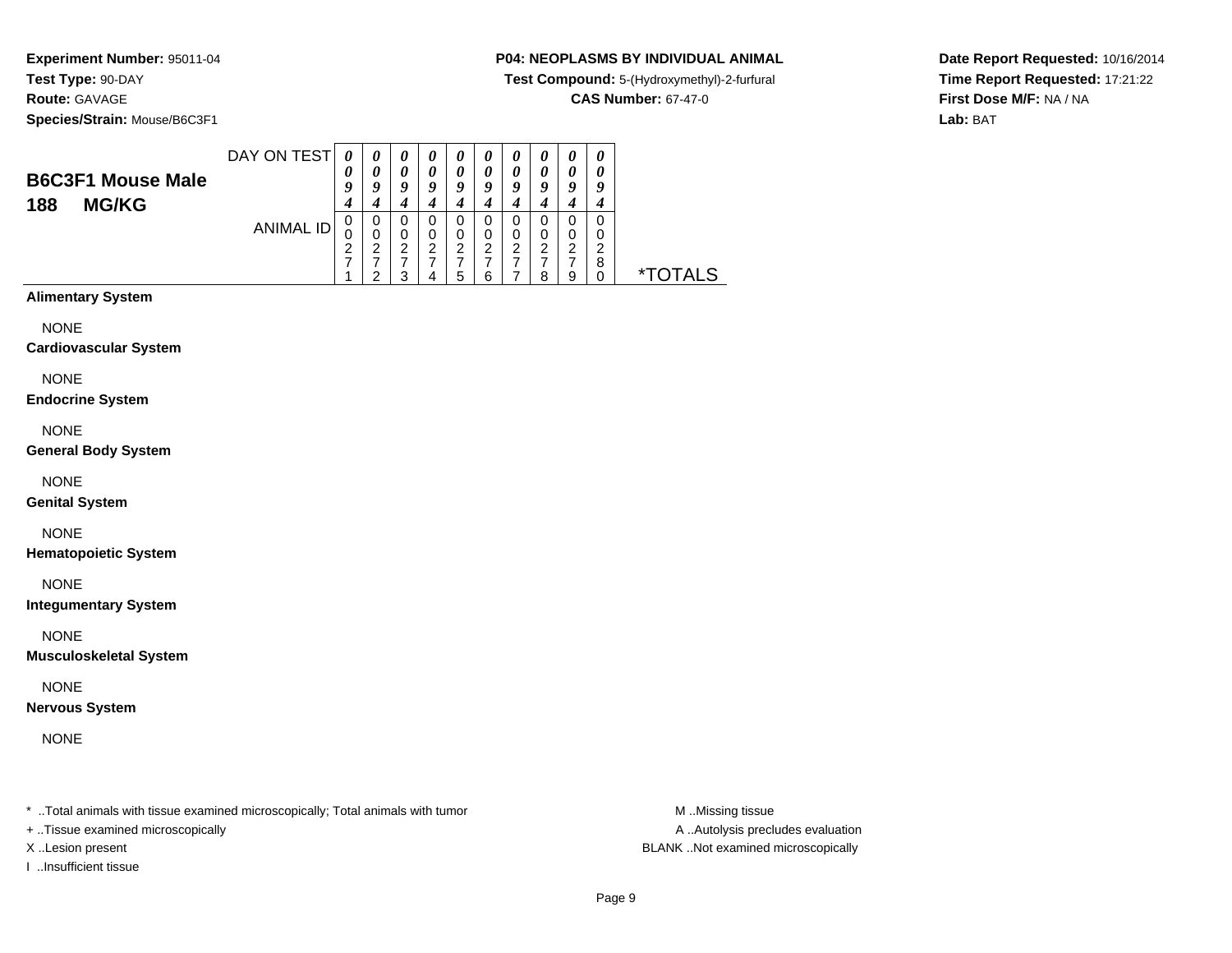**Route:** GAVAGE

**Species/Strain:** Mouse/B6C3F1

## **P04: NEOPLASMS BY INDIVIDUAL ANIMAL**

**Test Compound:** 5-(Hydroxymethyl)-2-furfural

**CAS Number:** 67-47-0

**Date Report Requested:** 10/16/2014**Time Report Requested:** 17:21:22**First Dose M/F:** NA / NA**Lab:** BAT

| <b>B6C3F1 Mouse Male</b><br>188<br><b>MG/KG</b> | DAY ON TEST      | 0<br>0<br>9<br>$\boldsymbol{4}$                  | 0<br>$\boldsymbol{\theta}$<br>9<br>4                               | 0<br>$\boldsymbol{\theta}$<br>9<br>4                        | 0<br>0<br>9<br>4                   | $\boldsymbol{\theta}$<br>0<br>9<br>4              | 0<br>0<br>9<br>4                                | 0<br>0<br>9<br>4                            | 0<br>0<br>9<br>4                                         | 0<br>0<br>9<br>4             | 0<br>0<br>9<br>4             |                       |
|-------------------------------------------------|------------------|--------------------------------------------------|--------------------------------------------------------------------|-------------------------------------------------------------|------------------------------------|---------------------------------------------------|-------------------------------------------------|---------------------------------------------|----------------------------------------------------------|------------------------------|------------------------------|-----------------------|
|                                                 | <b>ANIMAL ID</b> | 0<br>$\mathbf 0$<br>$\overline{\mathbf{c}}$<br>7 | 0<br>$\mathbf 0$<br>$\overline{\mathbf{c}}$<br>$\overline{7}$<br>2 | 0<br>$\mathbf 0$<br>$\boldsymbol{2}$<br>$\overline{7}$<br>3 | 0<br>0<br>2<br>$\overline{7}$<br>4 | 0<br>0<br>$\boldsymbol{2}$<br>$\overline{7}$<br>5 | 0<br>0<br>$\overline{c}$<br>$\overline{7}$<br>6 | 0<br>$\boldsymbol{0}$<br>$\frac{2}{7}$<br>7 | 0<br>0<br>$\overline{\mathbf{c}}$<br>$\overline{7}$<br>8 | 0<br>0<br>$\frac{2}{7}$<br>9 | 0<br>0<br>2<br>8<br>$\Omega$ | <i><b>*TOTALS</b></i> |
| <b>Respiratory System</b>                       |                  |                                                  |                                                                    |                                                             |                                    |                                                   |                                                 |                                             |                                                          |                              |                              |                       |
| <b>NONE</b><br><b>Special Senses System</b>     |                  |                                                  |                                                                    |                                                             |                                    |                                                   |                                                 |                                             |                                                          |                              |                              |                       |
| <b>NONE</b><br><b>Urinary System</b>            |                  |                                                  |                                                                    |                                                             |                                    |                                                   |                                                 |                                             |                                                          |                              |                              |                       |
| Kidney<br><b>SYSTEMIC LESIONS</b>               |                  | $\ddot{}$                                        | +                                                                  | ÷                                                           | ÷                                  | $\div$                                            | $\div$                                          | $\div$                                      | $\ddot{}$                                                | ÷                            | $\ddot{}$                    | 10                    |
| Multiple Organ                                  |                  | ٠                                                |                                                                    |                                                             |                                    |                                                   |                                                 |                                             |                                                          |                              | ٠                            | 10                    |

\* ..Total animals with tissue examined microscopically; Total animals with tumor **M** . Missing tissue M ..Missing tissue

+ ..Tissue examined microscopically

I ..Insufficient tissue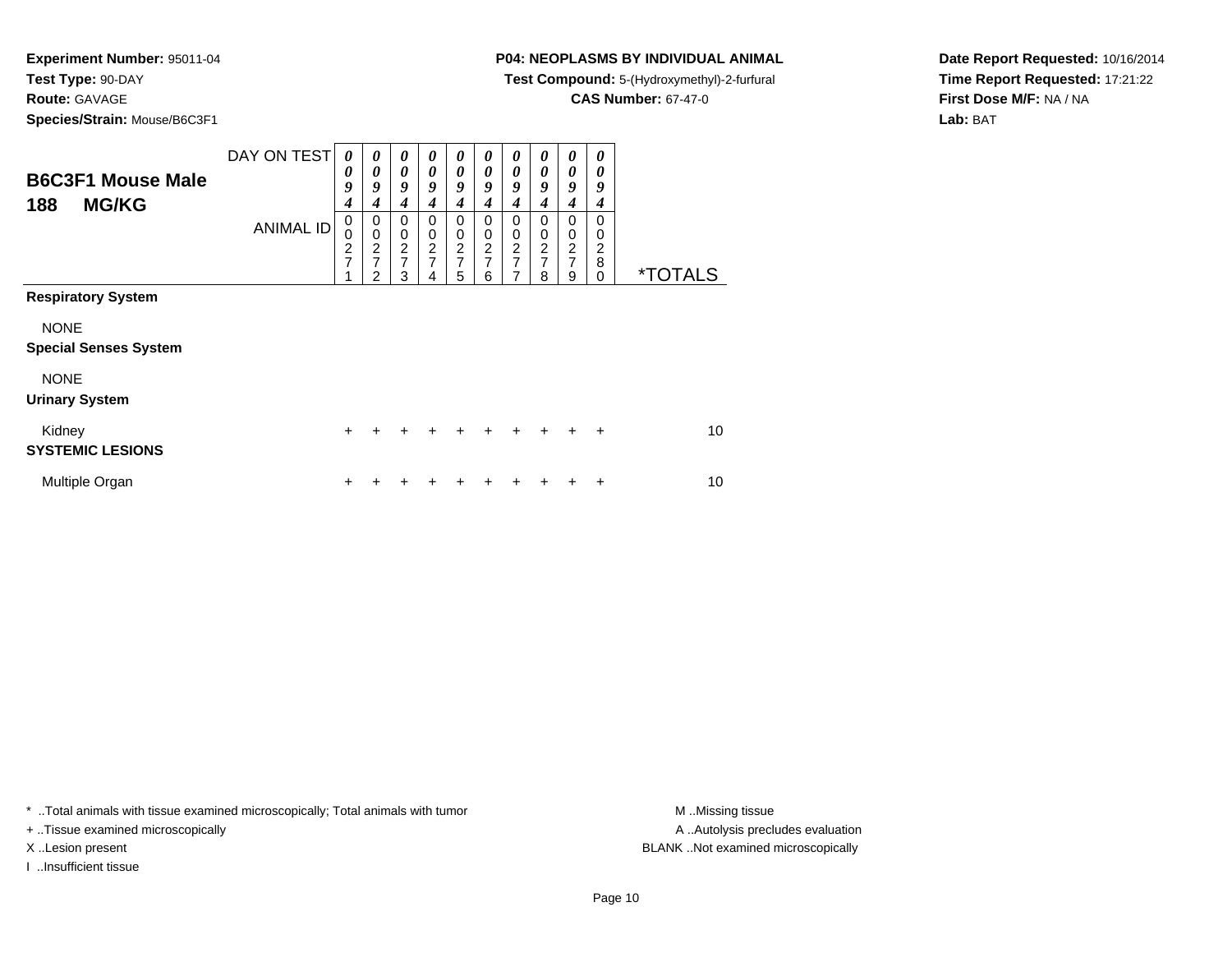**Species/Strain:** Mouse/B6C3F1

## **P04: NEOPLASMS BY INDIVIDUAL ANIMAL**

**Test Compound:** 5-(Hydroxymethyl)-2-furfural

**CAS Number:** 67-47-0

**Date Report Requested:** 10/16/2014**Time Report Requested:** 17:21:22**First Dose M/F:** NA / NA**Lab:** BAT

| <b>B6C3F1 Mouse Male</b> | DAY ON TEST<br>0<br>$\boldsymbol{\theta}$ |   | $\boldsymbol{\theta}$<br>0 | $\boldsymbol{\theta}$<br>0 | $\boldsymbol{\theta}$ | $\boldsymbol{\theta}$<br>0 | U<br>0      | U<br>0                |                  | $\boldsymbol{\theta}$ |        |  |
|--------------------------|-------------------------------------------|---|----------------------------|----------------------------|-----------------------|----------------------------|-------------|-----------------------|------------------|-----------------------|--------|--|
|                          |                                           |   | a                          | Q                          | o                     | O                          | 0           | Q<br>4                | u                | o                     |        |  |
|                          | ANIMAL ID<br>U<br>⌒<br>8                  | ∠ | 0<br>0<br>◠<br>8<br>ີ      | 0<br>0<br>າ<br>8<br>◠      | 0<br>◠<br>8           | 0<br>0<br>2<br>8<br>5      | 0<br>◠<br>8 | 0<br>0<br>ົ<br>8<br>- | U<br>◠<br>8<br>8 | 0<br>0<br>⌒<br>8<br>9 | ົ<br>9 |  |

## **Alimentary System**

NONE

#### **Cardiovascular System**

NONE

#### **Endocrine System**

NONE

#### **General Body System**

NONE

#### **Genital System**

NONE

### **Hematopoietic System**

NONE

### **Integumentary System**

NONE

### **Musculoskeletal System**

NONE

### **Nervous System**

NONE

\* ..Total animals with tissue examined microscopically; Total animals with tumor **M** ...Missing tissue M ...Missing tissue

+ ..Tissue examined microscopically

I ..Insufficient tissue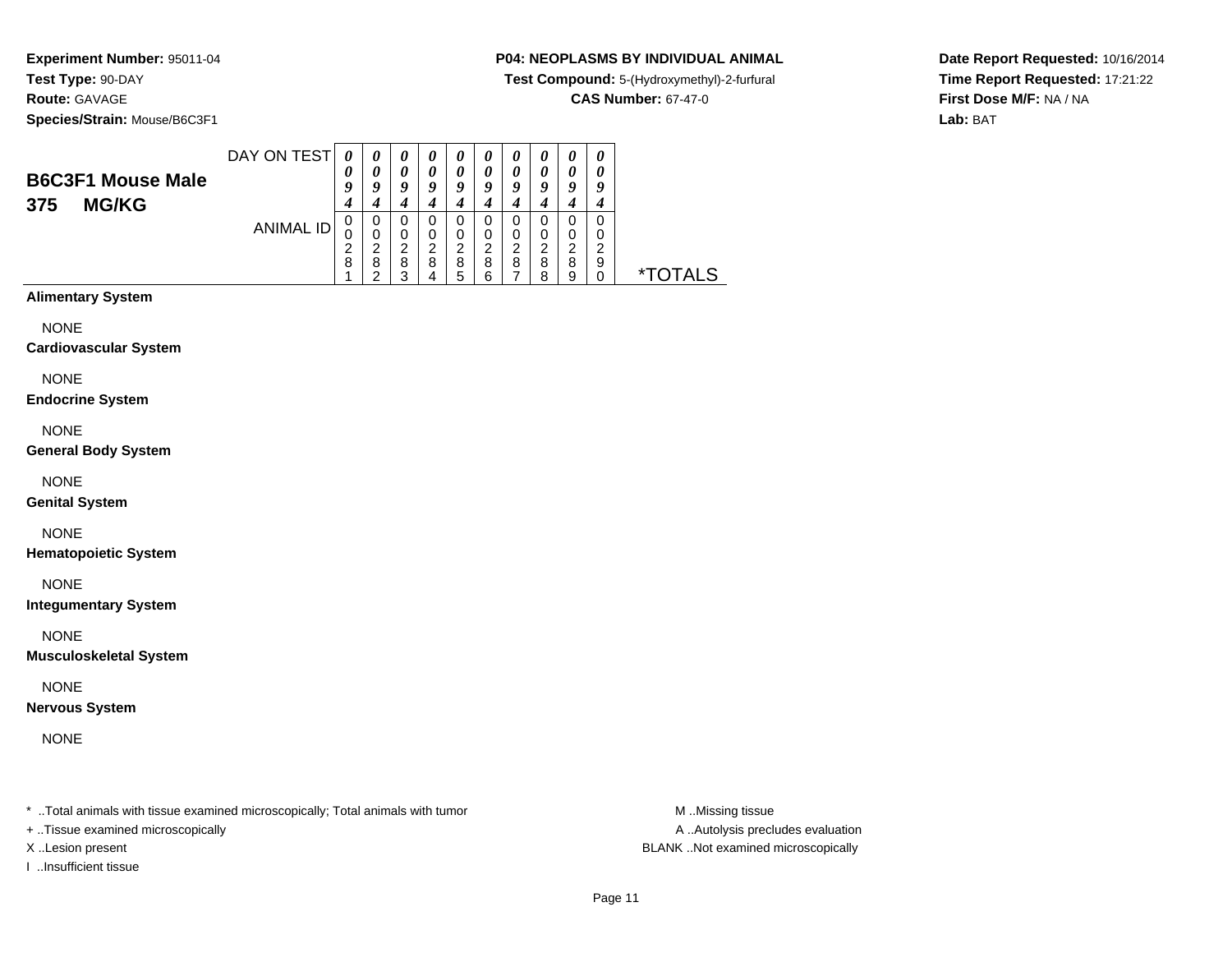## **Route:** GAVAGE

**Species/Strain:** Mouse/B6C3F1

## **P04: NEOPLASMS BY INDIVIDUAL ANIMAL**

**Test Compound:** 5-(Hydroxymethyl)-2-furfural

**CAS Number:** 67-47-0

**Date Report Requested:** 10/16/2014**Time Report Requested:** 17:21:22**First Dose M/F:** NA / NA**Lab:** BAT

| <b>B6C3F1 Mouse Male</b><br><b>MG/KG</b><br>375 | DAY ON TEST      | 0<br>0<br>9<br>$\boldsymbol{4}$ | 0<br>$\boldsymbol{\theta}$<br>9<br>$\boldsymbol{4}$                | 0<br>$\boldsymbol{\theta}$<br>9<br>4                     | 0<br>$\boldsymbol{\theta}$<br>9<br>4      | 0<br>$\boldsymbol{\theta}$<br>9<br>4 | 0<br>0<br>9<br>4                          | 0<br>$\pmb{\theta}$<br>9<br>4 | 0<br>0<br>9<br>4                          | 0<br>$\boldsymbol{\theta}$<br>9<br>$\boldsymbol{4}$ | 0<br>0<br>9<br>4                                 |                       |
|-------------------------------------------------|------------------|---------------------------------|--------------------------------------------------------------------|----------------------------------------------------------|-------------------------------------------|--------------------------------------|-------------------------------------------|-------------------------------|-------------------------------------------|-----------------------------------------------------|--------------------------------------------------|-----------------------|
|                                                 | <b>ANIMAL ID</b> | $\mathbf 0$<br>0<br>2<br>8      | 0<br>$\mathbf 0$<br>$\overline{\mathbf{c}}$<br>8<br>$\overline{2}$ | $\mathbf 0$<br>$\mathbf 0$<br>$\boldsymbol{2}$<br>8<br>3 | $\Omega$<br>0<br>$\overline{c}$<br>8<br>4 | $\Omega$<br>0<br>$\frac{2}{8}$<br>5  | $\Omega$<br>0<br>$\overline{c}$<br>8<br>6 | 0<br>0<br>$\frac{2}{8}$<br>7  | $\Omega$<br>0<br>$\overline{c}$<br>8<br>8 | 0<br>0<br>$\overline{c}$<br>8<br>9                  | $\Omega$<br>0<br>$\overline{2}$<br>9<br>$\Omega$ | <i><b>*TOTALS</b></i> |
| <b>Respiratory System</b>                       |                  |                                 |                                                                    |                                                          |                                           |                                      |                                           |                               |                                           |                                                     |                                                  |                       |
| <b>NONE</b><br><b>Special Senses System</b>     |                  |                                 |                                                                    |                                                          |                                           |                                      |                                           |                               |                                           |                                                     |                                                  |                       |
| <b>NONE</b><br><b>Urinary System</b>            |                  |                                 |                                                                    |                                                          |                                           |                                      |                                           |                               |                                           |                                                     |                                                  |                       |
| Kidney<br><b>SYSTEMIC LESIONS</b>               |                  | $\pm$                           |                                                                    |                                                          | +                                         | ٠                                    |                                           | ÷                             |                                           |                                                     | $\ddot{}$                                        | 10                    |
| Multiple Organ                                  |                  | ٠                               |                                                                    |                                                          |                                           |                                      |                                           |                               |                                           |                                                     | ÷                                                | 10                    |

\* ..Total animals with tissue examined microscopically; Total animals with tumor **M** . Missing tissue M ..Missing tissue

+ ..Tissue examined microscopically

I ..Insufficient tissue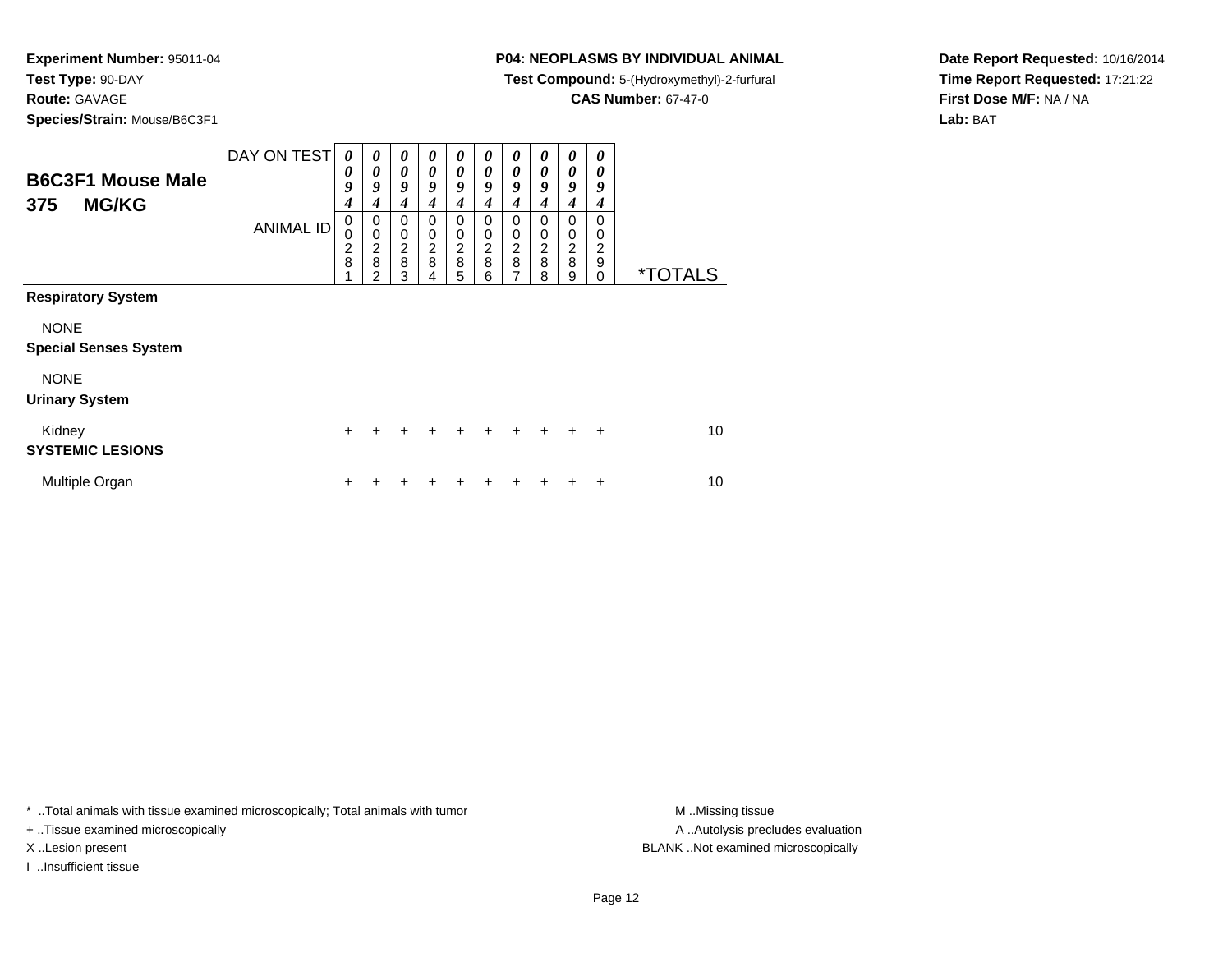**Route:** GAVAGE

**Species/Strain:** Mouse/B6C3F1

### **P04: NEOPLASMS BY INDIVIDUAL ANIMAL**

**Test Compound:** 5-(Hydroxymethyl)-2-furfural

**CAS Number:** 67-47-0

**Date Report Requested:** 10/16/2014**Time Report Requested:** 17:21:22**First Dose M/F:** NA / NA**Lab:** BAT

| <b>B6C3F1 Mouse Male</b><br><b>MG/KG</b><br>750 | DAY ON TEST<br><b>ANIMAL ID</b> | $\boldsymbol{\theta}$<br>0<br>9<br>$\boldsymbol{4}$<br>$\mathbf 0$<br>$\mathbf 0$<br>$\overline{c}$<br>9<br>1 | 0<br>$\boldsymbol{\theta}$<br>9<br>$\mathfrak{z}$<br>$\mathbf 0$<br>$\mathbf 0$<br>$\overline{c}$<br>$\overline{9}$<br>$\mathfrak{p}$ | 0<br>0<br>9<br>4<br>$\mathbf 0$<br>0<br>$\overline{c}$<br>$\overline{9}$<br>3 | $\boldsymbol{\theta}$<br>$\boldsymbol{\theta}$<br>9<br>$\boldsymbol{4}$<br>$\Omega$<br>$\Omega$<br>$\overline{c}$<br>$\boldsymbol{9}$<br>4 | 0<br>$\boldsymbol{\theta}$<br>9<br>$\boldsymbol{4}$<br>$\mathbf 0$<br>$\mathbf 0$<br>$\overline{\mathbf{c}}$<br>$\overline{9}$<br>5 | $\boldsymbol{\theta}$<br>0<br>9<br>$\boldsymbol{4}$<br>$\Omega$<br>0<br>$\overline{c}$<br>9<br>6 | 0<br>0<br>9<br>4<br>$\mathbf 0$<br>0<br>$\frac{2}{9}$<br>$\overline{7}$ | 0<br>0<br>9<br>$\boldsymbol{4}$<br>$\mathbf 0$<br>0<br>2<br>9<br>8 | 0<br>0<br>9<br>4<br>0<br>$\mathbf 0$<br>2<br>9<br>9 | 0<br>0<br>9<br>$\boldsymbol{4}$<br>$\mathbf 0$<br>0<br>3<br>$\mathbf 0$<br>$\Omega$ | *TOTALS |
|-------------------------------------------------|---------------------------------|---------------------------------------------------------------------------------------------------------------|---------------------------------------------------------------------------------------------------------------------------------------|-------------------------------------------------------------------------------|--------------------------------------------------------------------------------------------------------------------------------------------|-------------------------------------------------------------------------------------------------------------------------------------|--------------------------------------------------------------------------------------------------|-------------------------------------------------------------------------|--------------------------------------------------------------------|-----------------------------------------------------|-------------------------------------------------------------------------------------|---------|
| <b>Alimentary System</b>                        |                                 |                                                                                                               |                                                                                                                                       |                                                                               |                                                                                                                                            |                                                                                                                                     |                                                                                                  |                                                                         |                                                                    |                                                     |                                                                                     |         |
|                                                 |                                 |                                                                                                               |                                                                                                                                       |                                                                               |                                                                                                                                            |                                                                                                                                     |                                                                                                  |                                                                         |                                                                    |                                                     |                                                                                     |         |
| Esophagus<br>Gallbladder                        |                                 | +                                                                                                             | +                                                                                                                                     | +                                                                             | +                                                                                                                                          | +                                                                                                                                   | +                                                                                                | +<br>M                                                                  | +                                                                  | +                                                   | +                                                                                   | 10<br>9 |
| Intestine Large, Cecum                          |                                 | +<br>$\ddot{}$                                                                                                | +<br>$\ddot{}$                                                                                                                        | +<br>+                                                                        | +<br>+                                                                                                                                     | +<br>$\ddot{}$                                                                                                                      | +<br>$\ddot{}$                                                                                   | $\ddot{}$                                                               | +<br>+                                                             | +<br>$\ddot{}$                                      | +<br>$\ddot{}$                                                                      | 10      |
| Intestine Large, Colon                          |                                 | +                                                                                                             | +                                                                                                                                     | +                                                                             | +                                                                                                                                          | +                                                                                                                                   | $\ddot{}$                                                                                        | +                                                                       | +                                                                  | +                                                   | +                                                                                   | 10      |
| Intestine Large, Rectum                         |                                 | $\ddot{}$                                                                                                     | $\ddot{}$                                                                                                                             | +                                                                             | +                                                                                                                                          | $\ddot{}$                                                                                                                           | $\ddot{}$                                                                                        | $\ddot{}$                                                               | +                                                                  | +                                                   | $\ddot{}$                                                                           | 10      |
| Intestine Small, Duodenum                       |                                 | $\ddot{}$                                                                                                     | $\ddot{}$                                                                                                                             | +                                                                             | +                                                                                                                                          | $\ddot{}$                                                                                                                           | $\ddot{}$                                                                                        | +                                                                       | $\ddot{}$                                                          | +                                                   | $\ddot{}$                                                                           | 10      |
| Intestine Small, Ileum                          |                                 | +                                                                                                             | $\ddot{}$                                                                                                                             | +                                                                             | +                                                                                                                                          | +                                                                                                                                   | $\ddot{}$                                                                                        | $\ddot{}$                                                               | +                                                                  | $\ddot{}$                                           | $\ddot{}$                                                                           | 10      |
| Intestine Small, Jejunum                        |                                 | $\ddot{}$                                                                                                     | +                                                                                                                                     | +                                                                             | +                                                                                                                                          | +                                                                                                                                   | $\ddot{}$                                                                                        | +                                                                       | +                                                                  | +                                                   | +                                                                                   | 10      |
| Liver                                           |                                 | $\ddot{}$                                                                                                     | $\ddot{}$                                                                                                                             | +                                                                             | +                                                                                                                                          | $\ddot{}$                                                                                                                           | $\ddot{}$                                                                                        | $\ddot{}$                                                               | $\ddot{}$                                                          | +                                                   | $\ddot{}$                                                                           | 10      |
| Pancreas                                        |                                 | +                                                                                                             | +                                                                                                                                     | +                                                                             | +                                                                                                                                          | +                                                                                                                                   | $\ddot{}$                                                                                        | +                                                                       | +                                                                  | +                                                   | +                                                                                   | 10      |
| Salivary Glands                                 |                                 | $\ddot{}$                                                                                                     | +                                                                                                                                     | +                                                                             | +                                                                                                                                          | $\ddot{}$                                                                                                                           | $\ddot{}$                                                                                        | $\ddot{}$                                                               | +                                                                  | $\ddot{}$                                           | $\ddot{}$                                                                           | 10      |
| Stomach, Forestomach                            |                                 | $\ddot{}$                                                                                                     | $\ddot{}$                                                                                                                             | +                                                                             | $\ddot{}$                                                                                                                                  | $\ddot{}$                                                                                                                           | $+$                                                                                              | $+$                                                                     | $+$                                                                | $+$                                                 | $\ddot{}$                                                                           | 10      |
| Stomach, Glandular                              |                                 | $\ddot{}$                                                                                                     |                                                                                                                                       | $\ddot{}$                                                                     | ÷                                                                                                                                          | $\ddot{}$                                                                                                                           | $\ddot{}$                                                                                        | $\ddot{}$                                                               | $\ddot{}$                                                          | $\ddot{}$                                           | $\ddot{}$                                                                           | 10      |
| <b>Cardiovascular System</b>                    |                                 |                                                                                                               |                                                                                                                                       |                                                                               |                                                                                                                                            |                                                                                                                                     |                                                                                                  |                                                                         |                                                                    |                                                     |                                                                                     |         |
| <b>Blood Vessel</b>                             |                                 | +                                                                                                             | +                                                                                                                                     | +                                                                             | +                                                                                                                                          | +                                                                                                                                   | +                                                                                                | +                                                                       | +                                                                  | +                                                   | +                                                                                   | 10      |
| Heart                                           |                                 | $\ddot{}$                                                                                                     |                                                                                                                                       | $\ddot{}$                                                                     | Ŧ.                                                                                                                                         | $\ddot{}$                                                                                                                           | ÷                                                                                                | $\ddot{}$                                                               | $\ddot{}$                                                          | $\ddot{}$                                           | $\ddot{}$                                                                           | 10      |
| <b>Endocrine System</b>                         |                                 |                                                                                                               |                                                                                                                                       |                                                                               |                                                                                                                                            |                                                                                                                                     |                                                                                                  |                                                                         |                                                                    |                                                     |                                                                                     |         |
| <b>Adrenal Cortex</b>                           |                                 | +                                                                                                             | ٠                                                                                                                                     | +                                                                             | +                                                                                                                                          | +                                                                                                                                   | ٠                                                                                                | ٠                                                                       | ٠                                                                  | ٠                                                   | $\ddot{}$                                                                           | 10      |
| Adrenal Medulla                                 |                                 | $\ddot{}$                                                                                                     |                                                                                                                                       | +                                                                             | $\ddot{}$                                                                                                                                  | $\ddot{}$                                                                                                                           | $\ddot{}$                                                                                        | $\ddot{}$                                                               | $\ddot{}$                                                          | $\ddot{}$                                           | $\ddot{}$                                                                           | 10      |
| Islets, Pancreatic                              |                                 | +                                                                                                             | +                                                                                                                                     | +                                                                             | +                                                                                                                                          | +                                                                                                                                   | $\ddot{}$                                                                                        | $\ddot{}$                                                               | +                                                                  | +                                                   | +                                                                                   | 10      |

\* ..Total animals with tissue examined microscopically; Total animals with tumor **M** . Missing tissue M ..Missing tissue

+ ..Tissue examined microscopically

I ..Insufficient tissue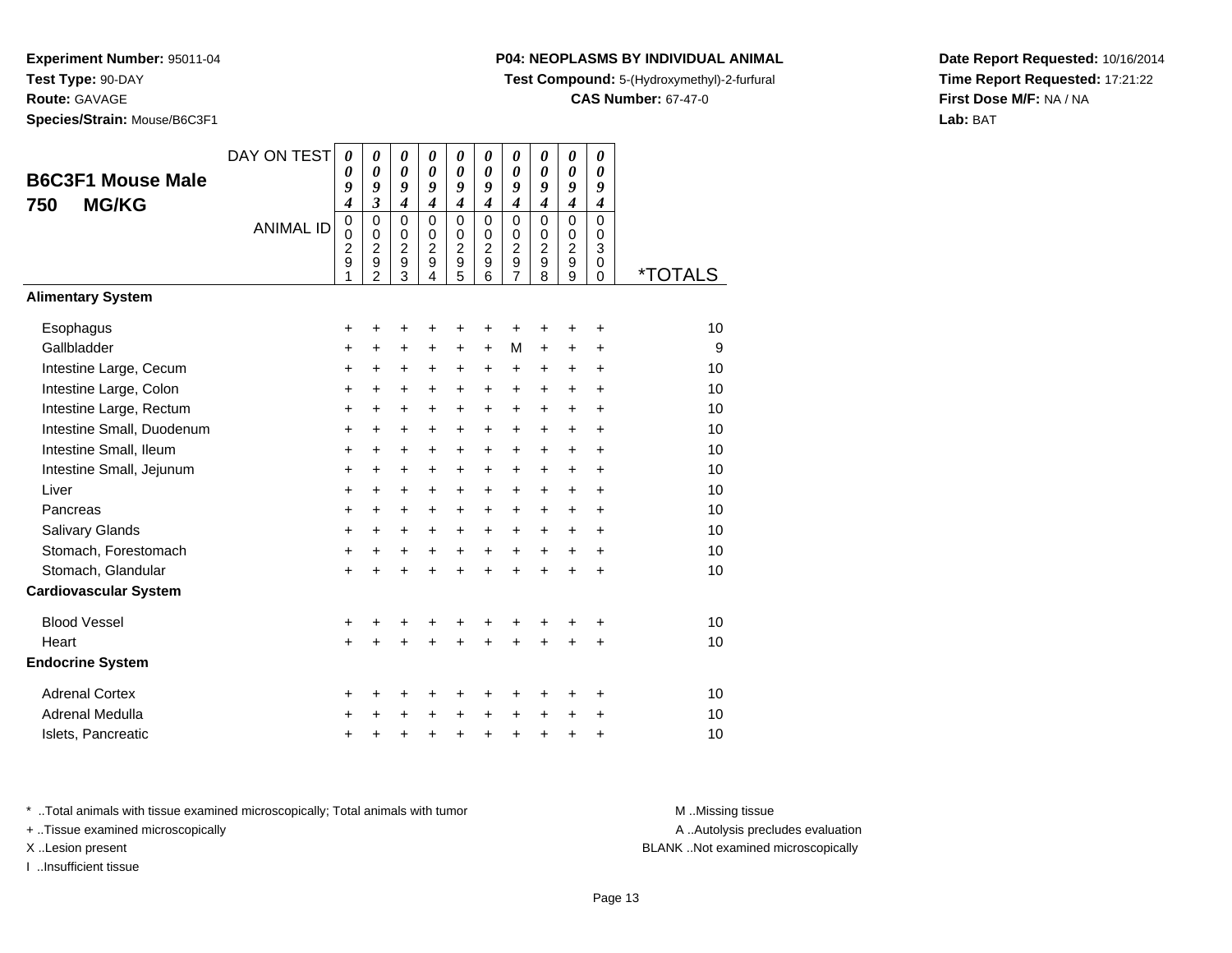**Route:** GAVAGE

**Species/Strain:** Mouse/B6C3F1

## **P04: NEOPLASMS BY INDIVIDUAL ANIMAL**

**Test Compound:** 5-(Hydroxymethyl)-2-furfural

**CAS Number:** 67-47-0

**Date Report Requested:** 10/16/2014**Time Report Requested:** 17:21:22**First Dose M/F:** NA / NA**Lab:** BAT

| <b>B6C3F1 Mouse Male</b>    | DAY ON TEST      | 0<br>0<br>9                                                                         | 0<br>0<br>9                                                              | $\boldsymbol{\theta}$<br>$\boldsymbol{\theta}$<br>9                                                             | 0<br>$\boldsymbol{\theta}$<br>9                                         | $\boldsymbol{\theta}$<br>$\boldsymbol{\theta}$<br>9                           | 0<br>0<br>9                                                                             | 0<br>0<br>9                                                                   | 0<br>0<br>9                                                | 0<br>$\pmb{\theta}$<br>9                                                                                 | 0<br>0<br>9                       |                       |
|-----------------------------|------------------|-------------------------------------------------------------------------------------|--------------------------------------------------------------------------|-----------------------------------------------------------------------------------------------------------------|-------------------------------------------------------------------------|-------------------------------------------------------------------------------|-----------------------------------------------------------------------------------------|-------------------------------------------------------------------------------|------------------------------------------------------------|----------------------------------------------------------------------------------------------------------|-----------------------------------|-----------------------|
| <b>MG/KG</b><br>750         | <b>ANIMAL ID</b> | $\boldsymbol{4}$<br>$\mathbf 0$<br>$\mathbf 0$<br>$\overline{\mathbf{c}}$<br>9<br>1 | 3<br>$\mathbf 0$<br>$\mathbf 0$<br>$\overline{c}$<br>9<br>$\overline{2}$ | $\boldsymbol{4}$<br>$\mathbf 0$<br>$\mathbf 0$<br>$\overline{\mathbf{c}}$<br>$\boldsymbol{9}$<br>$\overline{3}$ | $\boldsymbol{4}$<br>$\Omega$<br>$\mathbf 0$<br>$\overline{c}$<br>9<br>4 | $\boldsymbol{4}$<br>$\pmb{0}$<br>$\pmb{0}$<br>$\frac{2}{9}$<br>$\overline{5}$ | $\boldsymbol{4}$<br>$\mathbf 0$<br>$\mathbf 0$<br>$\overline{c}$<br>9<br>$\overline{6}$ | $\boldsymbol{4}$<br>$\mathbf 0$<br>0<br>$\overline{c}$<br>9<br>$\overline{7}$ | 4<br>0<br>$\mathbf 0$<br>$\overline{\mathbf{c}}$<br>9<br>8 | $\boldsymbol{4}$<br>$\mathbf 0$<br>$\mathbf 0$<br>$\boldsymbol{2}$<br>$\boldsymbol{9}$<br>$\overline{9}$ | 4<br>$\Omega$<br>0<br>3<br>0<br>0 | <i><b>*TOTALS</b></i> |
| Parathyroid Gland           |                  | $\ddot{}$                                                                           | $\ddot{}$                                                                | $\ddot{}$                                                                                                       | $\ddot{}$                                                               | $\ddot{}$                                                                     | $\ddot{}$                                                                               | M                                                                             | M                                                          | $+$                                                                                                      | $\ddot{}$                         | 8                     |
| <b>Pituitary Gland</b>      |                  | +                                                                                   | $\ddot{}$                                                                | $\ddot{}$                                                                                                       | $\ddot{}$                                                               | $\ddot{}$                                                                     | $\ddot{}$                                                                               | $\ddot{}$                                                                     | $\ddot{}$                                                  | M                                                                                                        | $\ddot{}$                         | 9                     |
| <b>Thyroid Gland</b>        |                  | $\ddot{}$                                                                           | $\ddot{}$                                                                | $\ddot{}$                                                                                                       | $\ddot{}$                                                               | $\ddot{}$                                                                     | $\ddot{}$                                                                               | $\ddot{}$                                                                     | $\ddot{}$                                                  | $\ddot{}$                                                                                                | $\ddot{}$                         | 10                    |
| <b>General Body System</b>  |                  |                                                                                     |                                                                          |                                                                                                                 |                                                                         |                                                                               |                                                                                         |                                                                               |                                                            |                                                                                                          |                                   |                       |
| <b>NONE</b>                 |                  |                                                                                     |                                                                          |                                                                                                                 |                                                                         |                                                                               |                                                                                         |                                                                               |                                                            |                                                                                                          |                                   |                       |
| <b>Genital System</b>       |                  |                                                                                     |                                                                          |                                                                                                                 |                                                                         |                                                                               |                                                                                         |                                                                               |                                                            |                                                                                                          |                                   |                       |
| Epididymis                  |                  | +                                                                                   | +                                                                        | +                                                                                                               | +                                                                       | +                                                                             | +                                                                                       | +                                                                             | ٠                                                          | +                                                                                                        | +                                 | 10                    |
| <b>Preputial Gland</b>      |                  | +                                                                                   | $\ddot{}$                                                                | +                                                                                                               | $\ddot{}$                                                               | $+$                                                                           | $\ddot{}$                                                                               | $\ddot{}$                                                                     | +                                                          | $\ddot{}$                                                                                                | +                                 | 10                    |
| Prostate                    |                  | +                                                                                   | +                                                                        | $\ddot{}$                                                                                                       | $\ddot{}$                                                               | $+$                                                                           | $\ddot{}$                                                                               | $\pm$                                                                         | $\pm$                                                      | $\ddot{}$                                                                                                | +                                 | 10                    |
| Seminal Vesicle             |                  | $\ddot{}$                                                                           | +                                                                        | +                                                                                                               | +                                                                       | $\ddot{}$                                                                     | +                                                                                       | $\ddot{}$                                                                     | $\pm$                                                      | +                                                                                                        | ٠                                 | 10                    |
| <b>Testes</b>               |                  | $\ddot{}$                                                                           | $\ddot{}$                                                                | $\ddot{}$                                                                                                       | $\ddot{}$                                                               | $\ddot{}$                                                                     | $\ddot{}$                                                                               | $\ddot{}$                                                                     | $\ddot{}$                                                  | $\ddot{}$                                                                                                | +                                 | 10                    |
| <b>Hematopoietic System</b> |                  |                                                                                     |                                                                          |                                                                                                                 |                                                                         |                                                                               |                                                                                         |                                                                               |                                                            |                                                                                                          |                                   |                       |
| <b>Bone Marrow</b>          |                  | +                                                                                   | +                                                                        | +                                                                                                               | +                                                                       | +                                                                             |                                                                                         | +                                                                             |                                                            | +                                                                                                        | +                                 | 10                    |
| Lymph Node, Mandibular      |                  | +                                                                                   | +                                                                        | +                                                                                                               | +                                                                       | +                                                                             | $\pm$                                                                                   | $\ddot{}$                                                                     | $\pm$                                                      | +                                                                                                        | +                                 | 10                    |
| Lymph Node, Mesenteric      |                  | +                                                                                   | +                                                                        | +                                                                                                               | $\ddot{}$                                                               | $\ddot{}$                                                                     | $\ddot{}$                                                                               | $\ddot{}$                                                                     | +                                                          | +                                                                                                        | +                                 | 10                    |
| Spleen                      |                  | +                                                                                   | +                                                                        | $\ddot{}$                                                                                                       | $\ddot{}$                                                               | $\ddot{}$                                                                     | $\pm$                                                                                   | $\ddot{}$                                                                     | $\pm$                                                      | $\pm$                                                                                                    | +                                 | 10                    |
| Thymus                      |                  | +                                                                                   | $\ddot{}$                                                                | $\ddot{}$                                                                                                       | +                                                                       | $\pm$                                                                         | +                                                                                       | $\ddot{}$                                                                     | +                                                          | $\ddot{}$                                                                                                | $\ddot{}$                         | 10                    |
| <b>Integumentary System</b> |                  |                                                                                     |                                                                          |                                                                                                                 |                                                                         |                                                                               |                                                                                         |                                                                               |                                                            |                                                                                                          |                                   |                       |
| Mammary Gland               |                  | M                                                                                   | М                                                                        | M                                                                                                               | М                                                                       | M                                                                             | М                                                                                       | M                                                                             | м                                                          | M                                                                                                        | M                                 | 0                     |
| Skin                        |                  | +                                                                                   | +                                                                        | +                                                                                                               | +                                                                       | +                                                                             | +                                                                                       | +                                                                             | +                                                          | +                                                                                                        | +                                 | 10                    |

\* ..Total animals with tissue examined microscopically; Total animals with tumor **M** . Missing tissue M ..Missing tissue

+ ..Tissue examined microscopically

I ..Insufficient tissue

A ..Autolysis precludes evaluation

X ..Lesion present BLANK ..Not examined microscopically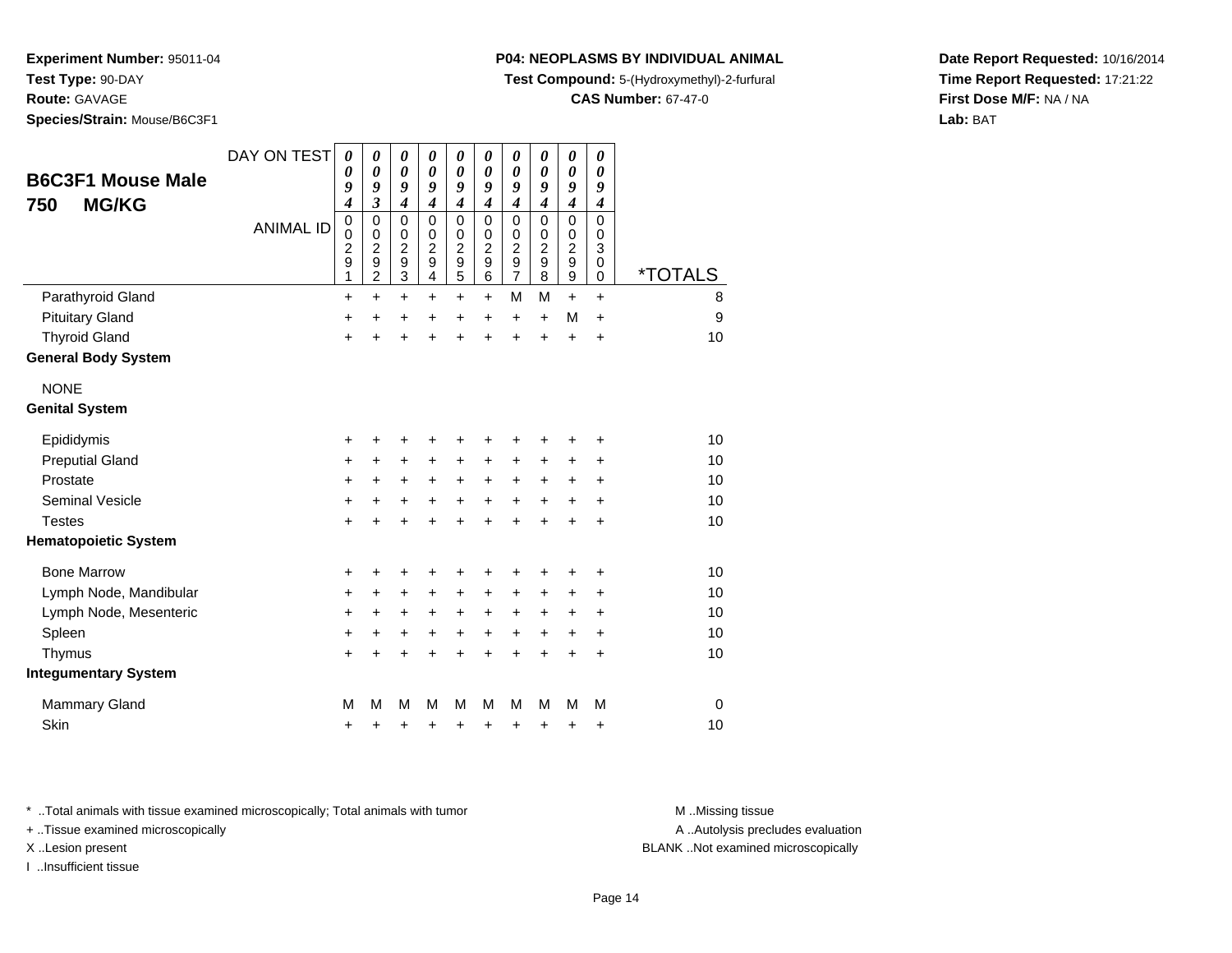**Test Type:** 90-DAY

**Route:** GAVAGE

**Species/Strain:** Mouse/B6C3F1

## **P04: NEOPLASMS BY INDIVIDUAL ANIMAL**

**Test Compound:** 5-(Hydroxymethyl)-2-furfural

**CAS Number:** 67-47-0

**Date Report Requested:** 10/16/2014**Time Report Requested:** 17:21:22**First Dose M/F:** NA / NA**Lab:** BAT

| <b>B6C3F1 Mouse Male</b><br><b>MG/KG</b><br>750 | DAY ON TEST<br><b>ANIMAL ID</b> | $\boldsymbol{\theta}$<br>0<br>9<br>$\boldsymbol{4}$<br>$\mathbf 0$<br>0<br>$\overline{c}$<br>9 | 0<br>0<br>9<br>3<br>$\pmb{0}$<br>0<br>$\overline{2}$<br>$\boldsymbol{9}$ | 0<br>$\boldsymbol{\theta}$<br>9<br>$\boldsymbol{4}$<br>$\mathbf 0$<br>0<br>$\overline{c}$<br>9 | 0<br>$\boldsymbol{\theta}$<br>9<br>$\overline{\boldsymbol{4}}$<br>$\Omega$<br>0<br>$\overline{c}$<br>$\mathsf g$ | 0<br>$\boldsymbol{\theta}$<br>9<br>$\boldsymbol{4}$<br>$\pmb{0}$<br>0<br>$\begin{array}{c}\n2 \\ 9 \\ 5\n\end{array}$ | 0<br>$\boldsymbol{\theta}$<br>9<br>$\boldsymbol{4}$<br>$\mathbf 0$<br>0<br>$\overline{c}$<br>9 | 0<br>$\boldsymbol{\theta}$<br>9<br>$\boldsymbol{4}$<br>$\mathbf 0$<br>0<br>$\frac{2}{9}$ | 0<br>$\boldsymbol{\theta}$<br>9<br>$\overline{\boldsymbol{4}}$<br>0<br>0<br>$\boldsymbol{2}$<br>9 | 0<br>$\boldsymbol{\theta}$<br>9<br>$\boldsymbol{4}$<br>$\pmb{0}$<br>0<br>$\overline{c}$<br>9 | 0<br>$\boldsymbol{\theta}$<br>9<br>$\boldsymbol{4}$<br>$\mathbf 0$<br>0<br>3<br>$\mathbf 0$ |                             |
|-------------------------------------------------|---------------------------------|------------------------------------------------------------------------------------------------|--------------------------------------------------------------------------|------------------------------------------------------------------------------------------------|------------------------------------------------------------------------------------------------------------------|-----------------------------------------------------------------------------------------------------------------------|------------------------------------------------------------------------------------------------|------------------------------------------------------------------------------------------|---------------------------------------------------------------------------------------------------|----------------------------------------------------------------------------------------------|---------------------------------------------------------------------------------------------|-----------------------------|
|                                                 |                                 | 1                                                                                              | $\mathcal{P}$                                                            | 3                                                                                              | 4                                                                                                                |                                                                                                                       | 6                                                                                              | 7                                                                                        | 8                                                                                                 | 9                                                                                            | $\Omega$                                                                                    | <i><b>*TOTALS</b></i>       |
| <b>Musculoskeletal System</b>                   |                                 |                                                                                                |                                                                          |                                                                                                |                                                                                                                  |                                                                                                                       |                                                                                                |                                                                                          |                                                                                                   |                                                                                              |                                                                                             |                             |
| Bone                                            |                                 | +                                                                                              | ÷                                                                        | ٠                                                                                              | +                                                                                                                | +                                                                                                                     | +                                                                                              | +                                                                                        | +                                                                                                 | +                                                                                            | $\ddot{}$                                                                                   | 10                          |
| <b>Nervous System</b>                           |                                 |                                                                                                |                                                                          |                                                                                                |                                                                                                                  |                                                                                                                       |                                                                                                |                                                                                          |                                                                                                   |                                                                                              |                                                                                             |                             |
| <b>Brain</b>                                    |                                 | $\ddot{}$                                                                                      |                                                                          | +                                                                                              |                                                                                                                  | +                                                                                                                     |                                                                                                | +                                                                                        |                                                                                                   |                                                                                              | $\ddot{}$                                                                                   | 10                          |
| <b>Respiratory System</b>                       |                                 |                                                                                                |                                                                          |                                                                                                |                                                                                                                  |                                                                                                                       |                                                                                                |                                                                                          |                                                                                                   |                                                                                              |                                                                                             |                             |
| Lung                                            |                                 | $\pm$                                                                                          |                                                                          | +                                                                                              |                                                                                                                  |                                                                                                                       |                                                                                                |                                                                                          |                                                                                                   |                                                                                              | ٠                                                                                           | 10                          |
| <b>Nose</b>                                     |                                 | $\ddot{}$                                                                                      | $\ddot{}$                                                                | $\ddot{}$                                                                                      | $\ddot{}$                                                                                                        | $\ddot{}$                                                                                                             | $+$                                                                                            | $\ddot{}$                                                                                | $\pm$                                                                                             | $\ddot{}$                                                                                    | +                                                                                           | 10                          |
| Trachea                                         |                                 | $+$                                                                                            | $\ddot{}$                                                                | $\ddot{}$                                                                                      | $\ddot{}$                                                                                                        | $+$                                                                                                                   | $\ddot{}$                                                                                      | $\ddot{}$                                                                                | +                                                                                                 | $\ddot{}$                                                                                    | $\ddot{}$                                                                                   | 10                          |
| <b>Special Senses System</b>                    |                                 |                                                                                                |                                                                          |                                                                                                |                                                                                                                  |                                                                                                                       |                                                                                                |                                                                                          |                                                                                                   |                                                                                              |                                                                                             |                             |
| <b>NONE</b>                                     |                                 |                                                                                                |                                                                          |                                                                                                |                                                                                                                  |                                                                                                                       |                                                                                                |                                                                                          |                                                                                                   |                                                                                              |                                                                                             |                             |
| <b>Urinary System</b>                           |                                 |                                                                                                |                                                                          |                                                                                                |                                                                                                                  |                                                                                                                       |                                                                                                |                                                                                          |                                                                                                   |                                                                                              |                                                                                             |                             |
| Kidney                                          |                                 | +                                                                                              |                                                                          | +                                                                                              |                                                                                                                  |                                                                                                                       |                                                                                                | +                                                                                        |                                                                                                   |                                                                                              | ÷                                                                                           | 10                          |
| <b>Urinary Bladder</b>                          |                                 | $\ddot{}$                                                                                      |                                                                          | $\ddot{}$                                                                                      | +                                                                                                                | $\ddot{}$                                                                                                             | ÷                                                                                              | +                                                                                        | +                                                                                                 | +                                                                                            | ÷                                                                                           | 10                          |
| <b>SYSTEMIC LESIONS</b>                         |                                 |                                                                                                |                                                                          |                                                                                                |                                                                                                                  |                                                                                                                       |                                                                                                |                                                                                          |                                                                                                   |                                                                                              |                                                                                             |                             |
| Multiple Organ                                  |                                 | ٠                                                                                              |                                                                          | +                                                                                              | +                                                                                                                | ٠                                                                                                                     | ٠                                                                                              | ٠                                                                                        |                                                                                                   |                                                                                              |                                                                                             | 10                          |
|                                                 |                                 |                                                                                                |                                                                          |                                                                                                |                                                                                                                  |                                                                                                                       |                                                                                                |                                                                                          |                                                                                                   |                                                                                              |                                                                                             | ***<br>*** END OF MALE DATA |

\* ..Total animals with tissue examined microscopically; Total animals with tumor **M** . Missing tissue M ..Missing tissue

+ ..Tissue examined microscopically

I ..Insufficient tissue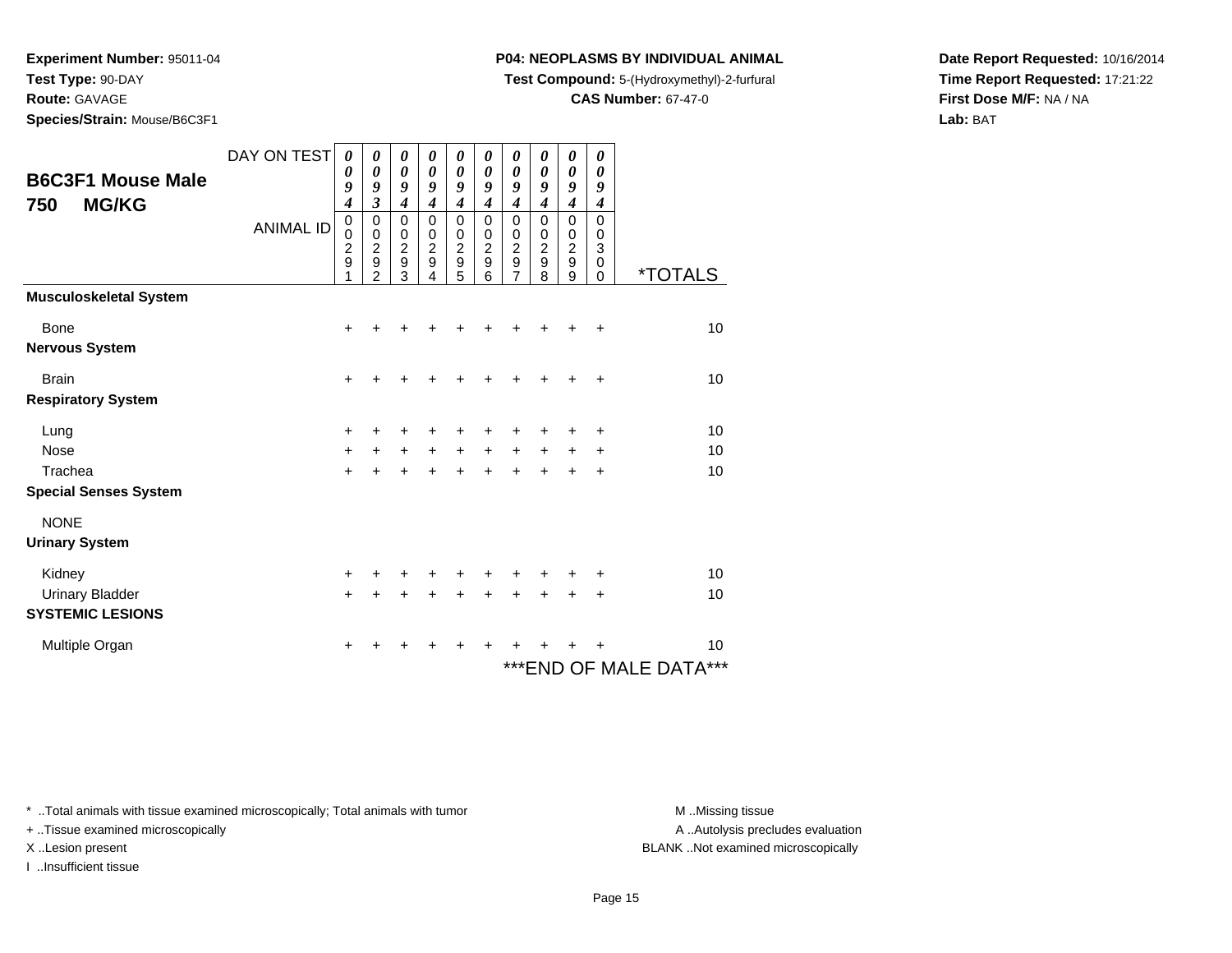**Route:** GAVAGE

**Species/Strain:** Mouse/B6C3F1

### **P04: NEOPLASMS BY INDIVIDUAL ANIMAL**

**Test Compound:** 5-(Hydroxymethyl)-2-furfural

**CAS Number:** 67-47-0

**Date Report Requested:** 10/16/2014**Time Report Requested:** 17:21:22**First Dose M/F:** NA / NA**Lab:** BAT

|                              | DAY ON TEST      | $\boldsymbol{\theta}$            | 0                                | 0                     | $\boldsymbol{\theta}$ | 0                                        | 0                           | 0                                      | 0                         | $\boldsymbol{\theta}$                  | 0                     |                       |
|------------------------------|------------------|----------------------------------|----------------------------------|-----------------------|-----------------------|------------------------------------------|-----------------------------|----------------------------------------|---------------------------|----------------------------------------|-----------------------|-----------------------|
| <b>B6C3F1 Mouse Female</b>   |                  | 0                                | $\boldsymbol{\theta}$            | $\boldsymbol{\theta}$ | $\boldsymbol{\theta}$ | $\boldsymbol{\theta}$                    | $\boldsymbol{\theta}$       | $\boldsymbol{\theta}$                  | $\boldsymbol{\theta}$     | $\boldsymbol{\theta}$                  | 0                     |                       |
| 0 MG/KG                      |                  | 9<br>$\overline{\boldsymbol{4}}$ | 9<br>$\overline{\boldsymbol{4}}$ | 9<br>$\boldsymbol{4}$ | 9<br>$\boldsymbol{4}$ | 9<br>$\boldsymbol{4}$                    | 9<br>$\boldsymbol{4}$       | 9<br>$\boldsymbol{4}$                  | 9<br>$\boldsymbol{4}$     | 9<br>$\boldsymbol{4}$                  | 9<br>$\boldsymbol{4}$ |                       |
|                              |                  | $\mathbf 0$                      | $\mathbf 0$                      | $\mathbf 0$           | $\mathbf 0$           | $\mathbf 0$                              | $\Omega$                    | $\mathbf 0$                            | $\Omega$                  | $\mathbf 0$                            | $\mathbf 0$           |                       |
|                              | <b>ANIMAL ID</b> | 0                                | 0                                | 0                     | 0                     | 0                                        | 0                           | 0                                      | $\Omega$                  | 0                                      | 0                     |                       |
|                              |                  | 3<br>$\mathbf 0$                 | 3<br>0                           | 3<br>$\mathbf 0$      | 3<br>$\mathbf 0$      | $\ensuremath{\mathsf{3}}$<br>$\mathbf 0$ | $\mathbf{3}$<br>$\mathbf 0$ | $\ensuremath{\mathsf{3}}$<br>$\pmb{0}$ | $\mathbf{3}$<br>$\pmb{0}$ | $\ensuremath{\mathsf{3}}$<br>$\pmb{0}$ | 3<br>1                |                       |
|                              |                  | 1                                | $\overline{2}$                   | 3                     | 4                     | 5                                        | 6                           | $\overline{7}$                         | 8                         | 9                                      | $\Omega$              | <i><b>*TOTALS</b></i> |
| <b>Alimentary System</b>     |                  |                                  |                                  |                       |                       |                                          |                             |                                        |                           |                                        |                       |                       |
| Esophagus                    |                  | +                                | +                                | +                     | +                     | +                                        | +                           | ٠                                      | ٠                         | ٠                                      | ٠                     | 10                    |
| Gallbladder                  |                  | $\ddot{}$                        | $\ddot{}$                        | $\ddot{}$             | $\ddot{}$             | $\ddot{}$                                | $\ddot{}$                   | $\ddot{}$                              | $\ddot{}$                 | $\ddot{}$                              | $\ddot{}$             | 10                    |
| Intestine Large, Cecum       |                  | +                                | +                                | +                     | +                     | +                                        | +                           | +                                      | $\ddot{}$                 | $\ddot{}$                              | $\ddot{}$             | 10                    |
| Intestine Large, Colon       |                  | +                                | +                                | +                     | +                     | +                                        | +                           | +                                      | +                         | $\ddot{}$                              | $\ddot{}$             | 10                    |
| Intestine Large, Rectum      |                  | +                                | +                                | $\ddot{}$             | $\ddot{}$             | $\ddot{}$                                | $\ddot{}$                   | $\ddot{}$                              | $\ddot{}$                 | $\ddot{}$                              | $\ddot{}$             | 10                    |
| Intestine Small, Duodenum    |                  | $\ddot{}$                        | $\ddot{}$                        | $\ddot{}$             | $\ddot{}$             | $\ddot{}$                                | $\ddot{}$                   | $\ddot{}$                              | $\ddot{}$                 | $\ddot{}$                              | $\ddot{}$             | 10                    |
| Intestine Small, Ileum       |                  | +                                | $\ddot{}$                        | $\ddot{}$             | $\ddot{}$             | $\ddot{}$                                | $\ddot{}$                   | $\ddot{}$                              | $\ddot{}$                 | $\ddot{}$                              | $\ddot{}$             | 10                    |
| Intestine Small, Jejunum     |                  | +                                | $\ddot{}$                        | +                     | $\ddot{}$             | +                                        | +                           | $\ddot{}$                              | $\ddot{}$                 | $\ddot{}$                              | $\ddot{}$             | 10                    |
| Liver                        |                  | $\ddot{}$                        | $\ddot{}$                        | $\ddot{}$             | $\ddot{}$             | +                                        | +                           | $\ddot{}$                              | +                         | $\ddot{}$                              | $\ddot{}$             | 10                    |
| Pancreas                     |                  | $\ddot{}$                        | $\ddot{}$                        | $\ddot{}$             | $\ddot{}$             | $\ddot{}$                                | +                           | $\ddot{}$                              | $\ddot{}$                 | $\ddot{}$                              | $\ddot{}$             | 10                    |
| <b>Salivary Glands</b>       |                  | +                                | +                                | +                     | $\ddot{}$             | $\ddot{}$                                | $\ddot{}$                   | $\ddot{}$                              | $\ddot{}$                 | $\ddot{}$                              | $\ddot{}$             | 10                    |
| Stomach, Forestomach         |                  | +                                | $\ddot{}$                        | +                     | $\ddot{}$             | $\ddot{}$                                | +                           | +                                      | $\ddot{}$                 | $\ddot{}$                              | $\ddot{}$             | 10                    |
| Stomach, Glandular           |                  | $\ddot{}$                        | $\ddot{}$                        | $\ddot{}$             | $\ddot{}$             | $\ddot{}$                                | $\ddot{}$                   | $\ddot{}$                              | $\ddot{}$                 | $\ddot{}$                              | $\ddot{}$             | 10                    |
| <b>Cardiovascular System</b> |                  |                                  |                                  |                       |                       |                                          |                             |                                        |                           |                                        |                       |                       |
| <b>Blood Vessel</b>          |                  | +                                | +                                | +                     |                       |                                          |                             | +                                      |                           |                                        | ٠                     | 10                    |
| Heart                        |                  | +                                |                                  | $\ddot{}$             |                       |                                          |                             | $\ddot{}$                              | $\ddot{}$                 | $\ddot{}$                              | $\ddot{}$             | 10                    |
| <b>Endocrine System</b>      |                  |                                  |                                  |                       |                       |                                          |                             |                                        |                           |                                        |                       |                       |
| <b>Adrenal Cortex</b>        |                  | +                                | ٠                                | +                     | +                     | +                                        | +                           | +                                      | +                         | +                                      | +                     | 10                    |
| Adrenal Medulla              |                  | +                                |                                  | +                     | $\ddot{}$             | $\ddot{}$                                | +                           | +                                      | +                         | +                                      | ÷                     | 10                    |
| Islets, Pancreatic           |                  | +                                | +                                | +                     | +                     | $\ddot{}$                                | $\ddot{}$                   | $\ddot{}$                              | $\ddot{}$                 | +                                      | +                     | 10                    |

\* ..Total animals with tissue examined microscopically; Total animals with tumor **M** . Missing tissue M ..Missing tissue

+ ..Tissue examined microscopically

I ..Insufficient tissue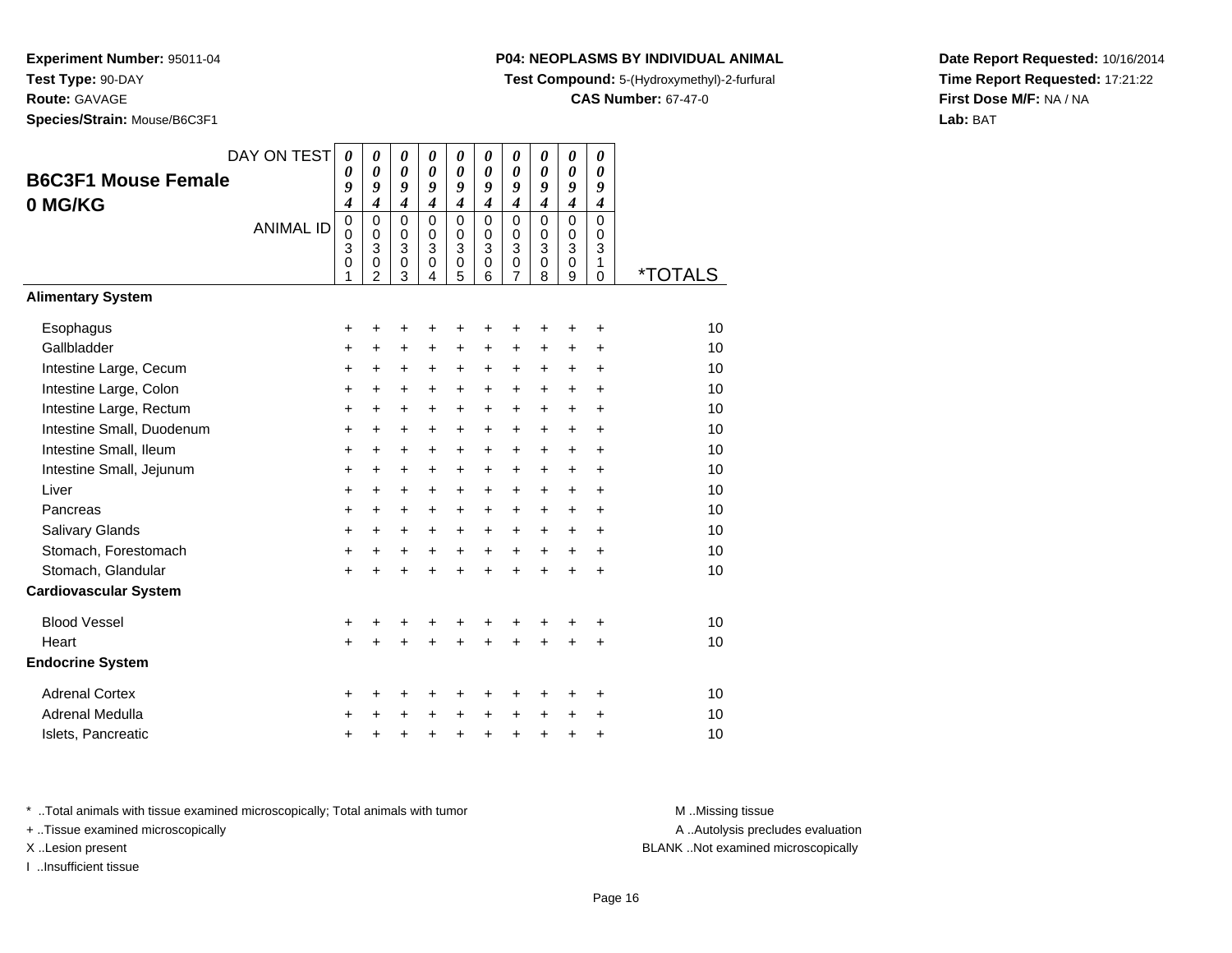**Test Type:** 90-DAY

**Route:** GAVAGE

**Species/Strain:** Mouse/B6C3F1

## **P04: NEOPLASMS BY INDIVIDUAL ANIMAL**

**Test Compound:** 5-(Hydroxymethyl)-2-furfural

**CAS Number:** 67-47-0

**Date Report Requested:** 10/16/2014**Time Report Requested:** 17:21:22**First Dose M/F:** NA / NA**Lab:** BAT

| <b>B6C3F1 Mouse Female</b><br>0 MG/KG | DAY ON TEST<br><b>ANIMAL ID</b> | $\boldsymbol{\theta}$<br>0<br>9<br>4<br>$\mathbf 0$<br>$\mathbf 0$<br>3<br>$\mathbf 0$ | 0<br>$\boldsymbol{\theta}$<br>9<br>$\overline{\boldsymbol{4}}$<br>$\mathbf 0$<br>$\mathbf 0$<br>3<br>$\mathbf 0$ | 0<br>0<br>9<br>$\boldsymbol{4}$<br>$\mathbf 0$<br>0<br>3<br>$\mathsf 0$ | 0<br>0<br>9<br>$\boldsymbol{4}$<br>$\Omega$<br>$\mathbf 0$<br>3<br>$\pmb{0}$ | $\boldsymbol{\theta}$<br>0<br>9<br>$\boldsymbol{4}$<br>$\mathbf 0$<br>0<br>3<br>$\mathsf 0$ | 0<br>$\theta$<br>9<br>$\boldsymbol{4}$<br>$\Omega$<br>$\mathbf 0$<br>3<br>$\mathbf 0$ | $\boldsymbol{\theta}$<br>$\boldsymbol{\theta}$<br>9<br>$\boldsymbol{4}$<br>$\mathbf 0$<br>$\mathbf 0$<br>$\overline{3}$<br>$\mathbf 0$ | 0<br>0<br>9<br>$\overline{\mathbf{4}}$<br>$\mathbf 0$<br>0<br>3<br>$\mathbf 0$ | 0<br>0<br>9<br>4<br>0<br>0<br>$\overline{3}$<br>$\mathbf 0$ | 0<br>0<br>9<br>$\boldsymbol{4}$<br>$\Omega$<br>0<br>3<br>$\mathbf{1}$ |                       |
|---------------------------------------|---------------------------------|----------------------------------------------------------------------------------------|------------------------------------------------------------------------------------------------------------------|-------------------------------------------------------------------------|------------------------------------------------------------------------------|---------------------------------------------------------------------------------------------|---------------------------------------------------------------------------------------|----------------------------------------------------------------------------------------------------------------------------------------|--------------------------------------------------------------------------------|-------------------------------------------------------------|-----------------------------------------------------------------------|-----------------------|
|                                       |                                 | 1                                                                                      | $\overline{2}$                                                                                                   | 3                                                                       | 4                                                                            | 5                                                                                           | 6                                                                                     | $\overline{7}$                                                                                                                         | 8                                                                              | 9                                                           | $\mathbf 0$                                                           | <i><b>*TOTALS</b></i> |
| Parathyroid Gland                     |                                 | $\ddot{}$                                                                              | M                                                                                                                | $\ddot{}$                                                               | $\ddot{}$                                                                    | $\ddot{}$                                                                                   | М                                                                                     | M                                                                                                                                      | $\ddot{}$                                                                      | M                                                           | M                                                                     | 5                     |
| <b>Pituitary Gland</b>                |                                 | $\ddot{}$                                                                              | $\ddot{}$                                                                                                        | +                                                                       | +                                                                            | $\ddot{}$                                                                                   | $\ddot{}$                                                                             | $\ddot{}$                                                                                                                              | $\ddot{}$                                                                      | $\ddot{}$                                                   | $\ddot{}$                                                             | 10                    |
| <b>Thyroid Gland</b>                  |                                 | $\ddot{}$                                                                              | ÷                                                                                                                | $\ddot{}$                                                               | $\ddot{}$                                                                    | $\ddot{}$                                                                                   | $\ddot{}$                                                                             | $\ddot{}$                                                                                                                              | $\ddot{}$                                                                      | $\ddot{}$                                                   | $\ddot{}$                                                             | 10                    |
| <b>General Body System</b>            |                                 |                                                                                        |                                                                                                                  |                                                                         |                                                                              |                                                                                             |                                                                                       |                                                                                                                                        |                                                                                |                                                             |                                                                       |                       |
| <b>NONE</b>                           |                                 |                                                                                        |                                                                                                                  |                                                                         |                                                                              |                                                                                             |                                                                                       |                                                                                                                                        |                                                                                |                                                             |                                                                       |                       |
| <b>Genital System</b>                 |                                 |                                                                                        |                                                                                                                  |                                                                         |                                                                              |                                                                                             |                                                                                       |                                                                                                                                        |                                                                                |                                                             |                                                                       |                       |
| <b>Clitoral Gland</b>                 |                                 | +                                                                                      |                                                                                                                  |                                                                         |                                                                              | +                                                                                           |                                                                                       |                                                                                                                                        |                                                                                |                                                             | +                                                                     | 10                    |
| Ovary                                 |                                 | $\ddot{}$                                                                              | +                                                                                                                | +                                                                       | $\ddot{}$                                                                    | +                                                                                           | +                                                                                     | +                                                                                                                                      | +                                                                              | +                                                           | ٠                                                                     | 10                    |
| <b>Uterus</b>                         |                                 | $\ddot{}$                                                                              |                                                                                                                  | $\ddot{}$                                                               | ÷                                                                            | $\ddot{}$                                                                                   | $\ddot{}$                                                                             | $\ddot{}$                                                                                                                              | ÷                                                                              | +                                                           | $\ddot{}$                                                             | 10                    |
| <b>Hematopoietic System</b>           |                                 |                                                                                        |                                                                                                                  |                                                                         |                                                                              |                                                                                             |                                                                                       |                                                                                                                                        |                                                                                |                                                             |                                                                       |                       |
| <b>Bone Marrow</b>                    |                                 | +                                                                                      |                                                                                                                  | +                                                                       | +                                                                            | +                                                                                           | +                                                                                     | +                                                                                                                                      |                                                                                | +                                                           | +                                                                     | 10                    |
| Lymph Node, Mandibular                |                                 | $\ddot{}$                                                                              | +                                                                                                                | $\ddot{}$                                                               | $\ddot{}$                                                                    | $\ddot{}$                                                                                   | $\ddot{}$                                                                             | $\ddot{}$                                                                                                                              | $\ddot{}$                                                                      | $\pm$                                                       | +                                                                     | 10                    |
| Lymph Node, Mesenteric                |                                 | $\ddot{}$                                                                              | +                                                                                                                | +                                                                       | +                                                                            | $\ddot{}$                                                                                   | +                                                                                     | $\ddot{}$                                                                                                                              | $\pm$                                                                          | +                                                           | +                                                                     | 10                    |
| Spleen                                |                                 | $\ddot{}$                                                                              | +                                                                                                                | +                                                                       | +                                                                            | +                                                                                           | $\ddot{}$                                                                             | $\ddot{}$                                                                                                                              | $\pm$                                                                          | +                                                           | +                                                                     | 10                    |
| Thymus                                |                                 | +                                                                                      |                                                                                                                  | +                                                                       | +                                                                            | $\ddot{}$                                                                                   | $\ddot{}$                                                                             | $\ddot{}$                                                                                                                              | +                                                                              | +                                                           | $\ddot{}$                                                             | 10                    |
| <b>Integumentary System</b>           |                                 |                                                                                        |                                                                                                                  |                                                                         |                                                                              |                                                                                             |                                                                                       |                                                                                                                                        |                                                                                |                                                             |                                                                       |                       |
| <b>Mammary Gland</b>                  |                                 | $\ddot{}$                                                                              | +                                                                                                                | +                                                                       | +                                                                            | +                                                                                           | +                                                                                     | +                                                                                                                                      | +                                                                              | +                                                           | +                                                                     | 10                    |
| Skin                                  |                                 | $\ddot{}$                                                                              |                                                                                                                  |                                                                         |                                                                              | +                                                                                           |                                                                                       |                                                                                                                                        |                                                                                | +                                                           | +                                                                     | 10                    |
| <b>Musculoskeletal System</b>         |                                 |                                                                                        |                                                                                                                  |                                                                         |                                                                              |                                                                                             |                                                                                       |                                                                                                                                        |                                                                                |                                                             |                                                                       |                       |
| <b>Bone</b>                           |                                 | +                                                                                      |                                                                                                                  |                                                                         |                                                                              | +                                                                                           |                                                                                       |                                                                                                                                        |                                                                                | +                                                           | +                                                                     | 10                    |

\* ..Total animals with tissue examined microscopically; Total animals with tumor **M** . Missing tissue M ..Missing tissue A ..Autolysis precludes evaluation + ..Tissue examined microscopically X ..Lesion present BLANK ..Not examined microscopicallyI ..Insufficient tissue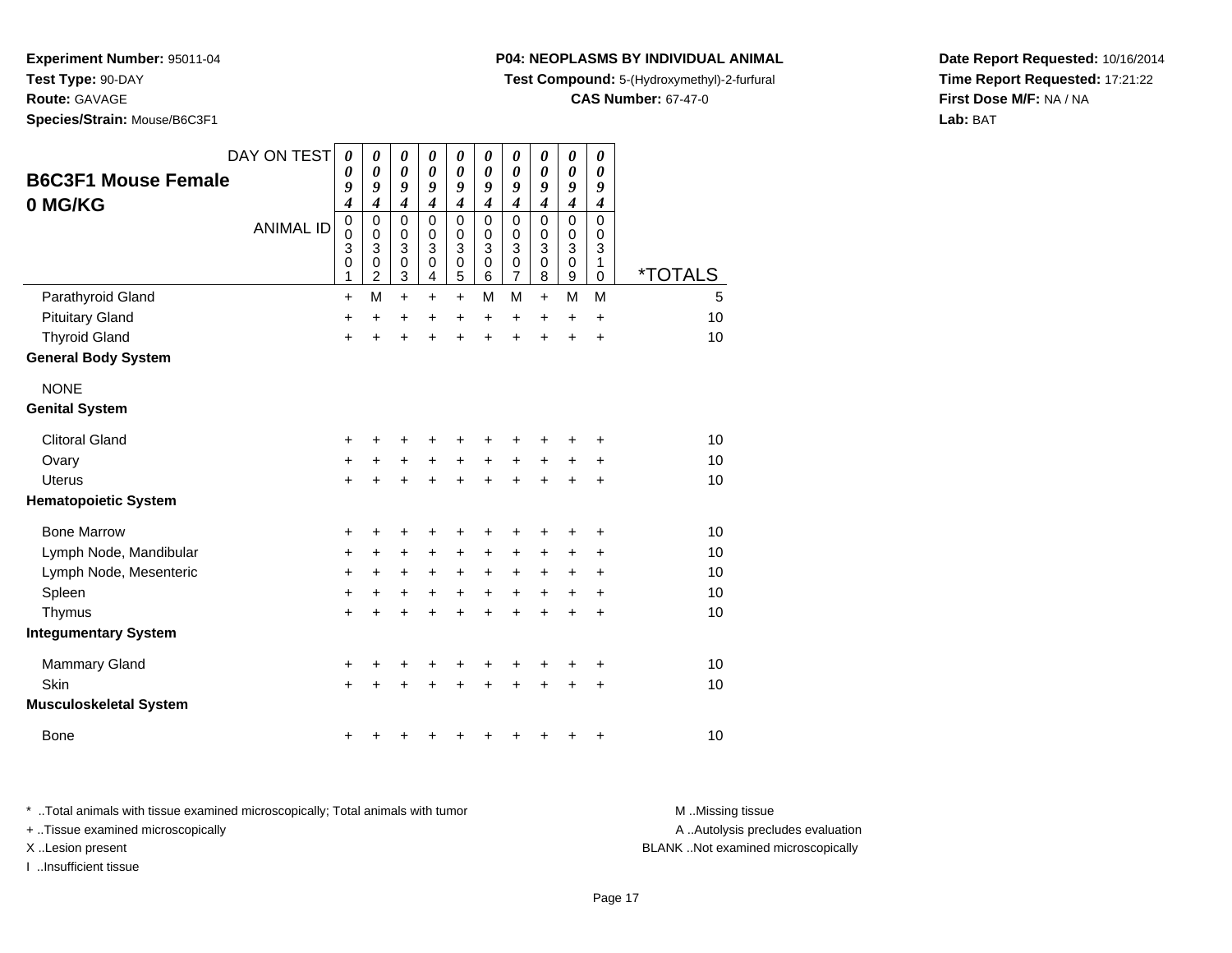**Test Type:** 90-DAY

**Route:** GAVAGE

**Species/Strain:** Mouse/B6C3F1

## **P04: NEOPLASMS BY INDIVIDUAL ANIMAL**

**Test Compound:** 5-(Hydroxymethyl)-2-furfural

**CAS Number:** 67-47-0

**Date Report Requested:** 10/16/2014**Time Report Requested:** 17:21:22**First Dose M/F:** NA / NA**Lab:** BAT

| <b>B6C3F1 Mouse Female</b><br>0 MG/KG | DAY ON TEST<br><b>ANIMAL ID</b> | 0<br>0<br>9<br>4<br>0<br>$\mathbf 0$<br>3<br>$\mathbf 0$ | $\boldsymbol{\theta}$<br>0<br>9<br>4<br>0<br>$\mathbf 0$<br>3<br>$\mathbf 0$<br>$\overline{2}$ | $\boldsymbol{\theta}$<br>$\boldsymbol{\theta}$<br>9<br>4<br>$\pmb{0}$<br>$\pmb{0}$<br>$\sqrt{3}$<br>$\mathbf 0$<br>3 | $\boldsymbol{\theta}$<br>$\boldsymbol{\theta}$<br>9<br>4<br>0<br>$\mathbf 0$<br>3<br>$\mathbf 0$<br>4 | 0<br>$\boldsymbol{\theta}$<br>9<br>$\boldsymbol{4}$<br>0<br>$_3^0$<br>$\pmb{0}$<br>5 | 0<br>0<br>9<br>$\boldsymbol{4}$<br>0<br>$\mathbf 0$<br>3<br>$\mathbf 0$<br>6 | 0<br>0<br>9<br>$\boldsymbol{4}$<br>0<br>$\pmb{0}$<br>$\ensuremath{\mathsf{3}}$<br>$\pmb{0}$<br>$\overline{7}$ | 0<br>0<br>9<br>4<br>0<br>0<br>3<br>0<br>8 | 0<br>0<br>9<br>4<br>0<br>0<br>$\mathbf 3$<br>0<br>9 | 0<br>0<br>9<br>4<br>$\Omega$<br>$\Omega$<br>3<br>1<br>$\overline{0}$ | <i><b>*TOTALS</b></i> |
|---------------------------------------|---------------------------------|----------------------------------------------------------|------------------------------------------------------------------------------------------------|----------------------------------------------------------------------------------------------------------------------|-------------------------------------------------------------------------------------------------------|--------------------------------------------------------------------------------------|------------------------------------------------------------------------------|---------------------------------------------------------------------------------------------------------------|-------------------------------------------|-----------------------------------------------------|----------------------------------------------------------------------|-----------------------|
| <b>Nervous System</b>                 |                                 |                                                          |                                                                                                |                                                                                                                      |                                                                                                       |                                                                                      |                                                                              |                                                                                                               |                                           |                                                     |                                                                      |                       |
| <b>Brain</b>                          |                                 | $\ddot{}$                                                | +                                                                                              | +                                                                                                                    |                                                                                                       |                                                                                      |                                                                              |                                                                                                               | +                                         | +                                                   | ÷                                                                    | 10                    |
| <b>Respiratory System</b>             |                                 |                                                          |                                                                                                |                                                                                                                      |                                                                                                       |                                                                                      |                                                                              |                                                                                                               |                                           |                                                     |                                                                      |                       |
| Lung                                  |                                 | $\ddot{}$                                                | +                                                                                              | ٠                                                                                                                    |                                                                                                       |                                                                                      |                                                                              |                                                                                                               |                                           | +                                                   | +                                                                    | 10                    |
| <b>Nose</b>                           |                                 | $\ddot{}$                                                | $+$                                                                                            | $+$                                                                                                                  | $+$                                                                                                   | $+$                                                                                  | $+$                                                                          | $+$                                                                                                           | $\ddot{}$                                 | $\ddot{}$                                           | +                                                                    | 10                    |
| Trachea                               |                                 | $\ddot{}$                                                | $\ddot{}$                                                                                      | $\ddot{}$                                                                                                            | $\ddot{+}$                                                                                            | $\ddot{+}$                                                                           |                                                                              | $\ddot{}$                                                                                                     | $\ddot{}$                                 | $\ddot{}$                                           | $\ddot{}$                                                            | 10                    |
| <b>Special Senses System</b>          |                                 |                                                          |                                                                                                |                                                                                                                      |                                                                                                       |                                                                                      |                                                                              |                                                                                                               |                                           |                                                     |                                                                      |                       |
| <b>NONE</b>                           |                                 |                                                          |                                                                                                |                                                                                                                      |                                                                                                       |                                                                                      |                                                                              |                                                                                                               |                                           |                                                     |                                                                      |                       |
| <b>Urinary System</b>                 |                                 |                                                          |                                                                                                |                                                                                                                      |                                                                                                       |                                                                                      |                                                                              |                                                                                                               |                                           |                                                     |                                                                      |                       |
| Kidney                                |                                 | $\ddot{}$                                                | +                                                                                              | ÷                                                                                                                    | ٠                                                                                                     | $\ddot{}$                                                                            | ÷                                                                            | ٠                                                                                                             | ٠                                         | +                                                   | ٠                                                                    | 10                    |
| <b>Urinary Bladder</b>                |                                 | $\ddot{}$                                                |                                                                                                | $\ddot{}$                                                                                                            |                                                                                                       |                                                                                      |                                                                              |                                                                                                               |                                           | $\ddot{}$                                           | $\ddot{}$                                                            | 10                    |
| <b>SYSTEMIC LESIONS</b>               |                                 |                                                          |                                                                                                |                                                                                                                      |                                                                                                       |                                                                                      |                                                                              |                                                                                                               |                                           |                                                     |                                                                      |                       |
| Multiple Organ                        |                                 | +                                                        |                                                                                                |                                                                                                                      |                                                                                                       |                                                                                      |                                                                              |                                                                                                               |                                           |                                                     | ٠                                                                    | 10                    |

\* ..Total animals with tissue examined microscopically; Total animals with tumor **M** . Missing tissue M ..Missing tissue

+ ..Tissue examined microscopically

I ..Insufficient tissue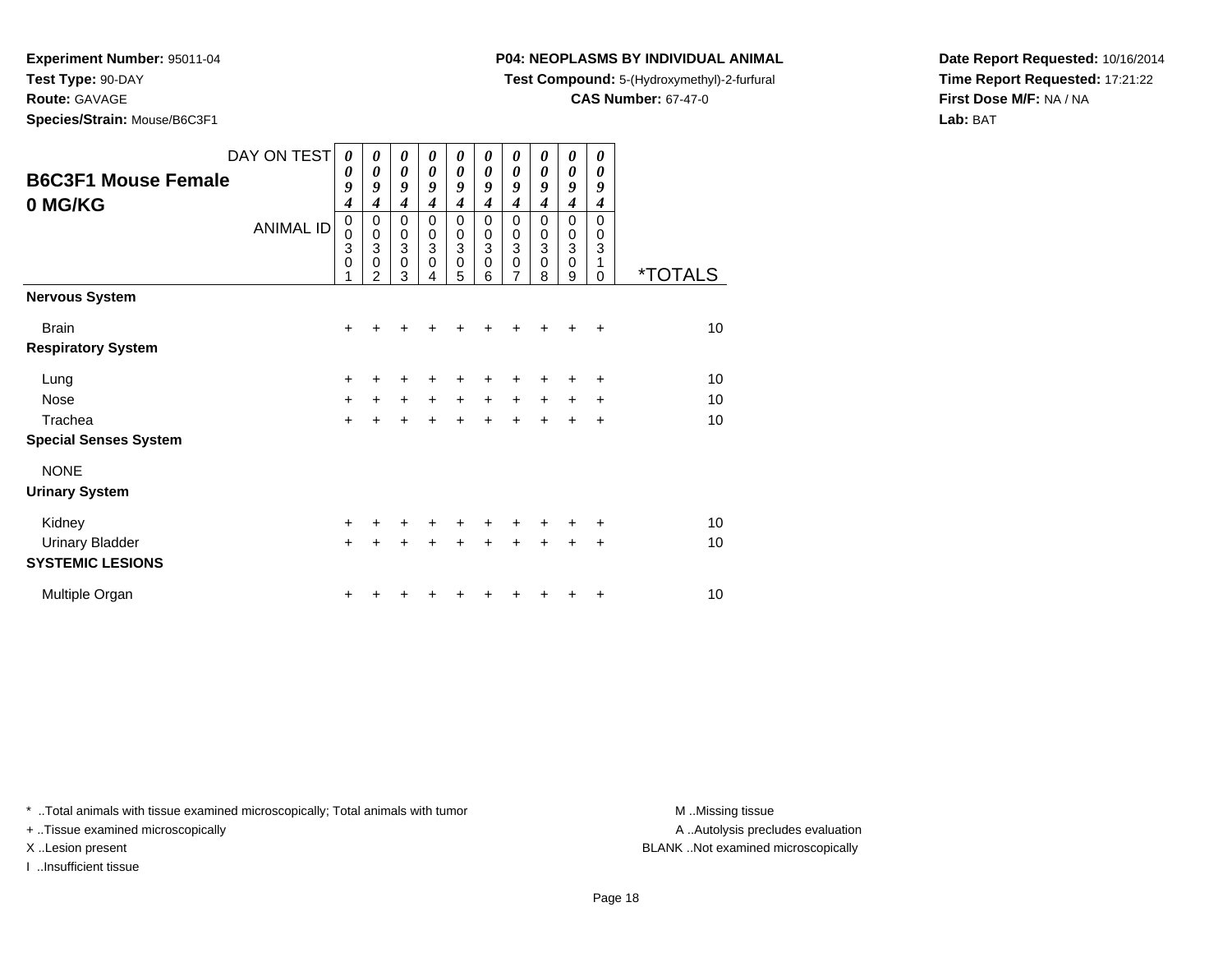### **P04: NEOPLASMS BY INDIVIDUAL ANIMAL**

**Test Compound:** 5-(Hydroxymethyl)-2-furfural

**CAS Number:** 67-47-0

**Date Report Requested:** 10/16/2014**Time Report Requested:** 17:21:22**First Dose M/F:** NA / NA**Lab:** BAT

**Species/Strain:** Mouse/B6C3F1

|                            | DAY ON TEST | 0 | $\boldsymbol{\theta}$ | 0 | 0 | 0 | $\boldsymbol{U}$ | $\boldsymbol{\theta}$ | " |   | Ű |                       |
|----------------------------|-------------|---|-----------------------|---|---|---|------------------|-----------------------|---|---|---|-----------------------|
| <b>B6C3F1 Mouse Female</b> |             | 0 | 0                     | 0 | 0 | 0 | 0                | 0                     |   |   |   |                       |
|                            |             | 9 | 9                     | 9 | Q | Q | 9                | 9                     | Q | Q | o |                       |
| 47 MG/KG                   |             | 4 |                       | 4 |   |   |                  | 4                     |   |   |   |                       |
|                            | ANIMAL ID   | 0 | 0                     | 0 |   | 0 | 0                | 0                     |   |   |   |                       |
|                            |             |   | 0                     | 0 | 0 | 0 | 0                | 0                     |   |   |   |                       |
|                            |             | 3 | 3                     | 3 | 3 | 3 | 3                | 3                     | 3 | 3 | 3 |                       |
|                            |             |   |                       |   |   |   |                  |                       |   |   |   |                       |
|                            |             |   | ົ                     | 3 | Δ | 5 | 6                |                       | 8 | ā |   | <i><b>*TOTALS</b></i> |
| <b>Alimentary System</b>   |             |   |                       |   |   |   |                  |                       |   |   |   |                       |

NONE

**Cardiovascular System**

NONE

**Endocrine System**

NONE

**General Body System**

NONE

**Genital System**

NONE

**Hematopoietic System**

NONE

**Integumentary System**

NONE

**Musculoskeletal System**

NONE

**Nervous System**

NONE

\* ..Total animals with tissue examined microscopically; Total animals with tumor **M** ...Missing tissue M ...Missing tissue

+ ..Tissue examined microscopically

I ..Insufficient tissue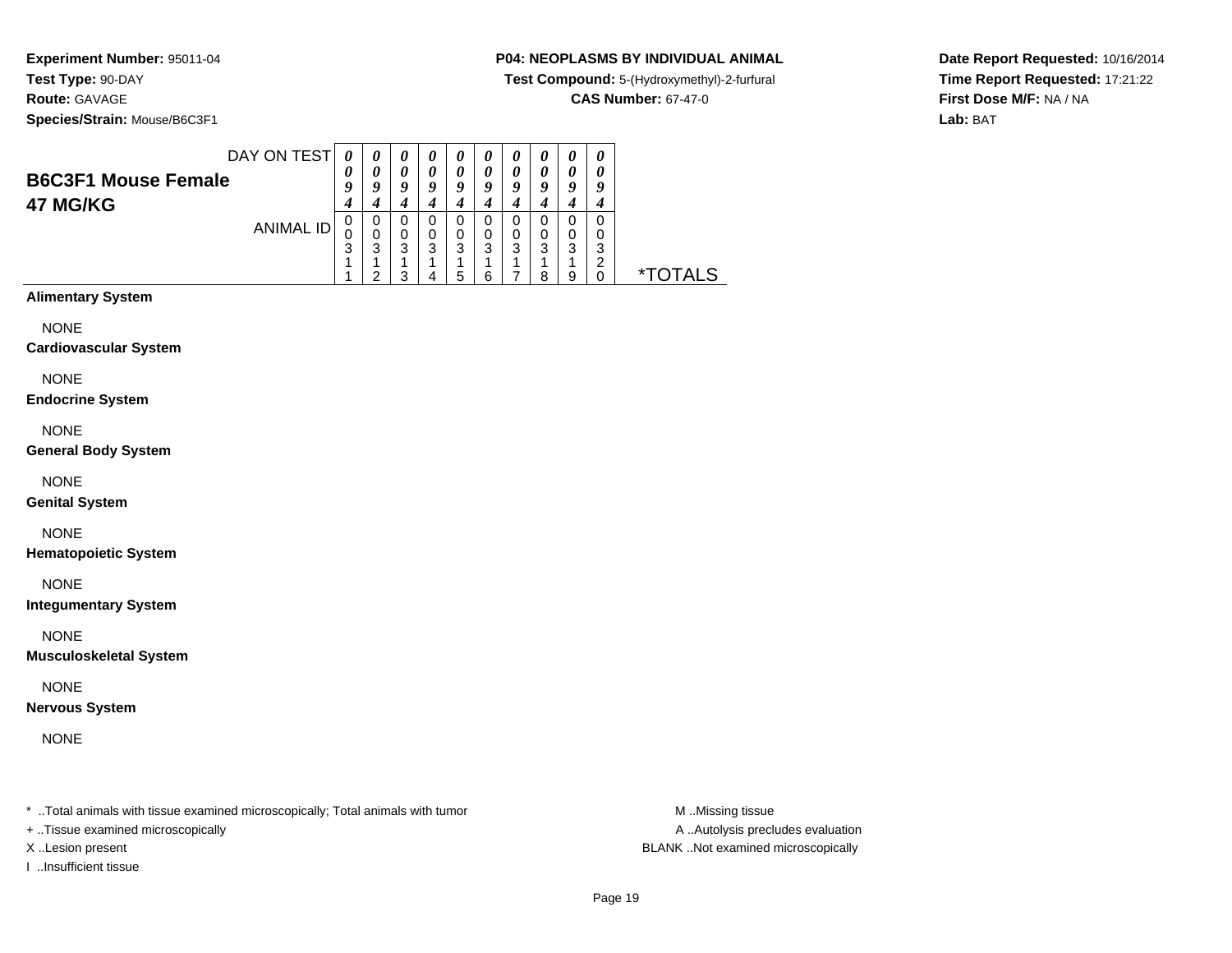**Species/Strain:** Mouse/B6C3F1

### **P04: NEOPLASMS BY INDIVIDUAL ANIMAL**

**Test Compound:** 5-(Hydroxymethyl)-2-furfural

**CAS Number:** 67-47-0

**Date Report Requested:** 10/16/2014**Time Report Requested:** 17:21:22**First Dose M/F:** NA / NA**Lab:** BAT

| <b>B6C3F1 Mouse Female</b><br>47 MG/KG      | DAY ON TEST<br><b>ANIMAL ID</b> | 0<br>0<br>9<br>$\boldsymbol{4}$<br>$\mathbf 0$<br>$\pmb{0}$<br>3<br>1<br>$\overline{ }$ | 0<br>0<br>9<br>4<br>0<br>$\mathbf 0$<br>3<br>$\mathfrak{p}$ | 0<br>0<br>9<br>4<br>0<br>$\mathbf 0$<br>3<br>1<br>3 | 0<br>0<br>9<br>4<br>0<br>0<br>3<br>4 | 0<br>0<br>9<br>4<br>0<br>0<br>3<br>5 | 0<br>0<br>9<br>4<br>0<br>0<br>3<br>6 | 0<br>0<br>9<br>4<br>0<br>$\pmb{0}$<br>3<br>7 | 0<br>0<br>9<br>4<br>$\Omega$<br>0<br>3<br>1<br>8 | 0<br>0<br>9<br>4<br>0<br>$\pmb{0}$<br>3<br>1<br>9 | 0<br>0<br>9<br>4<br>$\Omega$<br>0<br>3<br>2<br>$\Omega$ | <i><b>*TOTALS</b></i> |
|---------------------------------------------|---------------------------------|-----------------------------------------------------------------------------------------|-------------------------------------------------------------|-----------------------------------------------------|--------------------------------------|--------------------------------------|--------------------------------------|----------------------------------------------|--------------------------------------------------|---------------------------------------------------|---------------------------------------------------------|-----------------------|
| <b>Respiratory System</b>                   |                                 |                                                                                         |                                                             |                                                     |                                      |                                      |                                      |                                              |                                                  |                                                   |                                                         |                       |
| <b>NONE</b><br><b>Special Senses System</b> |                                 |                                                                                         |                                                             |                                                     |                                      |                                      |                                      |                                              |                                                  |                                                   |                                                         |                       |
| <b>NONE</b><br><b>Urinary System</b>        |                                 |                                                                                         |                                                             |                                                     |                                      |                                      |                                      |                                              |                                                  |                                                   |                                                         |                       |
| Kidney<br><b>SYSTEMIC LESIONS</b>           |                                 | ÷.                                                                                      | +                                                           | +                                                   | +                                    | $\div$                               | $\ddot{}$                            | $\ddot{}$                                    | $+$                                              | $\ddot{}$                                         | $\ddot{}$                                               | 10                    |
| Multiple Organ                              |                                 | ٠                                                                                       |                                                             |                                                     |                                      |                                      |                                      |                                              |                                                  |                                                   | ÷                                                       | 10                    |

\* ..Total animals with tissue examined microscopically; Total animals with tumor **M** . Missing tissue M ..Missing tissue

+ ..Tissue examined microscopically

I ..Insufficient tissue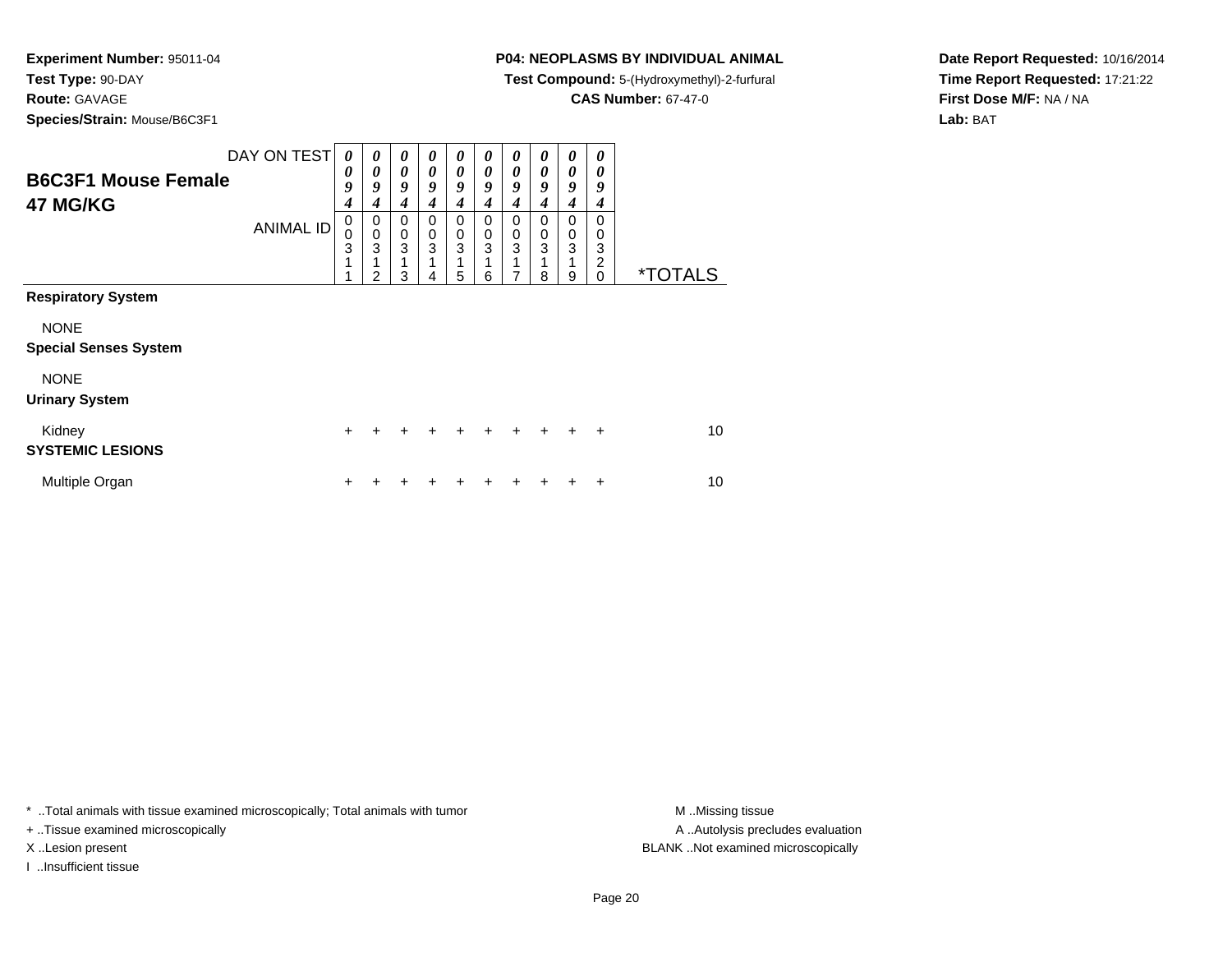**Species/Strain:** Mouse/B6C3F1

## **P04: NEOPLASMS BY INDIVIDUAL ANIMAL**

**Test Compound:** 5-(Hydroxymethyl)-2-furfural

**CAS Number:** 67-47-0

**Date Report Requested:** 10/16/2014**Time Report Requested:** 17:21:22**First Dose M/F:** NA / NA**Lab:** BAT

| DAY ON TEST                                   | 0                               | $\theta$              | $\boldsymbol{\theta}$ | $\boldsymbol{\theta}$ | $\boldsymbol{\theta}$ | $\boldsymbol{\theta}$ | $\boldsymbol{\theta}$ | $\boldsymbol{\theta}$ | $\boldsymbol{\theta}$ | $\boldsymbol{\theta}$ |                       |
|-----------------------------------------------|---------------------------------|-----------------------|-----------------------|-----------------------|-----------------------|-----------------------|-----------------------|-----------------------|-----------------------|-----------------------|-----------------------|
| <b>B6C3F1 Mouse Female</b><br><b>94 MG/KG</b> | $\boldsymbol{\theta}$<br>9<br>4 | 0<br>9<br>4           | 0<br>9<br>4           | 0<br>9                | 0<br>9<br>4           | 0<br>9                | 0<br>9<br>4           | 0<br>9                | 0<br>9<br>4           | 0<br>9<br>4           |                       |
| <b>ANIMAL ID</b>                              | 3<br>2                          | 0<br>0<br>3<br>ົ<br>ົ | 0<br>0<br>3<br>2<br>з | 0<br>0<br>3<br>ົ<br>4 | 0<br>0<br>3<br>2<br>5 | 0<br>3<br>2<br>6      | 0<br>0<br>3<br>2      | 0<br>3<br>ົ<br>я      | 0<br>0<br>3<br>2<br>9 | 3<br>っ<br>J           | <i><b>*TOTALS</b></i> |
| <b>Alimentary System</b>                      |                                 |                       |                       |                       |                       |                       |                       |                       |                       |                       |                       |

NONE

**Cardiovascular System**

NONE

**Endocrine System**

NONE

**General Body System**

NONE

**Genital System**

NONE

**Hematopoietic System**

NONE

**Integumentary System**

NONE

**Musculoskeletal System**

NONE

**Nervous System**

NONE

\* ..Total animals with tissue examined microscopically; Total animals with tumor **M** ...Missing tissue M ...Missing tissue

+ ..Tissue examined microscopically

I ..Insufficient tissue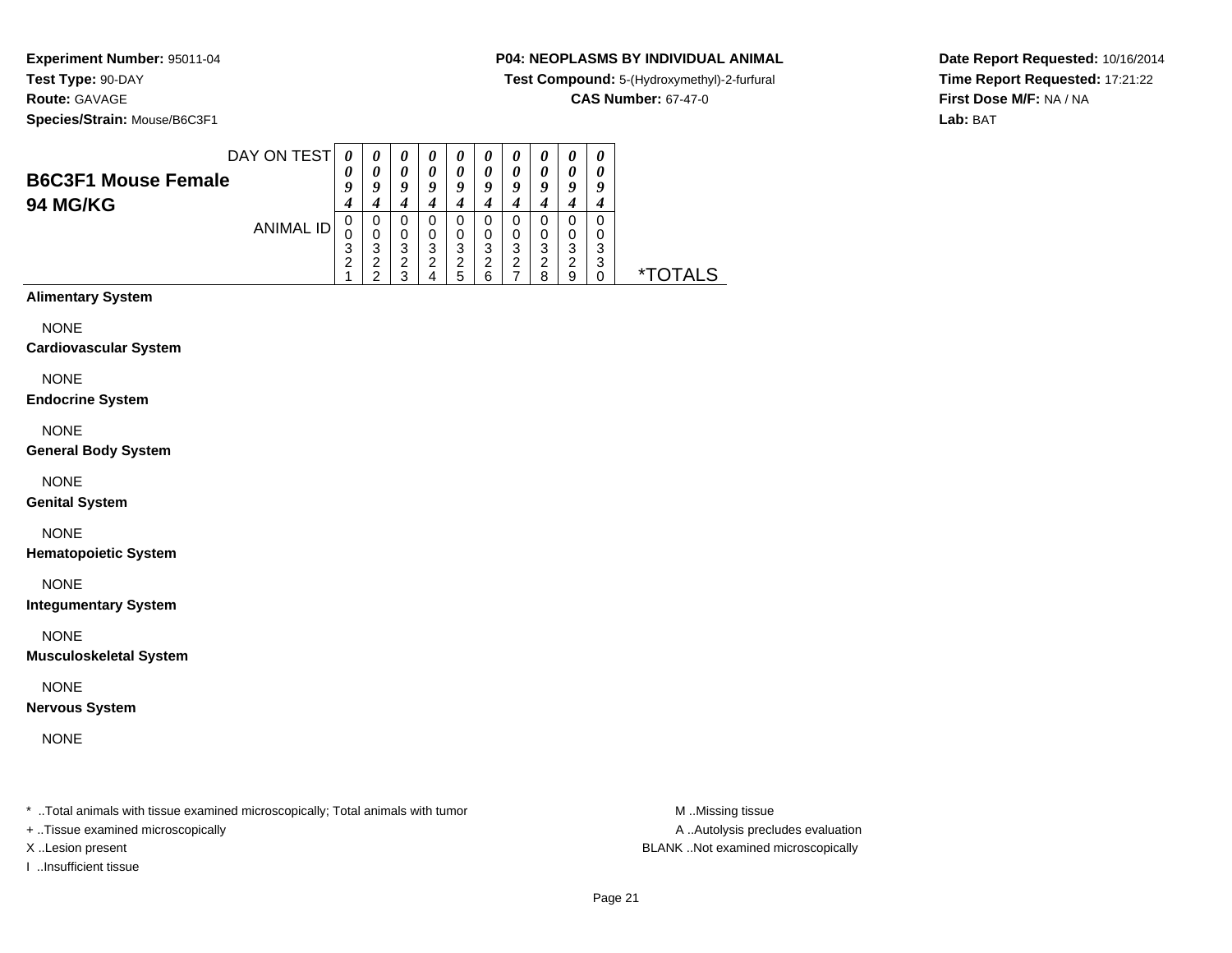**Route:** GAVAGE

**Species/Strain:** Mouse/B6C3F1

## **P04: NEOPLASMS BY INDIVIDUAL ANIMAL**

**Test Compound:** 5-(Hydroxymethyl)-2-furfural

**CAS Number:** 67-47-0

**Date Report Requested:** 10/16/2014**Time Report Requested:** 17:21:22**First Dose M/F:** NA / NA**Lab:** BAT

| <b>B6C3F1 Mouse Female</b><br><b>94 MG/KG</b> | DAY ON TEST<br><b>ANIMAL ID</b> | 0<br>0<br>9<br>4<br>$\mathbf 0$<br>$\pmb{0}$<br>3<br>$\overline{c}$<br>$\overline{A}$ | 0<br>0<br>9<br>4<br>0<br>$\mathbf 0$<br>3<br>$\overline{\mathbf{c}}$<br>2 | 0<br>$\boldsymbol{\theta}$<br>9<br>4<br>0<br>0<br>$\ensuremath{\mathsf{3}}$<br>$\overline{2}$<br>3 | 0<br>0<br>9<br>4<br>0<br>0<br>3<br>$\overline{c}$ | 0<br>0<br>9<br>4<br>0<br>0<br>$\frac{3}{2}$ | 0<br>0<br>9<br>4<br>0<br>0<br>3<br>$\overline{\mathbf{c}}$<br>6 | 0<br>0<br>9<br>4<br>0<br>0<br>3<br>$\frac{2}{7}$ | 0<br>0<br>9<br>4<br>$\Omega$<br>$\mathbf 0$<br>$\ensuremath{\mathsf{3}}$<br>$\overline{c}$<br>8 | 0<br>0<br>9<br>4<br>$\Omega$<br>0<br>$\ensuremath{\mathsf{3}}$<br>$\overline{2}$<br>9 | 0<br>0<br>9<br>4<br>$\Omega$<br>0<br>3<br>3<br>$\Omega$ | <i><b>*TOTALS</b></i> |
|-----------------------------------------------|---------------------------------|---------------------------------------------------------------------------------------|---------------------------------------------------------------------------|----------------------------------------------------------------------------------------------------|---------------------------------------------------|---------------------------------------------|-----------------------------------------------------------------|--------------------------------------------------|-------------------------------------------------------------------------------------------------|---------------------------------------------------------------------------------------|---------------------------------------------------------|-----------------------|
| <b>Respiratory System</b>                     |                                 |                                                                                       |                                                                           |                                                                                                    |                                                   |                                             |                                                                 |                                                  |                                                                                                 |                                                                                       |                                                         |                       |
| <b>NONE</b><br><b>Special Senses System</b>   |                                 |                                                                                       |                                                                           |                                                                                                    |                                                   |                                             |                                                                 |                                                  |                                                                                                 |                                                                                       |                                                         |                       |
| <b>NONE</b><br><b>Urinary System</b>          |                                 |                                                                                       |                                                                           |                                                                                                    |                                                   |                                             |                                                                 |                                                  |                                                                                                 |                                                                                       |                                                         |                       |
| Kidney<br><b>SYSTEMIC LESIONS</b>             |                                 | $\ddot{}$                                                                             |                                                                           | +                                                                                                  | +                                                 | ÷                                           | $\div$                                                          | $\div$                                           | $+$                                                                                             | $\ddot{}$                                                                             | $\ddot{}$                                               | 10                    |
| Multiple Organ                                |                                 |                                                                                       |                                                                           |                                                                                                    |                                                   |                                             |                                                                 |                                                  |                                                                                                 |                                                                                       |                                                         | 10                    |

\* ..Total animals with tissue examined microscopically; Total animals with tumor **M** . Missing tissue M ..Missing tissue

+ ..Tissue examined microscopically

I ..Insufficient tissue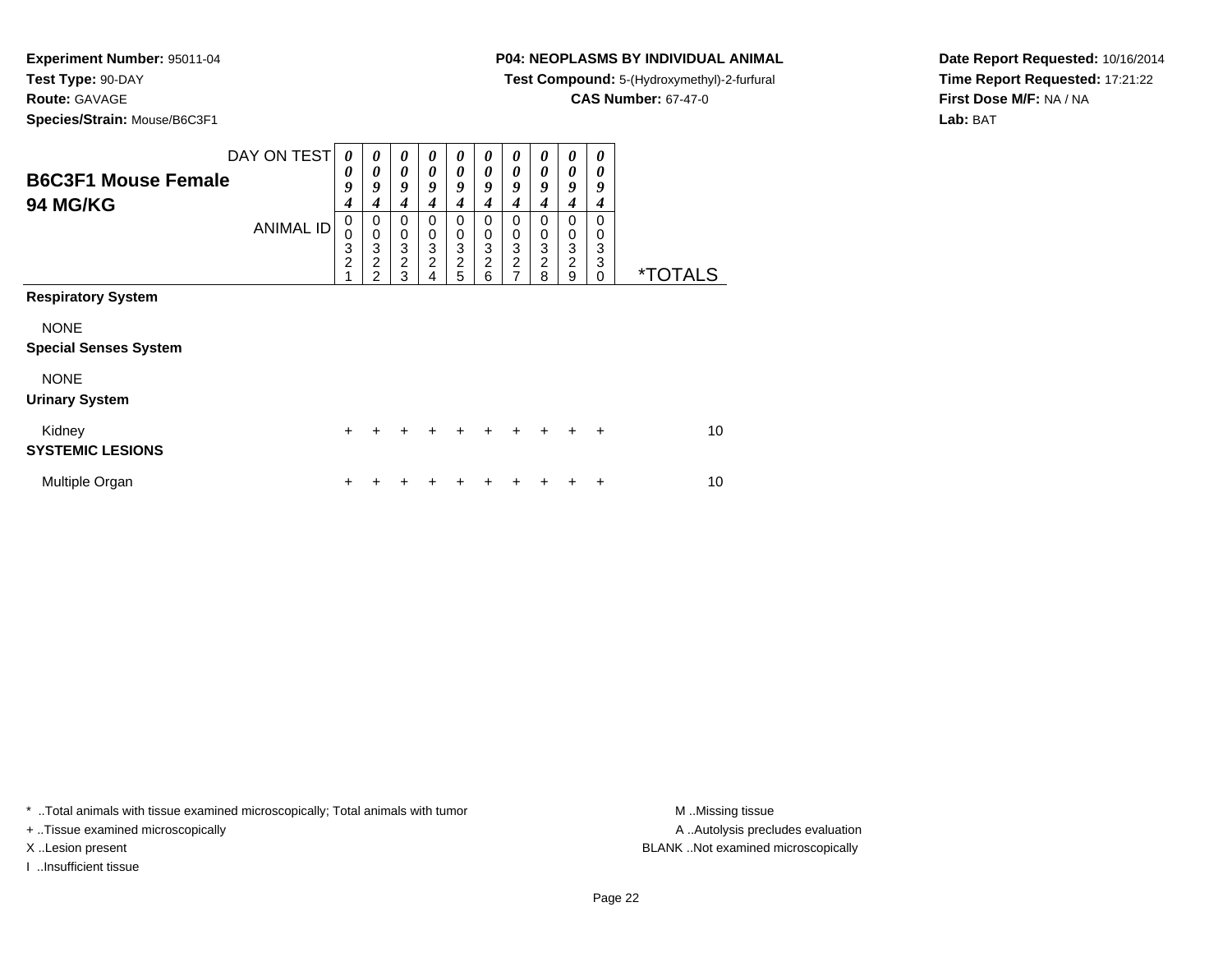**Species/Strain:** Mouse/B6C3F1

## **P04: NEOPLASMS BY INDIVIDUAL ANIMAL**

**Test Compound:** 5-(Hydroxymethyl)-2-furfural

**CAS Number:** 67-47-0

**Date Report Requested:** 10/16/2014**Time Report Requested:** 17:21:23**First Dose M/F:** NA / NA**Lab:** BAT

| <b>B6C3F1 Mouse Female</b><br>188<br><b>MG/KG</b> | DAY ON TEST | 0<br>U<br>9<br>4 | $\boldsymbol{\theta}$<br>0<br>Q | $\boldsymbol{\theta}$<br>0<br>Q | $\boldsymbol{\theta}$<br>0<br>a | 0<br>0<br>Q           | U<br>0<br>o | U<br>0<br>Q<br>4 | u                | $\boldsymbol{\theta}$<br>o |        |          |
|---------------------------------------------------|-------------|------------------|---------------------------------|---------------------------------|---------------------------------|-----------------------|-------------|------------------|------------------|----------------------------|--------|----------|
|                                                   | ANIMAL ID   | U<br>3<br>3      | 0<br>0<br>3<br>3<br>◠           | 0<br>0<br>3<br>3<br>っ           | 0<br>3<br>3                     | 0<br>0<br>3<br>3<br>5 | 0<br>3<br>3 | 0<br>0<br>3<br>3 | O<br>3<br>3<br>я | 0<br>0<br>3<br>3<br>q      | າ<br>4 | *TOTAL S |
| Alberta Company Constant                          |             |                  |                                 |                                 |                                 |                       |             |                  |                  |                            |        |          |

# **Alimentary System**

NONE

**Cardiovascular System**

NONE

**Endocrine System**

NONE

**General Body System**

NONE

**Genital System**

NONE

**Hematopoietic System**

NONE

**Integumentary System**

NONE

**Musculoskeletal System**

NONE

**Nervous System**

NONE

\* ..Total animals with tissue examined microscopically; Total animals with tumor **M** ...Missing tissue M ...Missing tissue

+ ..Tissue examined microscopically

I ..Insufficient tissue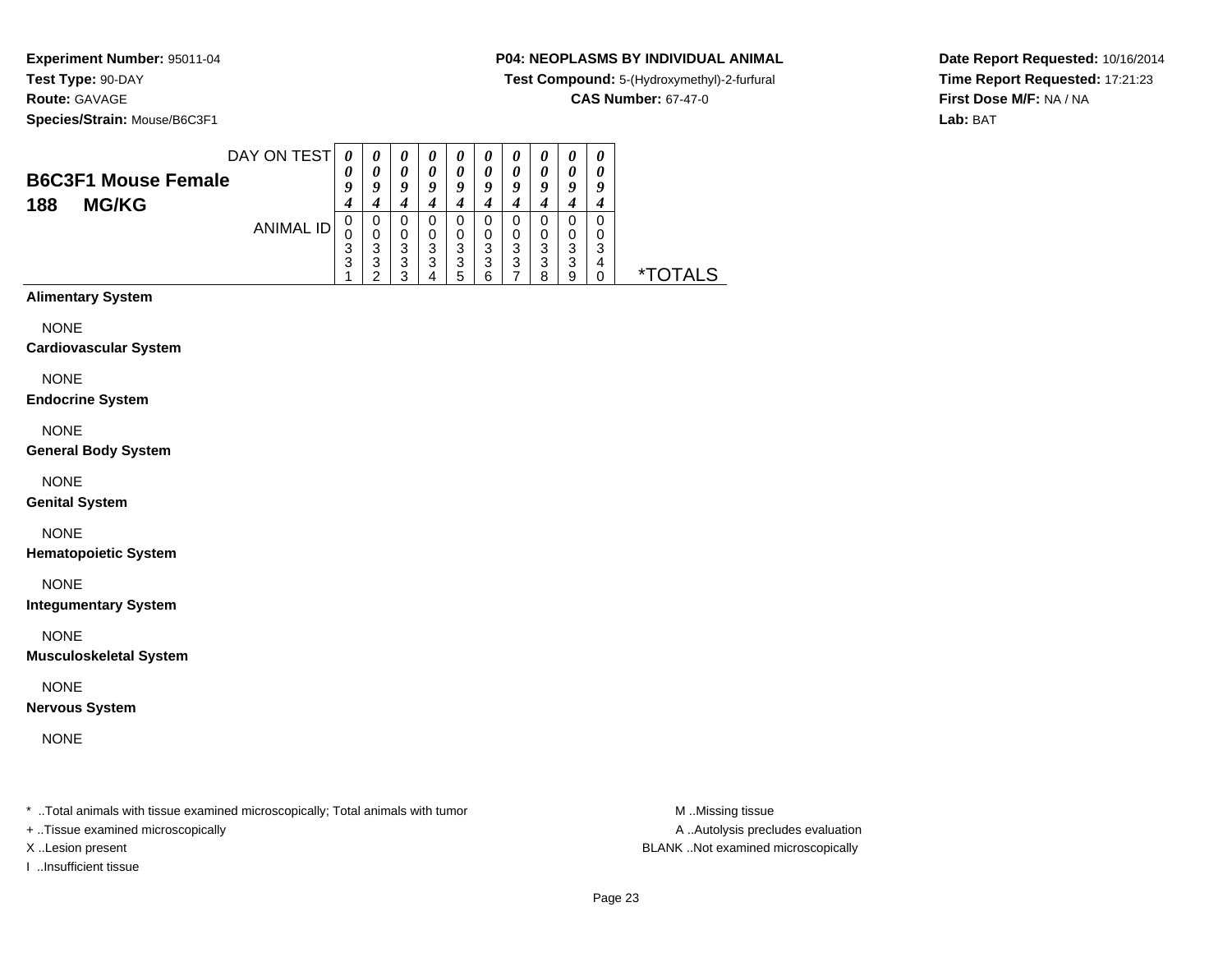## **Route:** GAVAGE

**Species/Strain:** Mouse/B6C3F1

### **P04: NEOPLASMS BY INDIVIDUAL ANIMAL**

**Test Compound:** 5-(Hydroxymethyl)-2-furfural

**CAS Number:** 67-47-0

**Date Report Requested:** 10/16/2014**Time Report Requested:** 17:21:23**First Dose M/F:** NA / NA**Lab:** BAT

| <b>B6C3F1 Mouse Female</b><br><b>MG/KG</b><br>188                        | DAY ON TEST<br><b>ANIMAL ID</b> | $\theta$<br>0<br>9<br>4<br>0<br>0<br>3<br>3 | 0<br>0<br>9<br>4<br>0<br>$\mathbf 0$<br>3<br>3<br>$\mathcal{D}$ | 0<br>0<br>9<br>4<br>0<br>$\mathbf 0$<br>$\frac{3}{3}$<br>3 | 0<br>0<br>9<br>4<br>0<br>0<br>3<br>3<br>4 | 0<br>0<br>9<br>4<br>0<br>0<br>$\frac{3}{3}$<br>5 | 0<br>0<br>9<br>4<br>0<br>0<br>3<br>3<br>6 | 0<br>0<br>9<br>4<br>0<br>0<br>3<br>3<br>$\overline{ }$ | 0<br>0<br>9<br>4<br>$\Omega$<br>0<br>3<br>3<br>8 | 0<br>0<br>9<br>4<br>0<br>0<br>3<br>3<br>9 | 0<br>0<br>9<br>4<br>$\Omega$<br>0<br>3<br>4<br>$\Omega$ | <i><b>*TOTALS</b></i> |
|--------------------------------------------------------------------------|---------------------------------|---------------------------------------------|-----------------------------------------------------------------|------------------------------------------------------------|-------------------------------------------|--------------------------------------------------|-------------------------------------------|--------------------------------------------------------|--------------------------------------------------|-------------------------------------------|---------------------------------------------------------|-----------------------|
| <b>Respiratory System</b><br><b>NONE</b><br><b>Special Senses System</b> |                                 |                                             |                                                                 |                                                            |                                           |                                                  |                                           |                                                        |                                                  |                                           |                                                         |                       |
| Eye<br><b>Urinary System</b>                                             |                                 |                                             |                                                                 |                                                            |                                           |                                                  |                                           |                                                        |                                                  |                                           | M                                                       | $\Omega$              |
| Kidney<br><b>SYSTEMIC LESIONS</b>                                        |                                 | $\pm$                                       | +                                                               | +                                                          |                                           |                                                  |                                           |                                                        |                                                  |                                           | $\ddot{}$                                               | 10                    |
| Multiple Organ                                                           |                                 | ٠                                           |                                                                 |                                                            |                                           |                                                  |                                           |                                                        |                                                  |                                           |                                                         | 10                    |

\* ..Total animals with tissue examined microscopically; Total animals with tumor **M** . Missing tissue M ..Missing tissue

+ ..Tissue examined microscopically

I ..Insufficient tissue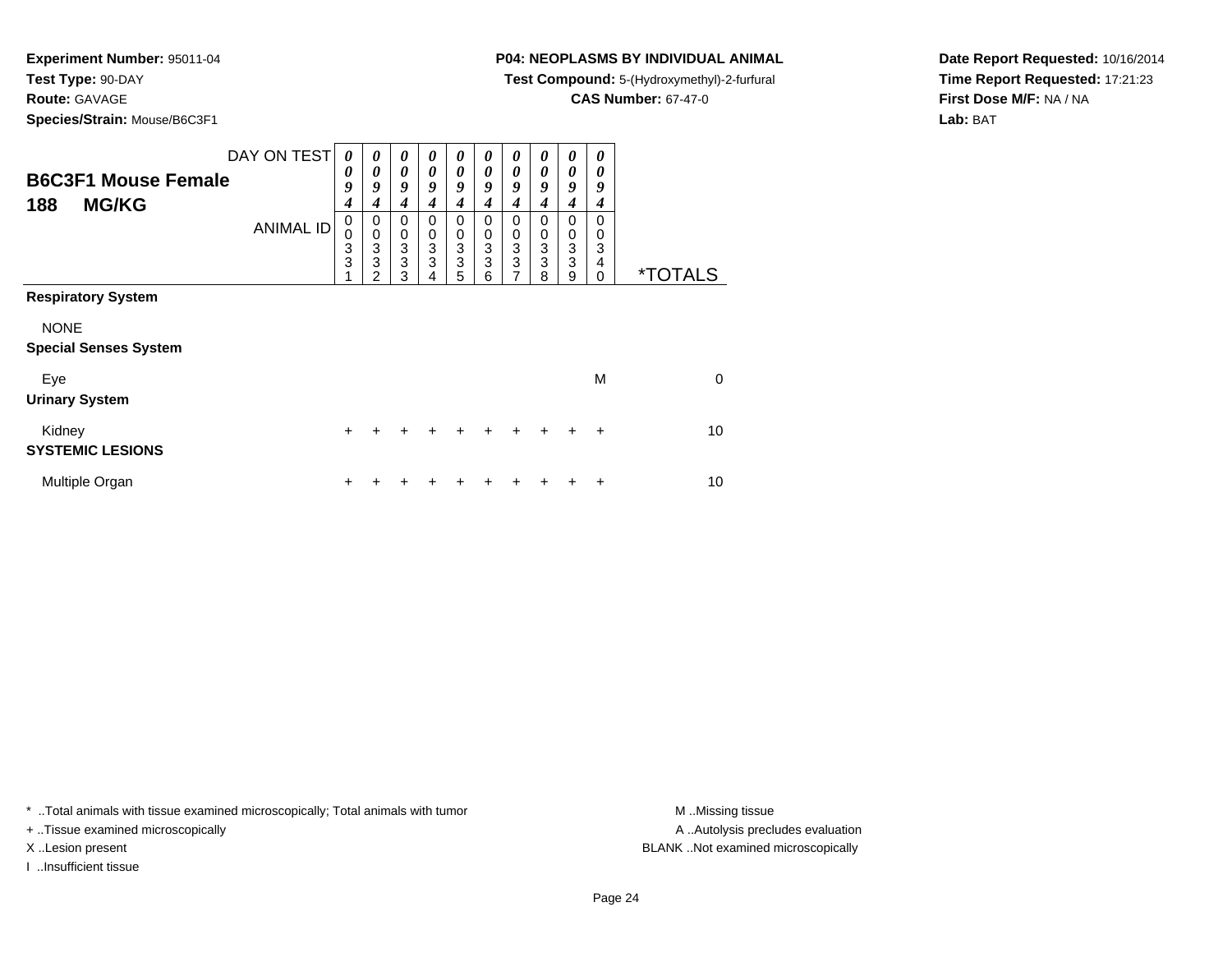**Route:** GAVAGE

**Species/Strain:** Mouse/B6C3F1

## **P04: NEOPLASMS BY INDIVIDUAL ANIMAL**

**Test Compound:** 5-(Hydroxymethyl)-2-furfural

**CAS Number:** 67-47-0

**Date Report Requested:** 10/16/2014**Time Report Requested:** 17:21:23**First Dose M/F:** NA / NA**Lab:** BAT

| DAY ON TEST                  | 0                                    | 0                                                                        | $\boldsymbol{\theta}$                                              | 0                                                    | 0                                                                 | 0                                                                 | 0                                            | $\boldsymbol{\theta}$                                             | $\pmb{\theta}$                                                                                       | $\boldsymbol{\theta}$                                             |                       |
|------------------------------|--------------------------------------|--------------------------------------------------------------------------|--------------------------------------------------------------------|------------------------------------------------------|-------------------------------------------------------------------|-------------------------------------------------------------------|----------------------------------------------|-------------------------------------------------------------------|------------------------------------------------------------------------------------------------------|-------------------------------------------------------------------|-----------------------|
| <b>B6C3F1 Mouse Female</b>   | 0<br>9                               | $\boldsymbol{\theta}$<br>9                                               | 0<br>7                                                             | $\boldsymbol{\theta}$<br>9                           | $\boldsymbol{\theta}$<br>9                                        | 0<br>9                                                            | 0<br>9                                       | 0<br>9                                                            | $\boldsymbol{\theta}$<br>9                                                                           | $\boldsymbol{\theta}$<br>9                                        |                       |
| <b>MG/KG</b><br>375          | 4                                    | $\boldsymbol{4}$                                                         | $\overline{7}$                                                     | $\boldsymbol{4}$                                     | $\boldsymbol{4}$                                                  | $\boldsymbol{4}$                                                  | $\boldsymbol{4}$                             | $\boldsymbol{4}$                                                  | $\boldsymbol{4}$                                                                                     | $\boldsymbol{4}$                                                  |                       |
| <b>ANIMAL ID</b>             | $\mathbf 0$<br>$\mathbf 0$<br>3<br>4 | $\pmb{0}$<br>$\pmb{0}$<br>3<br>$\overline{\mathbf{4}}$<br>$\overline{2}$ | $\pmb{0}$<br>0<br>$\ensuremath{\mathsf{3}}$<br>$\overline{4}$<br>3 | $\mathsf 0$<br>$\pmb{0}$<br>$\overline{3}$<br>4<br>4 | $\mathbf 0$<br>$\mathbf 0$<br>$\ensuremath{\mathsf{3}}$<br>4<br>5 | $\mathbf 0$<br>$\mathbf 0$<br>$\ensuremath{\mathsf{3}}$<br>4<br>6 | $\mathbf 0$<br>0<br>3<br>4<br>$\overline{7}$ | $\mathbf 0$<br>$\mathbf 0$<br>$\ensuremath{\mathsf{3}}$<br>4<br>8 | $\mathbf 0$<br>$\pmb{0}$<br>$\ensuremath{\mathsf{3}}$<br>$\overline{\mathbf{4}}$<br>$\boldsymbol{9}$ | $\overline{0}$<br>0<br>$\ensuremath{\mathsf{3}}$<br>5<br>$\Omega$ | <i><b>*TOTALS</b></i> |
| <b>Alimentary System</b>     |                                      |                                                                          |                                                                    |                                                      |                                                                   |                                                                   |                                              |                                                                   |                                                                                                      |                                                                   |                       |
| Esophagus                    |                                      |                                                                          | +                                                                  |                                                      |                                                                   |                                                                   |                                              |                                                                   |                                                                                                      |                                                                   | 1                     |
| Gallbladder                  |                                      |                                                                          | M                                                                  |                                                      |                                                                   |                                                                   |                                              |                                                                   |                                                                                                      |                                                                   | 0                     |
| Intestine Large, Cecum       |                                      |                                                                          | +                                                                  |                                                      |                                                                   |                                                                   |                                              |                                                                   |                                                                                                      |                                                                   |                       |
| Intestine Large, Colon       |                                      |                                                                          | +                                                                  |                                                      |                                                                   |                                                                   |                                              |                                                                   |                                                                                                      |                                                                   |                       |
| Intestine Large, Rectum      |                                      |                                                                          | +                                                                  |                                                      |                                                                   |                                                                   |                                              |                                                                   |                                                                                                      |                                                                   |                       |
| Intestine Small, Duodenum    |                                      |                                                                          | +                                                                  |                                                      |                                                                   |                                                                   |                                              |                                                                   |                                                                                                      |                                                                   |                       |
| Intestine Small, Ileum       |                                      |                                                                          | +                                                                  |                                                      |                                                                   |                                                                   |                                              |                                                                   |                                                                                                      |                                                                   |                       |
| Intestine Small, Jejunum     |                                      |                                                                          | +                                                                  |                                                      |                                                                   |                                                                   |                                              |                                                                   |                                                                                                      |                                                                   |                       |
| Liver                        |                                      |                                                                          | +                                                                  |                                                      |                                                                   |                                                                   |                                              |                                                                   |                                                                                                      |                                                                   |                       |
| Pancreas                     |                                      |                                                                          | +                                                                  |                                                      |                                                                   |                                                                   |                                              |                                                                   |                                                                                                      |                                                                   |                       |
| Salivary Glands              |                                      |                                                                          | +                                                                  |                                                      |                                                                   |                                                                   |                                              |                                                                   |                                                                                                      |                                                                   |                       |
| Stomach, Forestomach         |                                      |                                                                          | +                                                                  |                                                      |                                                                   |                                                                   |                                              |                                                                   |                                                                                                      |                                                                   |                       |
| Stomach, Glandular           |                                      |                                                                          | $\ddot{}$                                                          |                                                      |                                                                   |                                                                   |                                              |                                                                   |                                                                                                      |                                                                   | 1                     |
| <b>Cardiovascular System</b> |                                      |                                                                          |                                                                    |                                                      |                                                                   |                                                                   |                                              |                                                                   |                                                                                                      |                                                                   |                       |
| <b>Blood Vessel</b>          |                                      |                                                                          | +                                                                  |                                                      |                                                                   |                                                                   |                                              |                                                                   |                                                                                                      |                                                                   | 1                     |
| Heart                        |                                      |                                                                          | +                                                                  |                                                      |                                                                   |                                                                   |                                              |                                                                   |                                                                                                      |                                                                   | 1                     |
| <b>Endocrine System</b>      |                                      |                                                                          |                                                                    |                                                      |                                                                   |                                                                   |                                              |                                                                   |                                                                                                      |                                                                   |                       |
| <b>Adrenal Cortex</b>        |                                      |                                                                          | +                                                                  |                                                      |                                                                   |                                                                   |                                              |                                                                   |                                                                                                      |                                                                   | 1                     |
| <b>Adrenal Medulla</b>       |                                      |                                                                          | +                                                                  |                                                      |                                                                   |                                                                   |                                              |                                                                   |                                                                                                      |                                                                   |                       |
| Islets, Pancreatic           |                                      |                                                                          | +                                                                  |                                                      |                                                                   |                                                                   |                                              |                                                                   |                                                                                                      |                                                                   | 1                     |

\* ..Total animals with tissue examined microscopically; Total animals with tumor **M** . Missing tissue M ..Missing tissue

+ ..Tissue examined microscopically

X ..Lesion present BLANK ..Not examined microscopically

I ..Insufficient tissue

A ..Autolysis precludes evaluation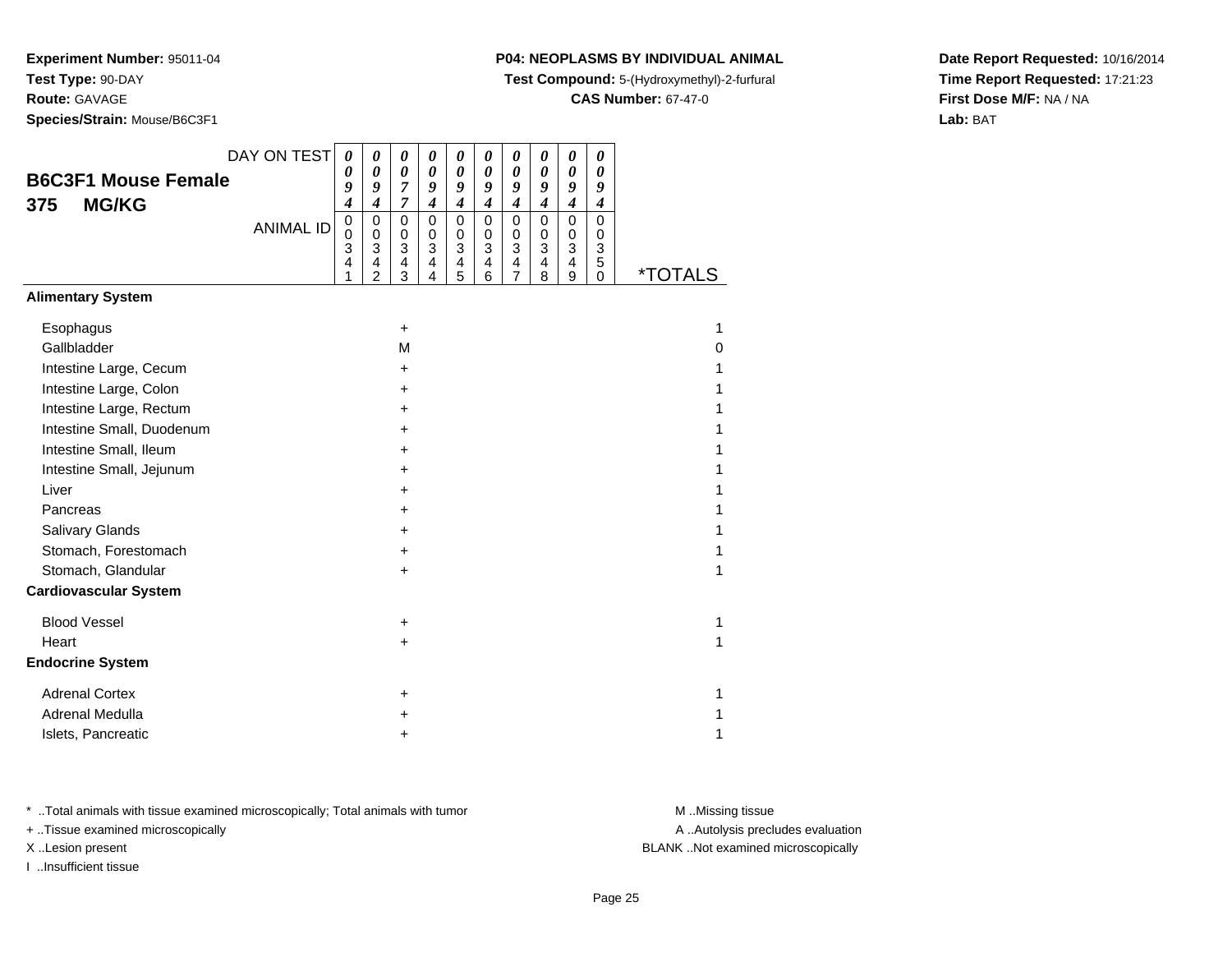**Test Type:** 90-DAY

**Route:** GAVAGE

**Species/Strain:** Mouse/B6C3F1

## **P04: NEOPLASMS BY INDIVIDUAL ANIMAL**

**Test Compound:** 5-(Hydroxymethyl)-2-furfural

**CAS Number:** 67-47-0

**Date Report Requested:** 10/16/2014**Time Report Requested:** 17:21:23**First Dose M/F:** NA / NA**Lab:** BAT

| <b>B6C3F1 Mouse Female</b><br><b>MG/KG</b><br>375 | DAY ON TEST      | $\boldsymbol{\theta}$<br>0<br>9<br>4 | 0<br>$\boldsymbol{\theta}$<br>9<br>$\boldsymbol{4}$                                                | 0<br>$\boldsymbol{\theta}$<br>$\overline{7}$<br>7                   | 0<br>$\boldsymbol{\theta}$<br>9<br>$\boldsymbol{4}$                                                       | 0<br>$\boldsymbol{\theta}$<br>9<br>$\boldsymbol{4}$                          | 0<br>$\pmb{\theta}$<br>9<br>$\boldsymbol{4}$                        | 0<br>$\boldsymbol{\theta}$<br>9<br>$\boldsymbol{4}$ | 0<br>$\boldsymbol{\theta}$<br>9<br>$\boldsymbol{4}$                                   | 0<br>0<br>9<br>$\boldsymbol{4}$                                          | 0<br>$\boldsymbol{\theta}$<br>9<br>4                |                       |
|---------------------------------------------------|------------------|--------------------------------------|----------------------------------------------------------------------------------------------------|---------------------------------------------------------------------|-----------------------------------------------------------------------------------------------------------|------------------------------------------------------------------------------|---------------------------------------------------------------------|-----------------------------------------------------|---------------------------------------------------------------------------------------|--------------------------------------------------------------------------|-----------------------------------------------------|-----------------------|
|                                                   | <b>ANIMAL ID</b> | $\pmb{0}$<br>0<br>3<br>4<br>1        | $\pmb{0}$<br>$\mathbf 0$<br>$\ensuremath{\mathsf{3}}$<br>$\overline{\mathbf{4}}$<br>$\overline{2}$ | 0<br>0<br>$\ensuremath{\mathsf{3}}$<br>$\overline{\mathbf{4}}$<br>3 | $\mathbf 0$<br>$\boldsymbol{0}$<br>$\ensuremath{\mathsf{3}}$<br>$\overline{\mathbf{4}}$<br>$\overline{4}$ | $\mathbf 0$<br>$\pmb{0}$<br>$\ensuremath{\mathsf{3}}$<br>$\overline{4}$<br>5 | 0<br>0<br>$\ensuremath{\mathsf{3}}$<br>$\overline{\mathbf{4}}$<br>6 | $\mathbf 0$<br>0<br>3<br>4<br>$\overline{7}$        | $\mathbf 0$<br>$\pmb{0}$<br>$\ensuremath{\mathsf{3}}$<br>$\overline{\mathbf{4}}$<br>8 | $\mathbf 0$<br>$\pmb{0}$<br>$\mathbf{3}$<br>$\overline{\mathbf{4}}$<br>9 | $\mathbf 0$<br>0<br>$\mathbf{3}$<br>$\sqrt{5}$<br>0 | <i><b>*TOTALS</b></i> |
| Parathyroid Gland                                 |                  |                                      |                                                                                                    | M                                                                   |                                                                                                           |                                                                              |                                                                     |                                                     |                                                                                       |                                                                          |                                                     | 0                     |
| <b>Pituitary Gland</b>                            |                  |                                      |                                                                                                    | $\ddot{}$                                                           |                                                                                                           |                                                                              |                                                                     |                                                     |                                                                                       |                                                                          |                                                     |                       |
| <b>Thyroid Gland</b>                              |                  |                                      |                                                                                                    | $\ddot{}$                                                           |                                                                                                           |                                                                              |                                                                     |                                                     |                                                                                       |                                                                          |                                                     |                       |
| <b>General Body System</b>                        |                  |                                      |                                                                                                    |                                                                     |                                                                                                           |                                                                              |                                                                     |                                                     |                                                                                       |                                                                          |                                                     |                       |
| <b>NONE</b>                                       |                  |                                      |                                                                                                    |                                                                     |                                                                                                           |                                                                              |                                                                     |                                                     |                                                                                       |                                                                          |                                                     |                       |
| <b>Genital System</b>                             |                  |                                      |                                                                                                    |                                                                     |                                                                                                           |                                                                              |                                                                     |                                                     |                                                                                       |                                                                          |                                                     |                       |
| <b>Clitoral Gland</b>                             |                  |                                      |                                                                                                    | $\ddot{}$                                                           |                                                                                                           |                                                                              |                                                                     |                                                     |                                                                                       |                                                                          |                                                     |                       |
| Ovary                                             |                  |                                      |                                                                                                    | $\ddot{}$                                                           |                                                                                                           |                                                                              |                                                                     |                                                     |                                                                                       |                                                                          |                                                     |                       |
| Teratoma Benign                                   |                  |                                      |                                                                                                    | X                                                                   |                                                                                                           |                                                                              |                                                                     |                                                     |                                                                                       |                                                                          |                                                     |                       |
| <b>Uterus</b>                                     |                  |                                      |                                                                                                    | $\ddot{}$                                                           |                                                                                                           |                                                                              |                                                                     |                                                     |                                                                                       |                                                                          |                                                     |                       |
| <b>Hematopoietic System</b>                       |                  |                                      |                                                                                                    |                                                                     |                                                                                                           |                                                                              |                                                                     |                                                     |                                                                                       |                                                                          |                                                     |                       |
| <b>Bone Marrow</b>                                |                  |                                      |                                                                                                    | +                                                                   |                                                                                                           |                                                                              |                                                                     |                                                     |                                                                                       |                                                                          |                                                     |                       |
| Lymph Node, Mandibular                            |                  |                                      |                                                                                                    | +                                                                   |                                                                                                           |                                                                              |                                                                     |                                                     |                                                                                       |                                                                          |                                                     |                       |
| Lymph Node, Mesenteric                            |                  |                                      |                                                                                                    | +                                                                   |                                                                                                           |                                                                              |                                                                     |                                                     |                                                                                       |                                                                          |                                                     |                       |
| Spleen                                            |                  |                                      |                                                                                                    | +                                                                   |                                                                                                           |                                                                              |                                                                     |                                                     |                                                                                       |                                                                          |                                                     |                       |
| Thymus                                            |                  |                                      |                                                                                                    | $\ddot{}$                                                           |                                                                                                           |                                                                              |                                                                     |                                                     |                                                                                       |                                                                          |                                                     |                       |
| <b>Integumentary System</b>                       |                  |                                      |                                                                                                    |                                                                     |                                                                                                           |                                                                              |                                                                     |                                                     |                                                                                       |                                                                          |                                                     |                       |
| Mammary Gland                                     |                  |                                      |                                                                                                    | +                                                                   |                                                                                                           |                                                                              |                                                                     |                                                     |                                                                                       |                                                                          |                                                     |                       |
| Skin                                              |                  |                                      |                                                                                                    | +                                                                   |                                                                                                           |                                                                              |                                                                     |                                                     |                                                                                       |                                                                          |                                                     | 1                     |
| <b>Musculoskeletal System</b>                     |                  |                                      |                                                                                                    |                                                                     |                                                                                                           |                                                                              |                                                                     |                                                     |                                                                                       |                                                                          |                                                     |                       |

\* ..Total animals with tissue examined microscopically; Total animals with tumor **M** . Missing tissue M ..Missing tissue

+ ..Tissue examined microscopically

I ..Insufficient tissue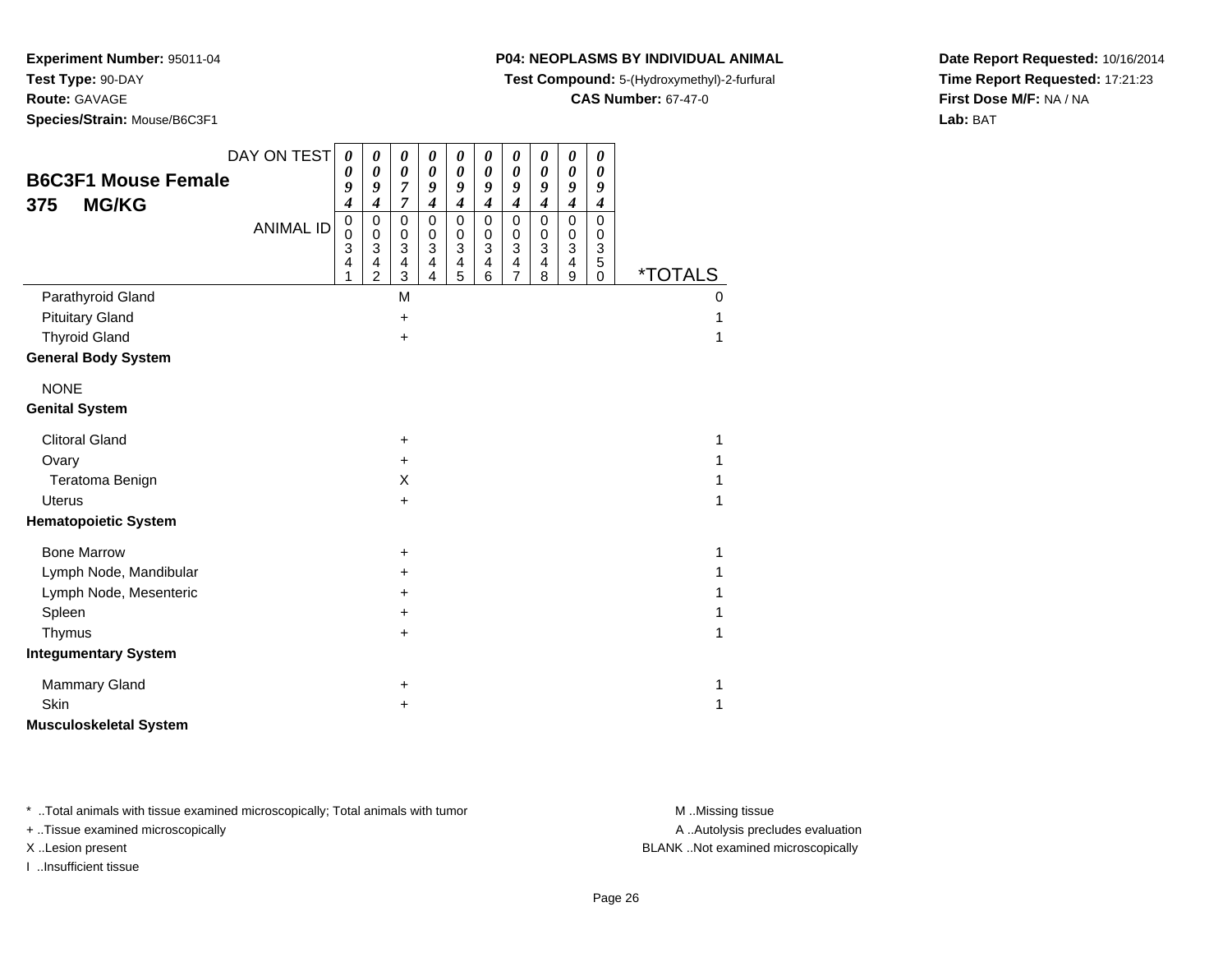**Test Type:** 90-DAY

**Route:** GAVAGE

**Species/Strain:** Mouse/B6C3F1

## **P04: NEOPLASMS BY INDIVIDUAL ANIMAL**

**Test Compound:** 5-(Hydroxymethyl)-2-furfural

**CAS Number:** 67-47-0

**Date Report Requested:** 10/16/2014**Time Report Requested:** 17:21:23**First Dose M/F:** NA / NA**Lab:** BAT

| <b>B6C3F1 Mouse Female</b><br><b>MG/KG</b><br>375 | DAY ON TEST<br><b>ANIMAL ID</b> | 0<br>$\boldsymbol{\theta}$<br>9<br>$\boldsymbol{4}$<br>0 | 0<br>0<br>9<br>4<br>0<br>$\,0\,$                 | 0<br>0<br>7<br>$\overline{7}$<br>0     | 0<br>0<br>9<br>4<br>0<br>0 | 0<br>0<br>9<br>4<br>0                                 | 0<br>0<br>9<br>4<br>$\mathbf 0$<br>0 | 0<br>0<br>9<br>4<br>0<br>0 | 0<br>0<br>9<br>4<br>$\mathbf 0$<br>0 | 0<br>0<br>9<br>$\boldsymbol{4}$<br>$\mathbf 0$<br>$\,0\,$ | 0<br>0<br>9<br>4<br>$\mathbf 0$<br>0 |                       |
|---------------------------------------------------|---------------------------------|----------------------------------------------------------|--------------------------------------------------|----------------------------------------|----------------------------|-------------------------------------------------------|--------------------------------------|----------------------------|--------------------------------------|-----------------------------------------------------------|--------------------------------------|-----------------------|
|                                                   |                                 | $\begin{array}{c} 0 \\ 3 \\ 4 \end{array}$<br>1          | $\ensuremath{\mathsf{3}}$<br>4<br>$\overline{2}$ | $_3^0$<br>$\overline{\mathbf{4}}$<br>3 | 3<br>4<br>4                | $\begin{smallmatrix}0\0\3\end{smallmatrix}$<br>4<br>5 | 3<br>4<br>6                          | 3<br>4<br>$\overline{7}$   | 3<br>4<br>8                          | $\overline{3}$<br>$\overline{\mathbf{4}}$<br>9            | 3<br>5<br>$\Omega$                   | <i><b>*TOTALS</b></i> |
| <b>Bone</b>                                       |                                 |                                                          |                                                  | $\ddot{}$                              |                            |                                                       |                                      |                            |                                      |                                                           |                                      | 1                     |
| <b>Nervous System</b>                             |                                 |                                                          |                                                  |                                        |                            |                                                       |                                      |                            |                                      |                                                           |                                      |                       |
| <b>Brain</b>                                      |                                 |                                                          |                                                  | $\ddot{}$                              |                            |                                                       |                                      |                            |                                      |                                                           |                                      | 1                     |
| <b>Respiratory System</b>                         |                                 |                                                          |                                                  |                                        |                            |                                                       |                                      |                            |                                      |                                                           |                                      |                       |
| Lung                                              |                                 |                                                          |                                                  | $\ddot{}$                              |                            |                                                       |                                      |                            |                                      |                                                           |                                      | 1                     |
| Nose                                              |                                 |                                                          |                                                  | $\ddot{}$                              |                            |                                                       |                                      |                            |                                      |                                                           |                                      | 1                     |
| Trachea                                           |                                 |                                                          |                                                  | $\ddot{}$                              |                            |                                                       |                                      |                            |                                      |                                                           |                                      | 1                     |
| <b>Special Senses System</b>                      |                                 |                                                          |                                                  |                                        |                            |                                                       |                                      |                            |                                      |                                                           |                                      |                       |
| <b>NONE</b>                                       |                                 |                                                          |                                                  |                                        |                            |                                                       |                                      |                            |                                      |                                                           |                                      |                       |
| <b>Urinary System</b>                             |                                 |                                                          |                                                  |                                        |                            |                                                       |                                      |                            |                                      |                                                           |                                      |                       |
| Kidney                                            |                                 | +                                                        |                                                  |                                        |                            |                                                       |                                      |                            |                                      |                                                           |                                      | 10                    |
| <b>Urinary Bladder</b>                            |                                 |                                                          |                                                  | +                                      |                            |                                                       |                                      |                            |                                      |                                                           |                                      | 1                     |
| <b>SYSTEMIC LESIONS</b>                           |                                 |                                                          |                                                  |                                        |                            |                                                       |                                      |                            |                                      |                                                           |                                      |                       |
| Multiple Organ                                    |                                 |                                                          |                                                  |                                        |                            |                                                       |                                      |                            |                                      |                                                           |                                      | 10                    |

\* ..Total animals with tissue examined microscopically; Total animals with tumor **M** . Missing tissue M ..Missing tissue

+ ..Tissue examined microscopically

I ..Insufficient tissue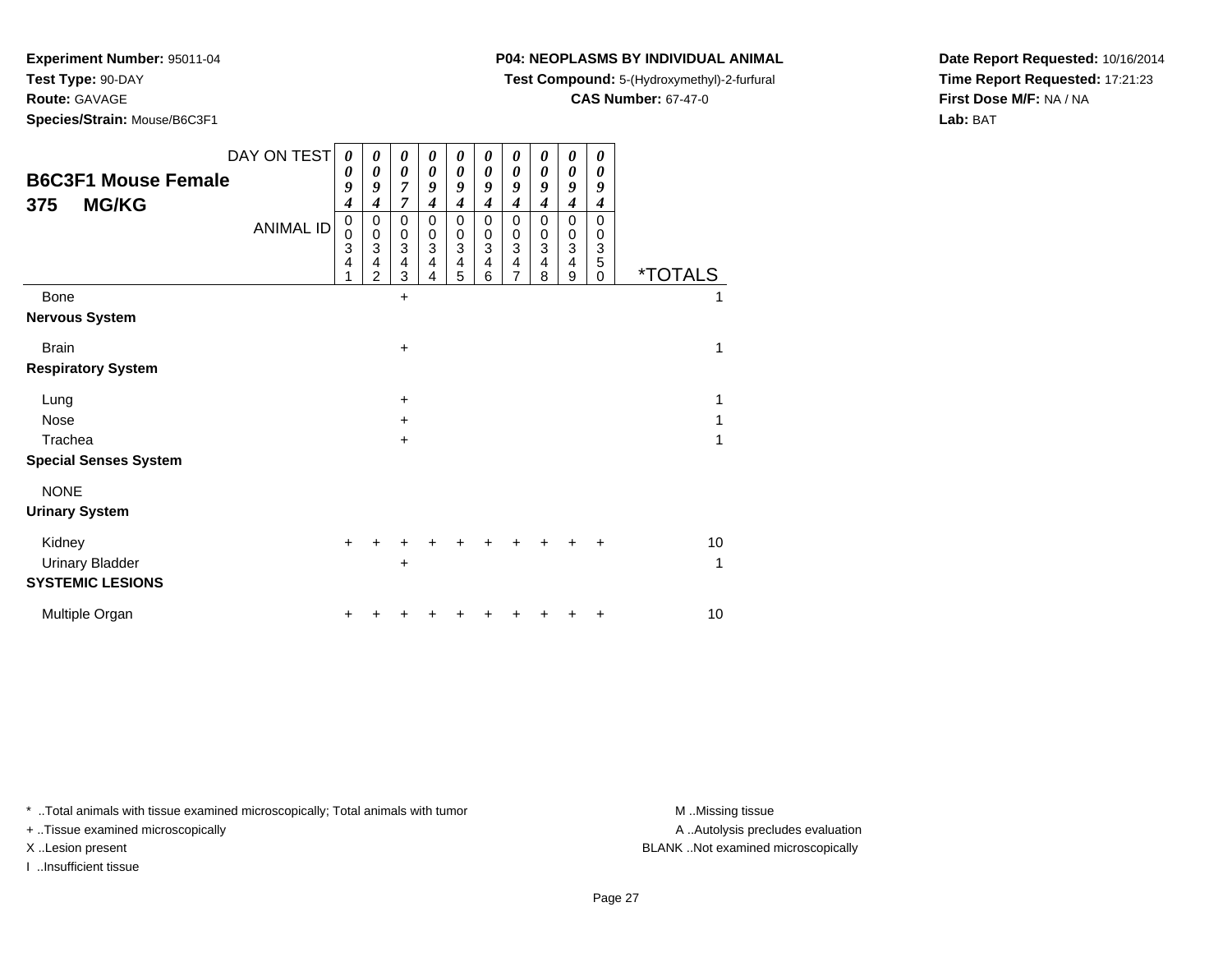**Route:** GAVAGE

**Species/Strain:** Mouse/B6C3F1

### **P04: NEOPLASMS BY INDIVIDUAL ANIMAL**

**Test Compound:** 5-(Hydroxymethyl)-2-furfural

**CAS Number:** 67-47-0

**Date Report Requested:** 10/16/2014**Time Report Requested:** 17:21:23**First Dose M/F:** NA / NA**Lab:** BAT

| <b>B6C3F1 Mouse Female</b><br><b>MG/KG</b><br>750 | DAY ON TEST<br><b>ANIMAL ID</b> | $\boldsymbol{\theta}$<br>$\boldsymbol{\theta}$<br>9<br>4<br>$\pmb{0}$ | 0<br>$\boldsymbol{\theta}$<br>9<br>$\boldsymbol{4}$<br>$\mathbf 0$ | 0<br>$\boldsymbol{\theta}$<br>9<br>$\boldsymbol{4}$<br>$\mathbf 0$ | 0<br>$\boldsymbol{\theta}$<br>9<br>$\boldsymbol{4}$<br>$\mathbf 0$ | 0<br>$\boldsymbol{\theta}$<br>9<br>$\boldsymbol{4}$<br>$\mathbf 0$ | 0<br>$\boldsymbol{\theta}$<br>9<br>$\boldsymbol{4}$<br>$\mathbf 0$ | 0<br>0<br>9<br>$\boldsymbol{4}$<br>$\mathbf 0$ | 0<br>0<br>9<br>4<br>0      | 0<br>0<br>9<br>$\boldsymbol{4}$<br>0 | 0<br>0<br>9<br>$\boldsymbol{4}$<br>$\mathbf 0$ |         |
|---------------------------------------------------|---------------------------------|-----------------------------------------------------------------------|--------------------------------------------------------------------|--------------------------------------------------------------------|--------------------------------------------------------------------|--------------------------------------------------------------------|--------------------------------------------------------------------|------------------------------------------------|----------------------------|--------------------------------------|------------------------------------------------|---------|
|                                                   |                                 | $\mathbf 0$<br>3<br>5<br>1                                            | $\mathbf 0$<br>3<br>$\overline{5}$<br>$\overline{2}$               | $\mathbf 0$<br>$\ensuremath{\mathsf{3}}$<br>$\overline{5}$<br>3    | $\Omega$<br>3<br>5<br>4                                            | $\mathbf 0$<br>3<br>5<br>5                                         | $\Omega$<br>3<br>5<br>6                                            | 0<br>$\frac{3}{5}$<br>$\overline{7}$           | $\mathbf 0$<br>3<br>5<br>8 | $\mathbf 0$<br>3<br>5<br>9           | $\Omega$<br>3<br>6<br>0                        | *TOTALS |
| <b>Alimentary System</b>                          |                                 |                                                                       |                                                                    |                                                                    |                                                                    |                                                                    |                                                                    |                                                |                            |                                      |                                                |         |
| Esophagus                                         |                                 | +                                                                     | +                                                                  | +                                                                  | +                                                                  | +                                                                  | +                                                                  | +                                              | +                          | ٠                                    | +                                              | 10      |
| Gallbladder                                       |                                 | $\ddot{}$                                                             | +                                                                  | +                                                                  | +                                                                  | +                                                                  | +                                                                  | +                                              | +                          | +                                    | +                                              | 10      |
| Intestine Large, Cecum                            |                                 | +                                                                     | +                                                                  | +                                                                  | +                                                                  | +                                                                  | +                                                                  | +                                              | +                          | +                                    | $\ddot{}$                                      | 10      |
| Intestine Large, Colon                            |                                 | $\ddot{}$                                                             | $\ddot{}$                                                          | $\ddot{}$                                                          | $\ddot{}$                                                          | $\ddot{}$                                                          | $\ddot{}$                                                          | $\pm$                                          | $\pm$                      | $\ddot{}$                            | +                                              | 10      |
| Intestine Large, Rectum                           |                                 | $\ddot{}$                                                             | $\ddot{}$                                                          | $\ddot{}$                                                          | $\ddot{}$                                                          | $\ddot{}$                                                          | $\ddot{}$                                                          | $\ddot{}$                                      | $\ddot{}$                  | $\ddot{}$                            | $\ddot{}$                                      | 10      |
| Intestine Small, Duodenum                         |                                 | $\ddot{}$                                                             | +                                                                  | $\ddot{}$                                                          | $\ddot{}$                                                          | $\ddot{}$                                                          | $\ddot{}$                                                          | +                                              | +                          | +                                    | $\ddot{}$                                      | 10      |
| Intestine Small, Ileum                            |                                 | $\ddot{}$                                                             | $\ddot{}$                                                          | $\ddot{}$                                                          | $\ddot{}$                                                          | $\ddot{}$                                                          | $\ddot{}$                                                          | $\ddot{}$                                      | +                          | $\ddot{}$                            | $\ddot{}$                                      | 10      |
| Intestine Small, Jejunum                          |                                 | +                                                                     | $\ddot{}$                                                          | $\ddot{}$                                                          | $\ddot{}$                                                          | $\ddot{}$                                                          | $\ddot{}$                                                          | $\pm$                                          | $\pm$                      | $\pm$                                | +                                              | 10      |
| Liver                                             |                                 | $\ddot{}$                                                             | $\ddot{}$                                                          | $\ddot{}$                                                          | $\ddot{}$                                                          | $\ddot{}$                                                          | $\ddot{}$                                                          | $\ddot{}$                                      | $\ddot{}$                  | $\ddot{}$                            | $\ddot{}$                                      | 10      |
| Pancreas                                          |                                 | $\ddot{}$                                                             | +                                                                  | +                                                                  | $\ddot{}$                                                          | $\ddot{}$                                                          | $\ddot{}$                                                          | +                                              | +                          | $\ddot{}$                            | $\ddot{}$                                      | 10      |
| Salivary Glands                                   |                                 | +                                                                     | $\ddot{}$                                                          | $\ddot{}$                                                          | $\ddot{}$                                                          | $\ddot{}$                                                          | $\ddot{}$                                                          | $\ddot{}$                                      | $\ddot{}$                  | $\ddot{}$                            | +                                              | 10      |
| Stomach, Forestomach                              |                                 | +                                                                     | $\ddot{}$                                                          | $\ddot{}$                                                          | $\ddot{}$                                                          | $\ddot{}$                                                          | $\ddot{}$                                                          | $\ddot{}$                                      | $\ddot{}$                  | $+$                                  | $\ddot{}$                                      | 10      |
| Stomach, Glandular                                |                                 | $\ddot{}$                                                             |                                                                    | $\ddot{}$                                                          | $\ddot{}$                                                          | $\ddot{}$                                                          | $\ddot{}$                                                          | $\ddot{}$                                      | $\ddot{}$                  | $\ddot{}$                            | $\ddot{}$                                      | 10      |
| <b>Cardiovascular System</b>                      |                                 |                                                                       |                                                                    |                                                                    |                                                                    |                                                                    |                                                                    |                                                |                            |                                      |                                                |         |
| <b>Blood Vessel</b>                               |                                 | +                                                                     | +                                                                  | +                                                                  | +                                                                  | +                                                                  | +                                                                  | +                                              | +                          | +                                    | +                                              | 10      |
| Heart                                             |                                 | $\ddot{}$                                                             |                                                                    |                                                                    |                                                                    | $\ddot{}$                                                          | Ŧ.                                                                 | $\ddot{}$                                      |                            |                                      | $\ddot{}$                                      | 10      |
| <b>Endocrine System</b>                           |                                 |                                                                       |                                                                    |                                                                    |                                                                    |                                                                    |                                                                    |                                                |                            |                                      |                                                |         |
| <b>Adrenal Cortex</b>                             |                                 | +                                                                     | ٠                                                                  | +                                                                  | +                                                                  | +                                                                  | ٠                                                                  | +                                              | ٠                          | ٠                                    | ÷                                              | 10      |
| <b>Adrenal Medulla</b>                            |                                 | $\ddot{}$                                                             |                                                                    | +                                                                  | $\ddot{}$                                                          | $\ddot{}$                                                          | $\ddot{}$                                                          | $\ddot{}$                                      | $\ddot{}$                  | $\ddot{}$                            | +                                              | 10      |
| Islets, Pancreatic                                |                                 | +                                                                     |                                                                    | +                                                                  | +                                                                  | $\ddot{}$                                                          | $\ddot{}$                                                          | $\ddot{}$                                      | +                          | +                                    | +                                              | 10      |

\* ..Total animals with tissue examined microscopically; Total animals with tumor **M** . Missing tissue M ..Missing tissue

+ ..Tissue examined microscopically

I ..Insufficient tissue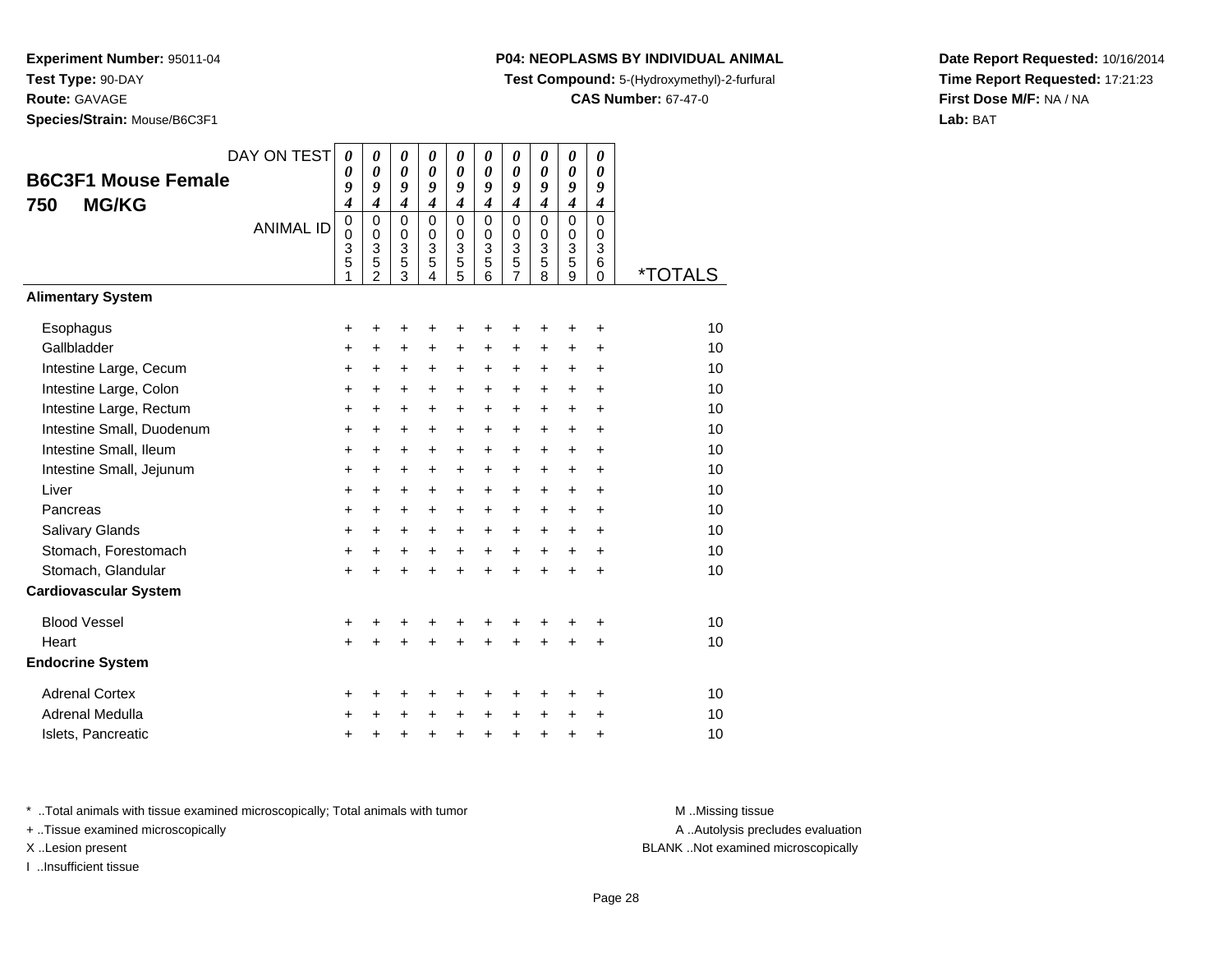**Route:** GAVAGE

**Species/Strain:** Mouse/B6C3F1

### **P04: NEOPLASMS BY INDIVIDUAL ANIMAL**

**Test Compound:** 5-(Hydroxymethyl)-2-furfural

**CAS Number:** 67-47-0

**Date Report Requested:** 10/16/2014**Time Report Requested:** 17:21:23**First Dose M/F:** NA / NA**Lab:** BAT

|                               | DAY ON TEST      | 0                        | 0                   | 0<br>$\boldsymbol{\theta}$  | 0<br>0              | 0<br>$\boldsymbol{\theta}$ | 0<br>0            | 0<br>$\boldsymbol{\theta}$ | 0<br>0           | $\pmb{\theta}$      | 0<br>0           |                |
|-------------------------------|------------------|--------------------------|---------------------|-----------------------------|---------------------|----------------------------|-------------------|----------------------------|------------------|---------------------|------------------|----------------|
| <b>B6C3F1 Mouse Female</b>    |                  | 0<br>9                   | 0<br>9              | 9                           | 9                   | 9                          | 9                 | 9                          | 9                | 0<br>9              | 9                |                |
| <b>MG/KG</b><br>750           |                  | 4                        | 4                   | 4                           | 4                   | $\boldsymbol{4}$           | 4                 | $\boldsymbol{4}$           | $\boldsymbol{4}$ | $\boldsymbol{4}$    | $\boldsymbol{4}$ |                |
|                               | <b>ANIMAL ID</b> | $\pmb{0}$<br>$\mathbf 0$ | $\mathbf 0$<br>0    | $\mathbf 0$<br>0            | $\overline{0}$<br>0 | $\mathbf 0$<br>0           | $\mathbf{0}$<br>0 | $\mathbf 0$                | $\mathbf 0$<br>0 | $\mathbf 0$<br>0    | 0<br>0           |                |
|                               |                  | 3                        | 3                   | $\ensuremath{\mathsf{3}}$   | 3                   | $\overline{3}$             | 3                 |                            | 3                | $\overline{3}$      | 3                |                |
|                               |                  | 5<br>1                   | 5<br>$\overline{2}$ | $\mathbf 5$<br>$\mathbf{3}$ | 5<br>$\overline{4}$ | $\frac{5}{5}$              | 5<br>6            | $0$<br>$3$<br>$5$<br>$7$   | 5<br>8           | $\overline{5}$<br>9 | 6<br>0           | *TOTALS        |
| Parathyroid Gland             |                  | M                        | $\ddot{}$           | $\ddot{}$                   | M                   | $\ddot{}$                  | $\ddot{}$         | $\ddot{}$                  | M                | $+$                 | $\ddot{}$        | $\overline{7}$ |
| <b>Pituitary Gland</b>        |                  | +                        | +                   | +                           | +                   | +                          | +                 | +                          | +                | +                   | +                | 10             |
| <b>Thyroid Gland</b>          |                  | $\ddot{}$                | Ŧ.                  | $\ddot{}$                   | $\ddot{}$           | $\ddot{}$                  | $\ddot{}$         | $\ddot{}$                  | $\ddot{}$        | $\ddot{}$           | $\ddot{}$        | 10             |
| <b>General Body System</b>    |                  |                          |                     |                             |                     |                            |                   |                            |                  |                     |                  |                |
| <b>NONE</b>                   |                  |                          |                     |                             |                     |                            |                   |                            |                  |                     |                  |                |
| <b>Genital System</b>         |                  |                          |                     |                             |                     |                            |                   |                            |                  |                     |                  |                |
| <b>Clitoral Gland</b>         |                  | +                        |                     | ٠                           | ٠                   | +                          |                   |                            |                  |                     | ٠                | 10             |
| Ovary                         |                  | +                        | +                   | +                           | +                   | +                          | $\ddot{}$         | $\ddot{}$                  | +                | +                   | ٠                | 10             |
| <b>Uterus</b>                 |                  | $\ddot{}$                | +                   | +                           | $\ddot{}$           | $\ddot{}$                  | $\ddot{}$         | $\ddot{}$                  | $\div$           | +                   | +                | 10             |
| <b>Hematopoietic System</b>   |                  |                          |                     |                             |                     |                            |                   |                            |                  |                     |                  |                |
| <b>Bone Marrow</b>            |                  | +                        | +                   | +                           | +                   | +                          | +                 | +                          | +                | +                   | +                | 10             |
| Lymph Node, Mandibular        |                  | $\ddot{}$                | +                   | $\ddot{}$                   | $\ddot{}$           | $\ddot{}$                  | $\ddot{}$         | $\ddot{}$                  | $\pm$            | $\pm$               | +                | 10             |
| Lymph Node, Mesenteric        |                  | $\ddot{}$                | $\ddot{}$           | M                           | +                   | +                          | +                 | +                          | $\pm$            | +                   | +                | 9              |
| Spleen                        |                  | $\ddot{}$                | +                   | +                           | +                   | +                          | +                 | +                          | +                | $\ddot{}$           | +                | 10             |
| Thymus                        |                  | $\ddot{}$                | +                   | $\ddot{}$                   | $\ddot{}$           | $\ddot{}$                  | $\ddot{}$         | $\ddot{}$                  | $\ddot{}$        | $\ddot{}$           | $\ddot{}$        | 10             |
| <b>Integumentary System</b>   |                  |                          |                     |                             |                     |                            |                   |                            |                  |                     |                  |                |
| Mammary Gland                 |                  | $\ddot{}$                | +                   | +                           | +                   | +                          | +                 | +                          | +                | +                   | +                | 10             |
| Skin                          |                  | $\ddot{}$                |                     | +                           |                     | $\ddot{}$                  |                   | +                          |                  | +                   | $\ddot{}$        | 10             |
| <b>Musculoskeletal System</b> |                  |                          |                     |                             |                     |                            |                   |                            |                  |                     |                  |                |
| <b>Bone</b>                   |                  | +                        |                     |                             | ٠                   | +                          |                   |                            |                  | +                   | +                | 10             |

\* ..Total animals with tissue examined microscopically; Total animals with tumor **M** . Missing tissue M ..Missing tissue + ..Tissue examined microscopically X ..Lesion present BLANK ..Not examined microscopically

I ..Insufficient tissue

A ..Autolysis precludes evaluation